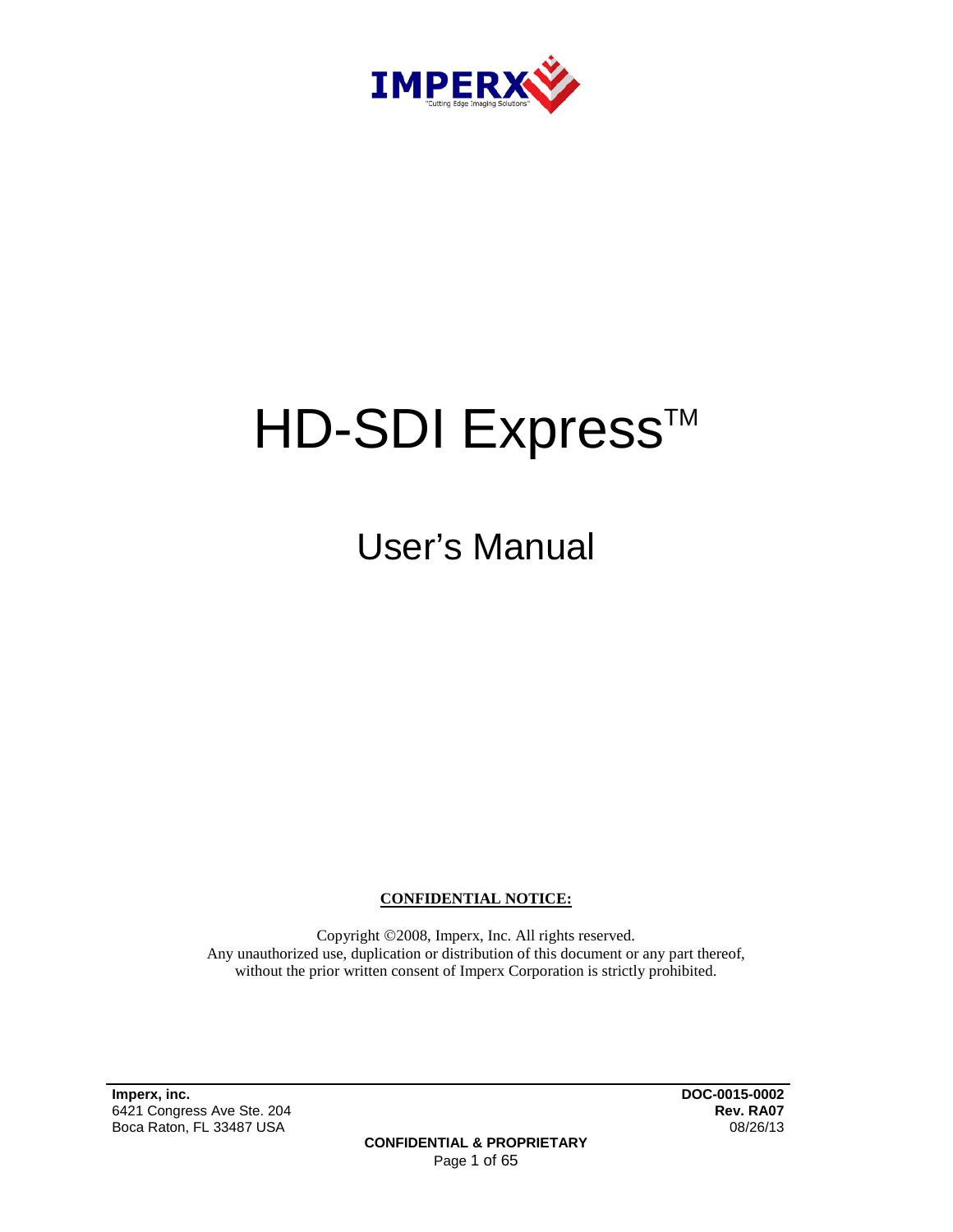# Revision History

| <b>RA01</b> | Jan-11-2009 | J. Egri | <b>Initial Release</b>                                                 |
|-------------|-------------|---------|------------------------------------------------------------------------|
| <b>RA02</b> | Feb-24-2009 | J. Egri | Added RGB Lookup table description<br>and Appendix A                   |
| <b>RA03</b> | Mar-12-2009 | J. Egri | Added 'Unity' button to RGB Control dialog                             |
| <b>RA04</b> | Dec-16-2009 | J. Egri | Updated Table 1 - YCrCb-20 bit mode pixel<br>packing                   |
| <b>RA05</b> | Mar-26-2012 | J. Egri | Added audio support                                                    |
| <b>RA06</b> | Jan-22-2013 | J. Egri | Added VCE-HDPCIe01 card and features:<br>COM port and SDI Loop-through |
| <b>RA07</b> | Jul-31-2013 | J. Egri | Added SD and HD Color Space Converter<br>dialogs                       |
|             |             |         |                                                                        |
|             |             |         |                                                                        |
|             |             |         |                                                                        |
|             |             |         |                                                                        |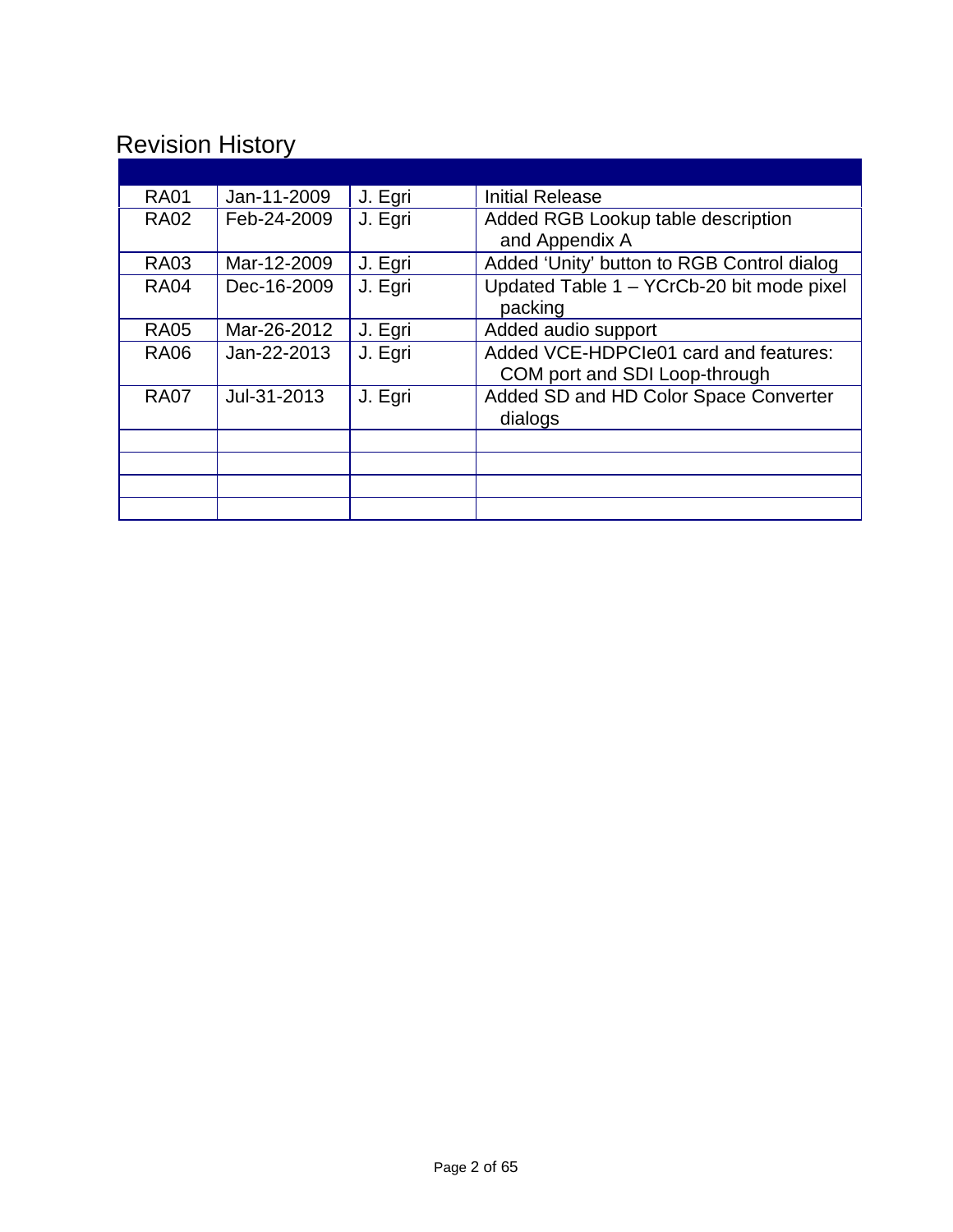# **Table Of Contents**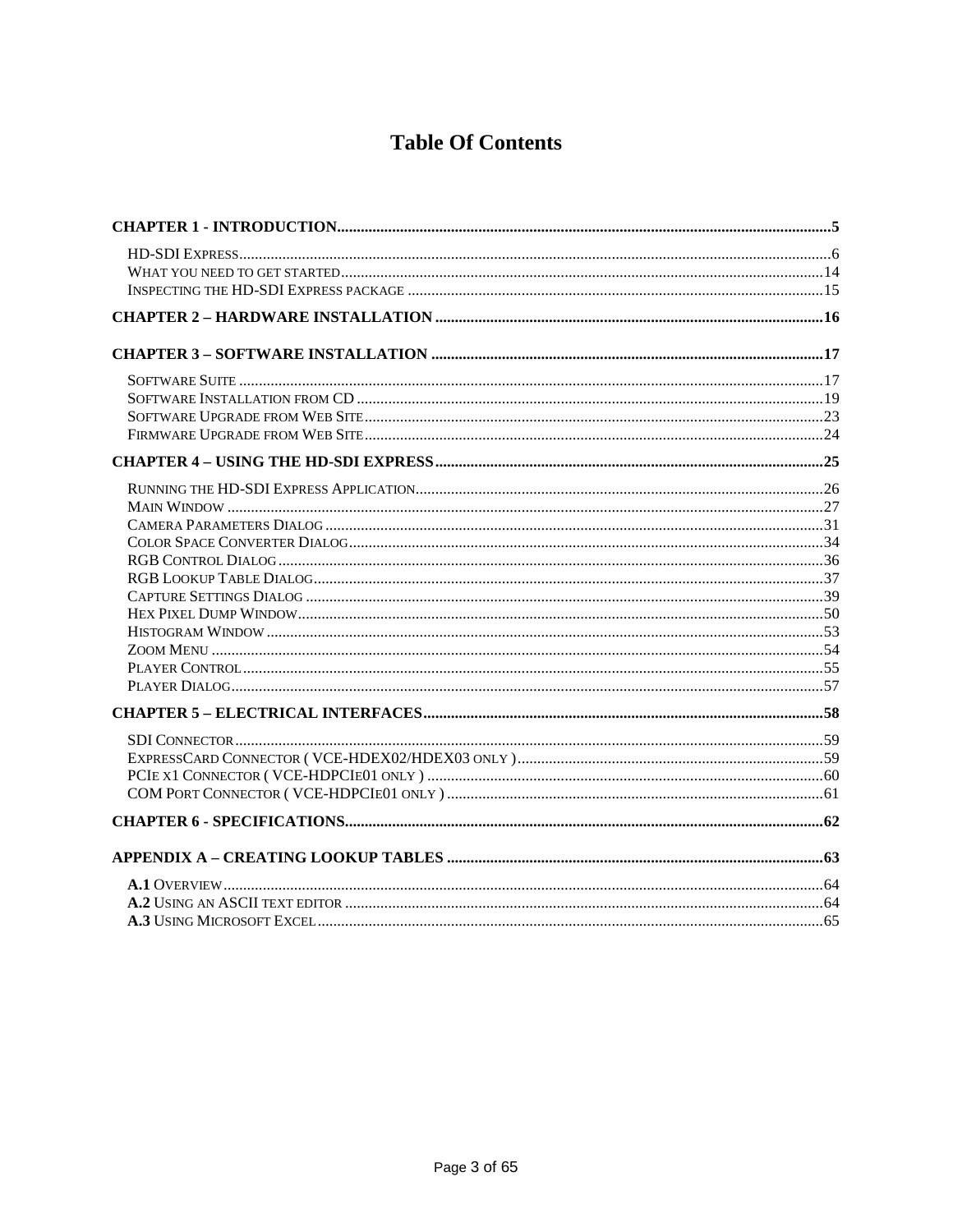## **Illustrations**

### **Tables**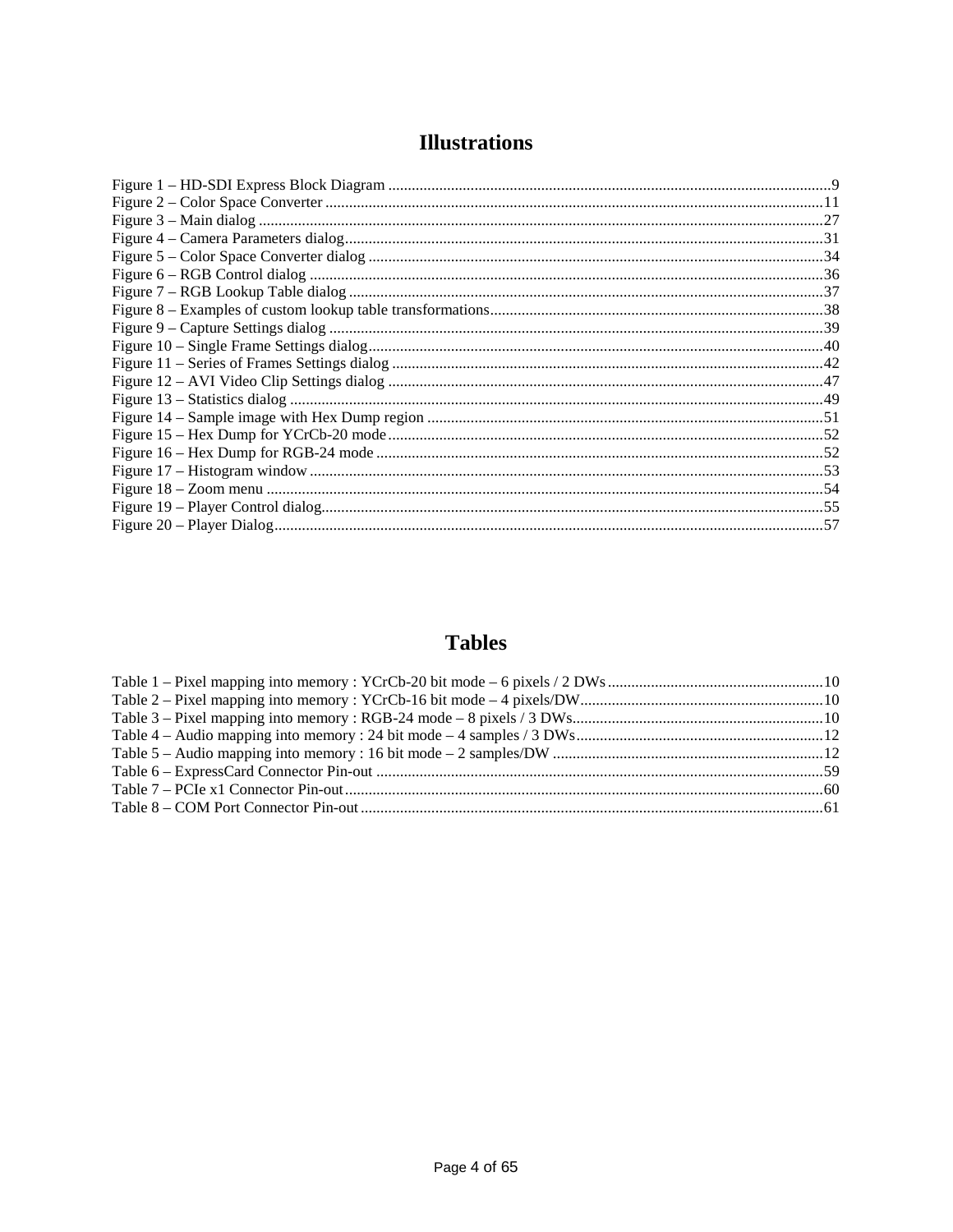

# <span id="page-4-0"></span>**Introduction**

This chapter outlines the key features of the Imperx HD-SDI Express series of SDI frame grabbers.

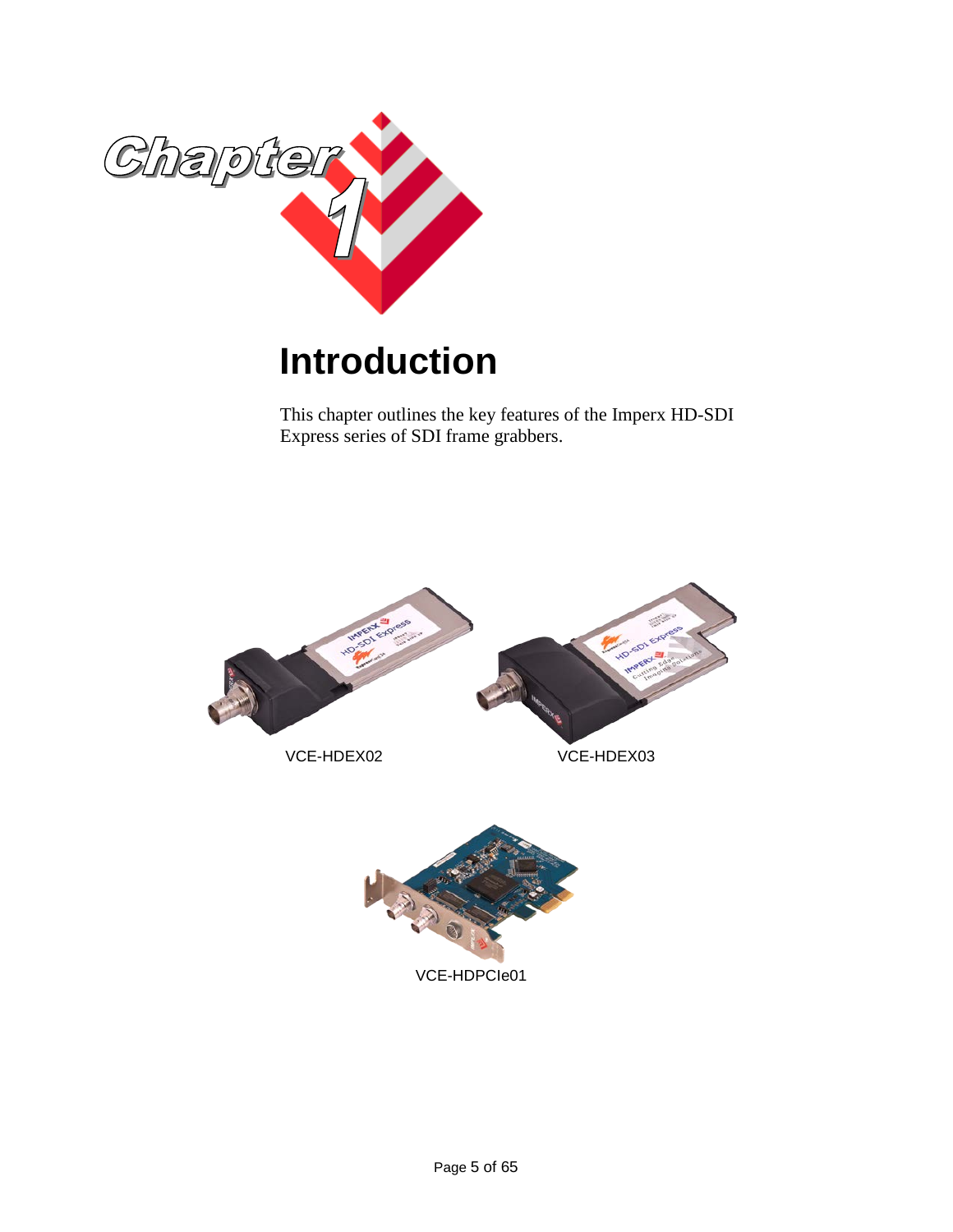### <span id="page-5-0"></span>HD-SDI Express

The HD-SDI Express frame grabber series includes three models:

| VCE-HDEX02 | - an ExpressCard/34 card                         |
|------------|--------------------------------------------------|
| VCE-HDEX03 | - an ExpressCard/54 card                         |
|            | VCE-HDPCIe01 - a low-profile PCI Express x1 card |

All cards include an SDI analog interface and a PCI Express x1 lane interface. They provide the ability to capture digital video and audio data, from an SD/HD SDI source, and transfer that data to host memory via a PCI Express x1 interface. All of the cards share the same software ( i.e. application program, libraries and driver ).

#### **Functionality**

- Supports an analog serial interface formatted per SMPTE 292M with:
	- SMPTE 274M framing providing 1080i (60 fields/sec) or 1080p ( 30 frames/sec ).
	- SMPTE 296M framing providing 720p (60 frames/sec).
- Supports the 20 bit de-multiplexed HD format (4:2:2: YCrCb) where  $Y = 10$  bits and  $C = 10$  bits )
- Captures video data from an SDI analog interface, formats this data and stores it into local FIFOs.
- Data can be formatted as 20 or 16 bit YCrCb 4:2:2 or as RGB-24 using a color space converter function.
- Supports two 48 KHz 24 bit embedded audio channels.
- Captures audio data from an SDI analog interface, formats this data and stores it into local FIFOs.
- Audio data can be formatted as 24 or 16 bits per sample.
- Retrieves the formatted video and audio data from the FIFOs and transfers it into host memory via a scatter/gather DMA over the x1 lane PCI Express interface.
- Provides the ability to upgrade the FPGA firmware in the field by the user.
- HDPCIe01 only: Provides an SDI Loop-through capability. A second BNC connector outputs a regenerated version of the SDI signal received from the first connector.
- HDPCIe01 only: Provides an RS232/RS485 serial communications COM port for the purpose of configuring an attached camera.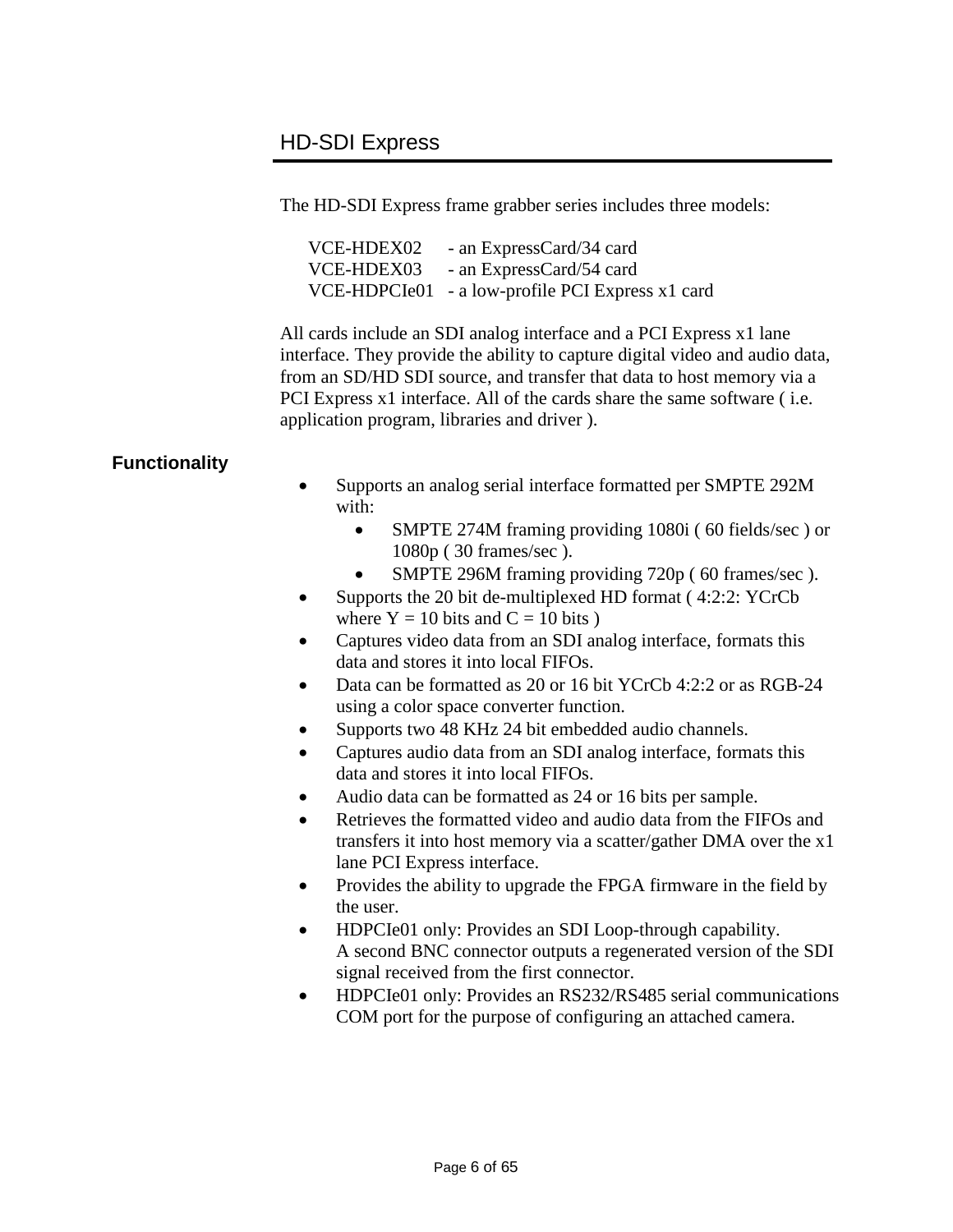#### **Interfaces**

#### **SDI interface**

The HD-SDI Express provides an HD-SDI compliant receiver interface capable of acquiring SDI video/audio data at rates of 1.485 Gbps. The receiver provides full SMPTE processing for signals compliant with SMPTE 274M and 296M framing. The following formats are supported:

- 1080p 30/25/24 fps
- 1080i 60/50 fps
- 720p 60/50/30/25/24 fps
- SD

#### **SDI Loop-Through interface ( HDPCIe01 only )**

The HD-SDI Express PCIe card provides an SDI output which is an electrically regenerated and retimed version of the input SDI signal. This is useful when the user requires that the frame grabber be in-line between a video source ( i.e. camera ) and a video sink ( i.e. monitor ).

#### **PCI Express interface**

The HD-SDI Express PCIe card complies with the x1 low-profile PCI Express add-in card dimensions as defined in the PCI Express Card Electromechanical Specification revision 2.0.

The HD-SDI Express/54 and HD-SDI Express/34 cards comply with the ExpressCard/54 and ExpressCard/34 package dimensions, respectively, as defined in the ExpressCard Standard release 1.2. Both cards include a 37mm x 20mm extension area used to house the BNC connector.

The HD-SDI Express provides a x1 lane 'end-point' PCI Express interface compliant with the PCI Express Release 1.2 specification. The design does not support any memory mapped or I/O mapped peripherals on the card. Access to the SDI Express's FIFOs is achieved through DMA operations that move the data from the FIFOs into host memory. The host cannot directly access the contents of the FIFOs. The design supports host access into PCI Express configuration registers as well as application specific frame grabber registers.

The ExpressCard standard also defines a Universal Serial Bus ( USB ) and a Serial Management Bus ( SMBus ) interface on the ExpressCard connector. These interfaces are unused in the HD-SDI Express card design.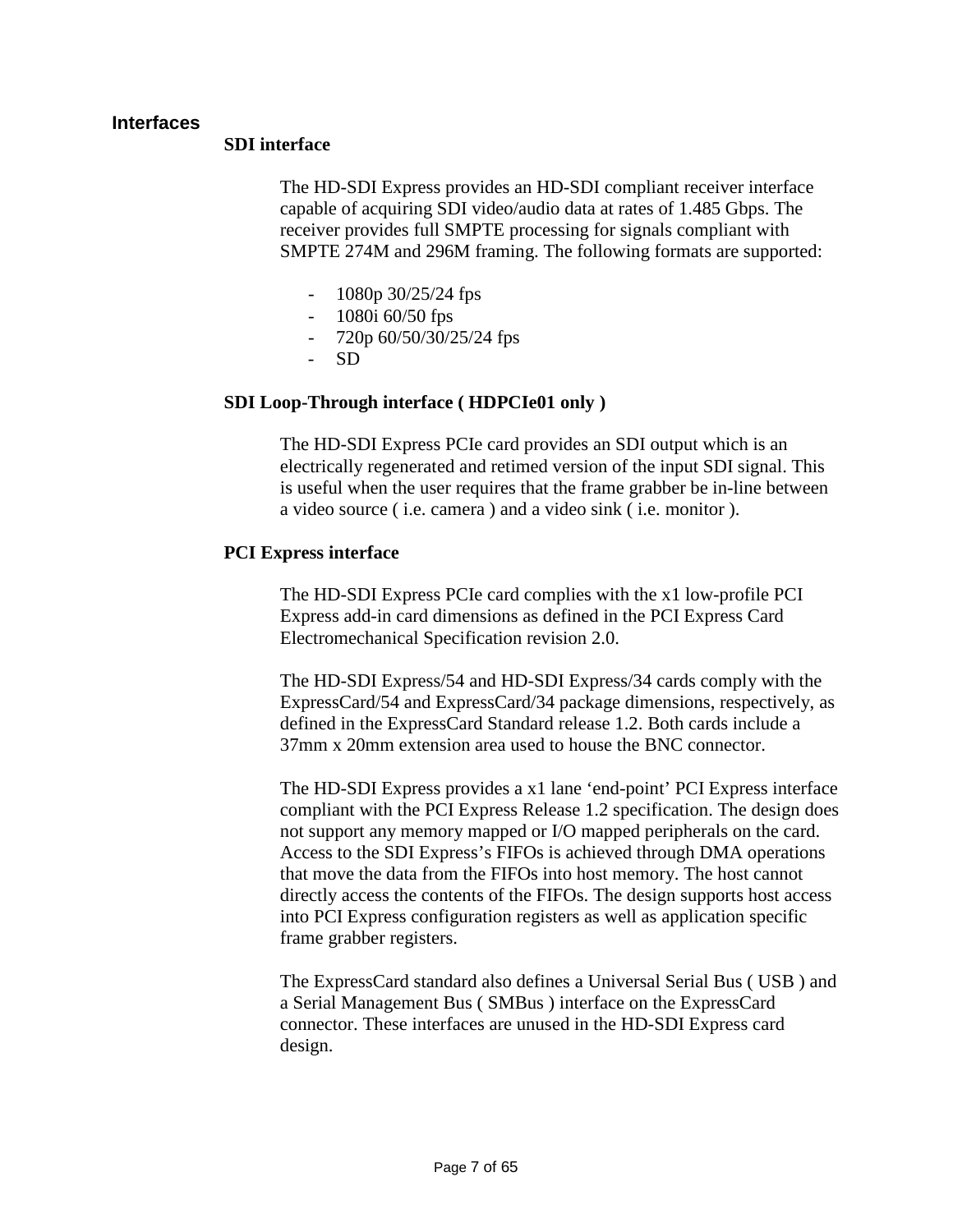#### **Serial COM interface ( HDPCIe01 only )**

The HD-SDI Express PCIe card provides an RS232/RS485 bi-directional Universal Asynchronous Receiver Transmitter ( UART ) for the purpose of configuring an attached camera. The UART transmits and receives ASYNC formatted characters with 1 Start bit, 8 data bits, no parity and 1 Stop bit. The baud rate of this interface can be configured by the user to be any one of a set of standard bit rates ranging from 4800 to 115.2K bits per second. The HD-SDI Express software exposes this interface as a standard COM port to the host operating system.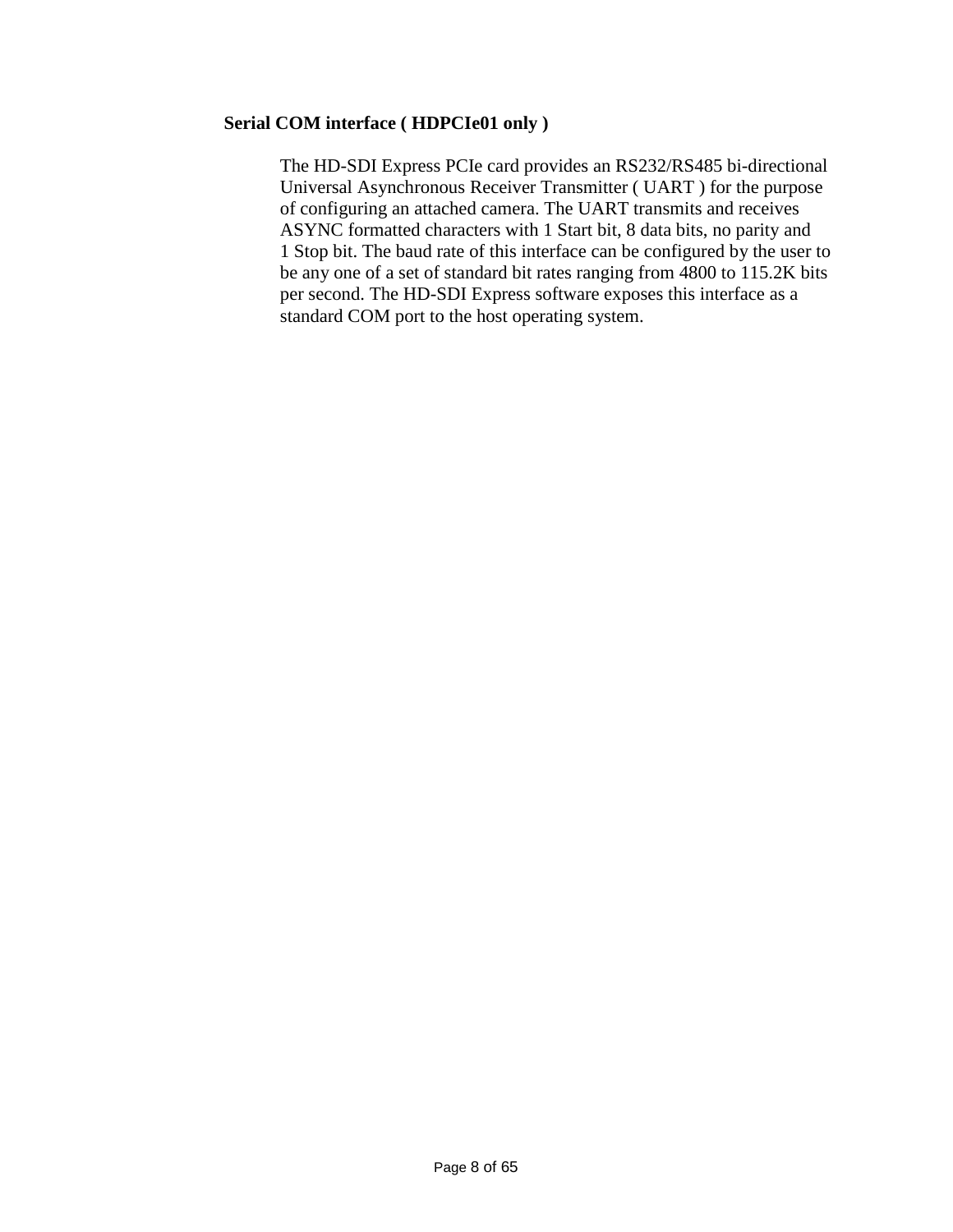

A functional block diagram of the HD-SDI Express card is illustrated in Figure 1.

<span id="page-8-0"></span>**Figure 1 – HD-SDI Express Block Diagram**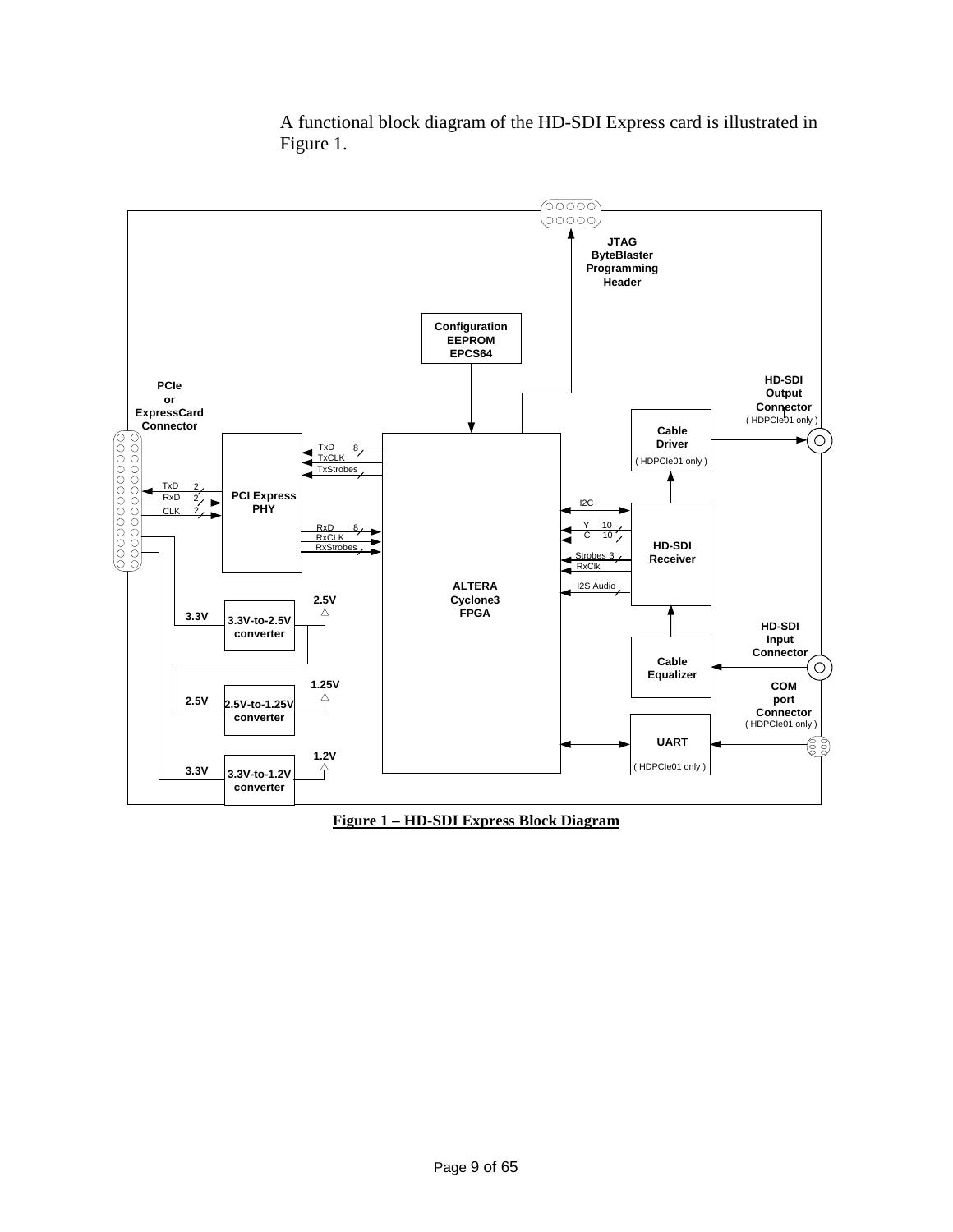**Video Capture** The video capture engine is responsible for receiving video pixel data and qualifiers from the SDI receiver, formatting the data and transferring it into on-board memory. The module receives 20 bits of video data organized as 10 bits of Luma data and 10 bits of Chroma data as well as VSYNC, HSYNC and DATA\_EN strobes. The interface timing follows the CEA861 model. The received video data is formatted as YCrCb 4:2:2.

> The video capture module supports three modes of operation, as configured by the user:

- YCrCb-20 mode uses the 20 bit YCrCb 4:2:2 data received from the SDI receiver.
- $YCrCb-16$  mode uses the 20 bit  $YCrCb$  4:2:2 data received from the SDI receiver but truncates the 2 LSBs to form 16 bit data.
- $RGB-24$  mode uses the 20 bit YCrCb 4:2:2 data received from the SDI receiver, translates it to 30 bit YCrCb 4:4:4 data using a chroma resampler function, then generates 30 bit RGB data using a color space converter function and finally truncates the 2 LSBs from each component to form 24 bit RGB data.

The video capture engine translates this data into doublewords ( 64 bits ), as defined in Table 1 – Table 3. These tables reflect how the data will appear in host memory.

|                 | d31  d30 d29 d28 d27 d26 d25 d24 d23 d22 d21 d20 d19 d18 d17 d16 d15 d14 d13 d12 d11 d10  d9   d8   d7                                                        |              |  |                         |  |       |                                            |  |  |       |                                                                          |                                                                                      |  |  |  |    | d6 d5 D4 L |  | d3   d2   d1   d0                       |  |                                                                                                                              |
|-----------------|---------------------------------------------------------------------------------------------------------------------------------------------------------------|--------------|--|-------------------------|--|-------|--------------------------------------------|--|--|-------|--------------------------------------------------------------------------|--------------------------------------------------------------------------------------|--|--|--|----|------------|--|-----------------------------------------|--|------------------------------------------------------------------------------------------------------------------------------|
|                 | d63   d62  d61  d60  d59  d58  d57  d56  d55  d54  d53  d52  d51  d50  d49  d48  d47  d46  d45  d44  d43  d42  d41  d40  d39  d38  d37 d36  d35  d34  d33 d32 |              |  |                         |  |       |                                            |  |  |       |                                                                          |                                                                                      |  |  |  |    |            |  |                                         |  |                                                                                                                              |
| DW1 Cb1         |                                                                                                                                                               | $ICh0$ Y9 Y8 |  |                         |  | Y2 Y1 |                                            |  |  |       | Y0   Cr9   Cr8   Cr7   Cr6   Cr5   Cr4   Cr3   Cr2   Cr1   Cr0   Y9   Y8 |                                                                                      |  |  |  | V7 |            |  |                                         |  | Y0 YCrCb                                                                                                                     |
| DW1             |                                                                                                                                                               |              |  | $Cr9$ $Cr8$ $Cr7$ $Cr6$ |  |       |                                            |  |  |       |                                                                          |                                                                                      |  |  |  |    |            |  |                                         |  | Cr5   Cr4   Cr3   Cr2   Cr1   Cr0   Y9   Y8   Y7   Y6   Y5   Y4   Y3   Y2   Y1   Y0  Cb9 Cb8 Cb7 Cb6 Cb5 Cb4 Cb3 Cb2  20 bit |
| DW2 Cr1         |                                                                                                                                                               |              |  |                         |  | V?    |                                            |  |  |       | Cb9 Cb8 Cb7 Cb6 Cb5 Cb4 Cb3 Cb2 Cb1 Cb0 Y9 Y8                            |                                                                                      |  |  |  |    |            |  |                                         |  |                                                                                                                              |
| DW <sub>2</sub> |                                                                                                                                                               |              |  |                         |  |       | Cb9 Cb8 Cb7 Cb6 Cb5 Cb4 Cb3 Cb2 Cb1 Cb0 Y9 |  |  | Y8 Y7 |                                                                          | $\sqrt{1 + 4 + 1}$ Y <sub>6</sub>   Y <sub>5</sub>   Y <sub>4</sub>   Y <sub>1</sub> |  |  |  |    |            |  | LYO Cr9 Cr8 Cr7 Cr6 Cr5 LCr4 LCr3 Cr2 L |  |                                                                                                                              |

#### **Table 1 – Pixel mapping into memory : YCrCb-20 bit mode – 6 pixels / 2 DWs**

<span id="page-9-0"></span>

|                                          |  |  |  |  | _d31  d30 d29 d28 d27 d26 d25 d24 d23 d22  d21  d20 d19 d18 d17 d16 d15 d14 d13 d12 d11 d10  d9   d8  d7   d6  d5 D4  d3   d2  d1  d0                                                       |    |       |  |  |  |  |  |  |  |  |  |                                                                                                                                                            |
|------------------------------------------|--|--|--|--|---------------------------------------------------------------------------------------------------------------------------------------------------------------------------------------------|----|-------|--|--|--|--|--|--|--|--|--|------------------------------------------------------------------------------------------------------------------------------------------------------------|
|                                          |  |  |  |  | ¦ d62   d62   d61   d60   d59   d58   d57   d56   d55   d54   d53   d52   d51   d50   d49   d48   d47   d46   d45   d44   d43   d42   d41   d40   d39   d38   d37  d36   d35   d34  d33 d32 |    |       |  |  |  |  |  |  |  |  |  |                                                                                                                                                            |
|                                          |  |  |  |  |                                                                                                                                                                                             |    |       |  |  |  |  |  |  |  |  |  | ' Cb9  Cb8 Cb7 Cb6 Cb5 Cb4 Cb3 Cb2  Y9   Y8   Y7   Y6   Y5   Y4   Y3   Y2   Cr9  Cr8 Cr7 Cr6 Cr5 Cr4 Cr3 Cr2  Y9   Y8   Y7   Y6   Y5   Y4   Y3   Y2  YCrCb |
| Cb9 Cb8 Cb7 Cb6 Cb5 Cb4 Cb3 Cb2 Y9 Y8 Y7 |  |  |  |  |                                                                                                                                                                                             | Y6 | Y5 Y4 |  |  |  |  |  |  |  |  |  | Y3   Y2   Cr9  Cr8  Cr7   Cr6   Cr5   Cr4   Cr3   Cr2   Y9   Y8   Y7   Y6   Y5   Y4   Y3   Y2   16 bit                                                     |

#### **Table 2 – Pixel mapping into memory : YCrCb-16 bit mode – 4 pixels/DW**

<span id="page-9-1"></span>

|                      |    | 30       | 29                            | 28     |                | 26                          | 25   | 24             |       |             | 21              | 20 I        | 19           | 18                            |                | 16              |           |      |                  |    |                |                |      |       |              |    |           |           |    |                                              |    |                |             |
|----------------------|----|----------|-------------------------------|--------|----------------|-----------------------------|------|----------------|-------|-------------|-----------------|-------------|--------------|-------------------------------|----------------|-----------------|-----------|------|------------------|----|----------------|----------------|------|-------|--------------|----|-----------|-----------|----|----------------------------------------------|----|----------------|-------------|
|                      | 63 | 62       | $ 61\rangle$                  | . 60 ! | 59             | 58                          | 57   | 56             | 55 I  | 54          | 53 <sup>1</sup> |             | $52 \mid 51$ | 50                            | 49             | 48              | -47       | 46   | 45               | 44 | 43             |                | -41  | 40 I  | 39           | 38 | 37        | 36        | 35 | 34                                           | 33 |                |             |
| <b>DW1</b> B7        |    | B6       | <b>B5 B4</b>                  |        | <b>B3</b>      | <b>B2</b>                   | IB1  | I BO           | . R7  |             |                 |             | R6 R5 R4 R3  | R <sub>2</sub> R <sub>1</sub> |                | I <sub>R0</sub> | G7        | G6   | I G5             | G4 | G <sub>3</sub> | G2             | G1   | GO B7 |              | B6 | <b>B5</b> | <b>B4</b> | B3 | B <sub>2</sub> B <sub>1</sub>                |    | B0.            | <b>RGB</b>  |
| $DW1$ G <sub>7</sub> |    | G6       | G5 G4                         |        | G <sub>3</sub> | G <sub>2</sub>              |      |                | . B7  |             |                 |             | B6 B5 B4 B3  | <b>B2</b>                     | B <sub>1</sub> | B <sub>0</sub>  | R7        | R6   | $\overline{R5}$  | R4 | R3             | <b>R2</b>      | R1   |       |              | G6 | G5 G4     |           | G3 | G2                                           |    |                | $G0$ 24 bit |
| <b>DW2</b> R7        |    | R6       | R <sub>5</sub> R <sub>4</sub> |        | I R3           | -R2                         | l R1 | R <sub>0</sub> | . G   | G6 G5 G4 G3 |                 |             |              |                               | G2 G1 G0       |                 | <b>B7</b> | - B6 | $\overline{185}$ | B4 | B <sub>3</sub> | B <sub>2</sub> | - B1 |       | B0 LR7 L     | R6 | R5 R4     |           | R3 | R2 R1 R0                                     |    |                |             |
| <b>DW2</b> B7        |    | B6 B5 B4 |                               |        | B3             | - B2                        | B1   | l B0           | -R7   |             |                 |             | R6 R5 R4 R3  | R <sub>2</sub> R <sub>1</sub> |                | IR <sub>0</sub> | G7        |      | $-$ G5           | G4 |                | G3 G2 G1       |      |       |              | B6 | B5        | <b>B4</b> | B3 | - B2                                         |    | B <sub>0</sub> |             |
| <b>DW3</b> G7        |    | G6       |                               | 04 ا   | G3             |                             |      |                | -B7   |             |                 | B6 B5 B4 B3 |              | B <sub>2</sub>                | l B1           | B0              | R7        | R6   | <b>R5</b>        | R4 | R3             | R2             | R    |       |              | G6 | G5 G4     |           | G3 |                                              |    | I GO           |             |
| <b>DW3</b> R7        |    |          |                               |        |                | R6   R5   R4   R3   R2   R1 |      |                | R0 G7 | G6 G5 G4 G3 |                 |             |              | G2 G1 G0 B7                   |                |                 |           |      | B6 B5            | B4 | <b>B3</b>      | B2 B1          |      |       | <b>BO R7</b> | R6 | R5 R4     |           | R3 | R <sub>2</sub> R <sub>1</sub> R <sub>0</sub> |    |                |             |

#### <span id="page-9-2"></span>**Table 3 – Pixel mapping into memory : RGB-24 mode – 8 pixels / 3 DWs**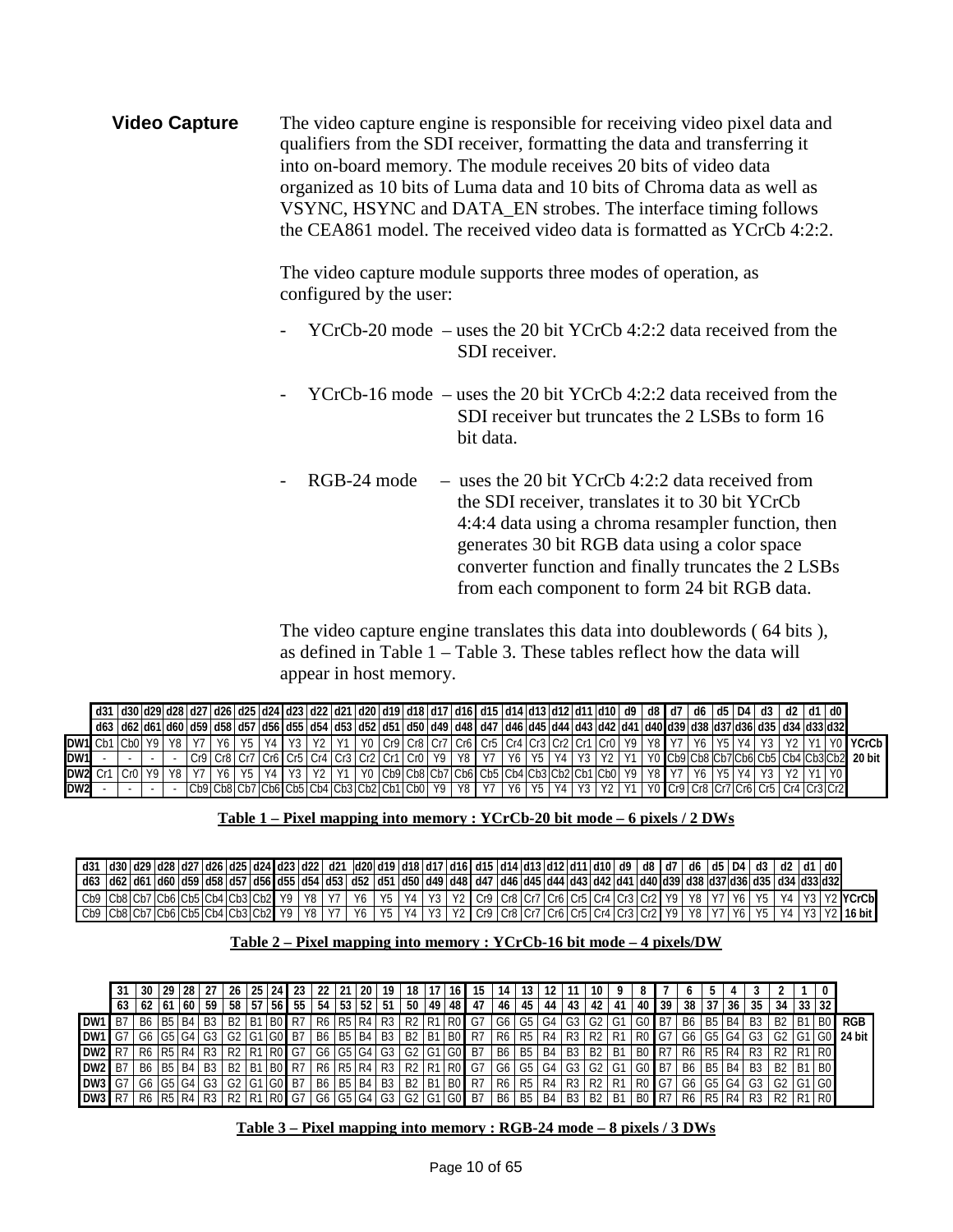**Chroma Resampler** This module is responsible for receiving YCrCb 4:2:2 video pixel data from the SDI receiver, performing a coset function and delivering YCrCb 4:4:4 formatted data. For example:

> Input 4:2:2 data : Y1/Cb1, Y2/Cr2, Y3/Cb3, Y4/Cr4 … Output 4:4:4 data : Y1/Cb1/Cr2, Y2/Cb1/Cr2, Y3/Cb3/Cr4, Y4/Cb3/Cr4 …

**Color Space Converter** This module is responsible for receiving YCrCb 4:4:4 video pixel data from the chroma\_resampler module, performing color space conversion and delivering RGB-24 formatted data.

The following parameters are configurable by the user:

Offsets : Yoff, CRoff and CBoff Coefficients : Y1, R1, G1, G2 and B1 Limits : R\_min, R\_max, G\_min, G\_max, B\_min and B\_max



<span id="page-10-0"></span>**Figure 2 – Color Space Converter**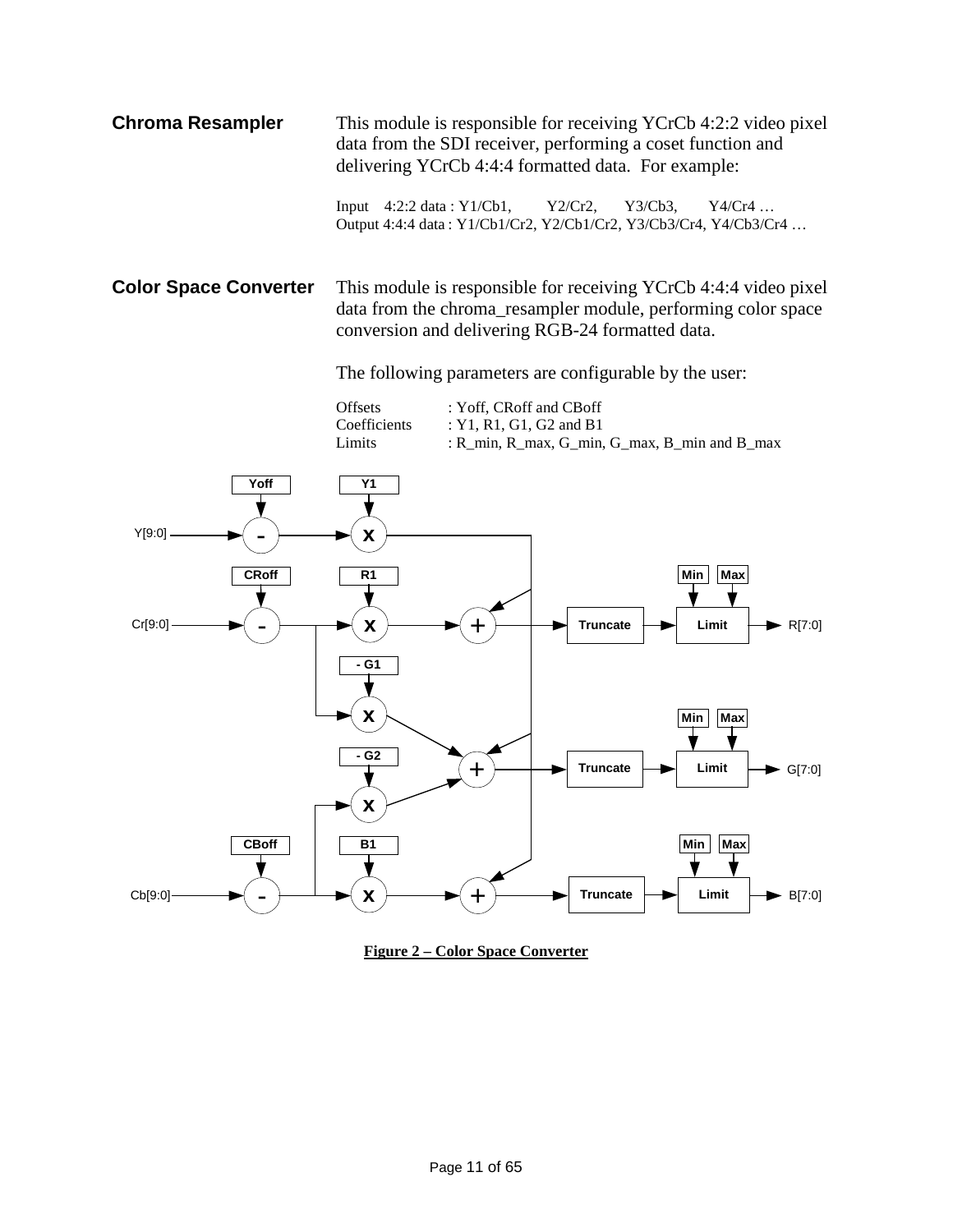**Audio Capture** The audio capture engine is responsible for receiving de-embedded audio data, via an I2S interface, formatting the data and transferring it into on-board memory. The module receives two channels of audio data, at a 48 KHz rate, organized as 24 bits of left channel data and 24 bits of right channel data.

> The audio capture module supports two modes of operation, as configured by the user:

> - 24 bit mode – uses the 24 bits/sample per channel data received from the SDI receiver. - 16 bit mode – uses the 24 bits/sample per channel received from the SDI receiver but truncates the 8 LSBs to form 16 bits/sample per channel.

> The audio capture engine translates this data into doublewords ( 64 bits ), as defined in Table 4 – Table 5. These tables reflect how the data will appear in host memory.

|                 | d30 d29 d28 d27 d26 d25 d24 d23 d22 d21 d20 d19 d18 d17 d16 d15 d14 d13 d12 d11 d10 |              |                |                |                |                |                |                |    |                         |                |                |                |              |       |                |                                                                                                                                                                                                                                |                |                |        |                |                | d9             | d8 | d7                                           | d6 | d5              |                                              |     |    |    | d0             |        |
|-----------------|-------------------------------------------------------------------------------------|--------------|----------------|----------------|----------------|----------------|----------------|----------------|----|-------------------------|----------------|----------------|----------------|--------------|-------|----------------|--------------------------------------------------------------------------------------------------------------------------------------------------------------------------------------------------------------------------------|----------------|----------------|--------|----------------|----------------|----------------|----|----------------------------------------------|----|-----------------|----------------------------------------------|-----|----|----|----------------|--------|
|                 |                                                                                     |              |                |                |                |                |                |                |    |                         |                |                |                |              |       |                | d52  d55  d55  d55  d55  d55  d55  d54  d53  d52  d51  d50  d49  d48  d47  d46  d45  d44  d43  d42  d41  d40  d39  d38  d37  d36  d35  d34  d33  d32  d34  d33  d32  d34  d33  d32  d35  d35  d35  d35  d34  d33  d32  d35  d3 |                |                |        |                |                |                |    |                                              |    |                 |                                              |     |    |    |                |        |
| DW1             | R <sub>0</sub>                                                                      | R0           | R <sub>0</sub> | R0             | R <sub>0</sub> | R <sub>0</sub> | R <sub>0</sub> | -RC            |    |                         |                |                |                |              |       |                |                                                                                                                                                                                                                                |                |                |        |                |                |                |    |                                              |    |                 |                                              |     |    |    |                | 24 bit |
|                 |                                                                                     | <sub>6</sub> | .5             |                |                |                |                |                | 23 | 22                      | 21             | 20             | 19             | 18 I         |       | 16             | 15                                                                                                                                                                                                                             | 14             | 13 I           |        | 11             | 10             | 9              | 8  |                                              |    |                 |                                              |     |    |    |                | mode   |
| DW1             |                                                                                     |              |                |                |                |                |                |                |    |                         |                |                |                |              |       |                | R <sub>0</sub>                                                                                                                                                                                                                 | R <sub>0</sub> | R0             | R0     | R0 I           | R0             | R <sub>0</sub> |    | R <sub>0</sub> R <sub>0</sub> R <sub>0</sub> |    |                 | R <sub>0</sub> R <sub>0</sub> R <sub>0</sub> |     | R0 | R0 |                |        |
|                 | 15 <sup>1</sup>                                                                     | 14           | 13 I           | 12             |                | 10             | -9             | 8              |    | <sub>0</sub>            | Ć              |                |                |              |       |                | 23                                                                                                                                                                                                                             | -22            |                | 20     | 19             | 18             |                | 16 | 15                                           | 14 | 13 <sup>1</sup> | 12.                                          |     | 10 |    |                |        |
| DW2             |                                                                                     |              |                |                |                | R1             | R              |                |    |                         | K.             | R              |                | R            | R1    | R1             | R1                                                                                                                                                                                                                             | R <sup>1</sup> |                |        |                |                |                |    |                                              |    |                 |                                              |     |    |    |                |        |
|                 | 23                                                                                  |              |                | 20             | 19             | 18             |                | 16             | 15 | 14                      |                | 12             |                | 10           | 9     | 8              |                                                                                                                                                                                                                                | <sub>b</sub>   |                |        |                |                |                |    | 23                                           | 22 | 21              | -20                                          | -19 | 18 |    | 16             |        |
| DW <sub>2</sub> | R <sub>2</sub>                                                                      | R2           | R2             | R <sub>2</sub> | R <sub>2</sub> | R2             | R <sub>2</sub> | R <sub>2</sub> |    | $\overline{\mathbf{2}}$ |                |                |                |              |       |                |                                                                                                                                                                                                                                |                |                |        |                |                |                |    |                                              |    |                 |                                              |     |    |    |                |        |
|                 |                                                                                     | h.           | .5             |                |                |                |                |                | 23 | 22                      | -21            | 20             | -19            | 18 I         |       | 16             | 15                                                                                                                                                                                                                             | -14            | 13 I           | 12     | 11             | 10             | 9              | 8  |                                              |    |                 |                                              |     |    |    |                |        |
| DW3             |                                                                                     |              |                |                |                |                |                |                |    |                         |                |                |                |              |       |                | R3                                                                                                                                                                                                                             | R <sub>3</sub> | R3             | .1R31' | R <sub>3</sub> | R <sub>3</sub> | R3             |    | R3 R2 R2                                     |    |                 | R2 R2 R2                                     |     | R2 |    | R <sub>2</sub> |        |
|                 |                                                                                     |              |                | 12             |                | 10             | Q              | 8              |    | <sub>0</sub>            | 5              |                |                |              |       |                | 23                                                                                                                                                                                                                             | 22             |                | 20     | 19             | 18             | 17             | 16 | 15                                           | 14 | 13 <sup>1</sup> |                                              |     |    |    | 8              |        |
| DW3             | R3                                                                                  | $R3$ $R3$    |                | R3             | R <sub>3</sub> | R <sub>3</sub> | R3             | <b>R3</b>      | R3 | R <sub>3</sub>          | R <sub>3</sub> | R <sub>3</sub> | R <sub>3</sub> |              | R3 R3 | R <sub>3</sub> | R <sub>3</sub>                                                                                                                                                                                                                 | R <sub>3</sub> | R <sub>3</sub> | $ $ R3 | R3             | R <sub>3</sub> | R <sub>3</sub> | R3 | $\lrcorner$                                  |    |                 |                                              |     |    |    |                |        |
|                 | 23                                                                                  |              |                | 20             | 19             | 18             |                | 16.            | 15 | 14                      |                |                |                | $10^{\circ}$ |       |                |                                                                                                                                                                                                                                | <sub>n</sub>   |                |        |                |                |                |    | 23                                           | 22 | 21              | 20                                           | -19 | 18 |    | 16             |        |

**Table 4 – Audio mapping into memory : 24 bit mode – 4 samples / 3 DWs**

<span id="page-11-1"></span><span id="page-11-0"></span>

|     | l d31  d30  d29  d28  d27  d26  d25  d24  d23  d22  d21  d20  d19  d18  d17  d16   d15  d14  d13  d12  d11  d10   d9   d8   d7                                                                                              |  |                               |      |                |     |                |                               |                |      |                  |                |                               |                |                |  |  |  |  | $d6$ $d5$ $D4$ |  | d3 | $\overline{d}$ | $d1$ d0 |        |
|-----|-----------------------------------------------------------------------------------------------------------------------------------------------------------------------------------------------------------------------------|--|-------------------------------|------|----------------|-----|----------------|-------------------------------|----------------|------|------------------|----------------|-------------------------------|----------------|----------------|--|--|--|--|----------------|--|----|----------------|---------|--------|
|     | 133   162  1661   169   169   169   169   169   169   169   169   169   169   169   169   169   169   169   169   169   169   169   169   169   169   169   168   168   168   168   168   168   168   168   168   168   168 |  |                               |      |                |     |                |                               |                |      |                  |                |                               |                |                |  |  |  |  |                |  |    |                |         |        |
| DW1 |                                                                                                                                                                                                                             |  | R <sub>0</sub> R <sub>0</sub> | R0   | R <sub>0</sub> | -R0 |                | R <sub>0</sub> R <sub>0</sub> | R <sub>0</sub> | . RO | I R <sub>0</sub> |                | R <sub>0</sub> R <sub>0</sub> | R <sub>0</sub> | R <sub>0</sub> |  |  |  |  |                |  |    |                |         | 16 bit |
|     |                                                                                                                                                                                                                             |  |                               |      |                |     |                |                               |                |      |                  |                |                               |                |                |  |  |  |  |                |  |    |                |         | mode   |
| DW1 |                                                                                                                                                                                                                             |  |                               | D1 - | R1             | -R1 | D <sub>1</sub> | R1                            | <b>R1</b>      | . R1 | I R1             | R <sup>1</sup> | <b>R1</b>                     |                |                |  |  |  |  |                |  |    |                |         |        |
|     |                                                                                                                                                                                                                             |  |                               |      |                |     |                |                               |                |      |                  |                |                               |                |                |  |  |  |  |                |  |    |                |         |        |

| Table 5 – Audio mapping into memory : 16 bit mode – 2 samples/DW |  |  |
|------------------------------------------------------------------|--|--|
|                                                                  |  |  |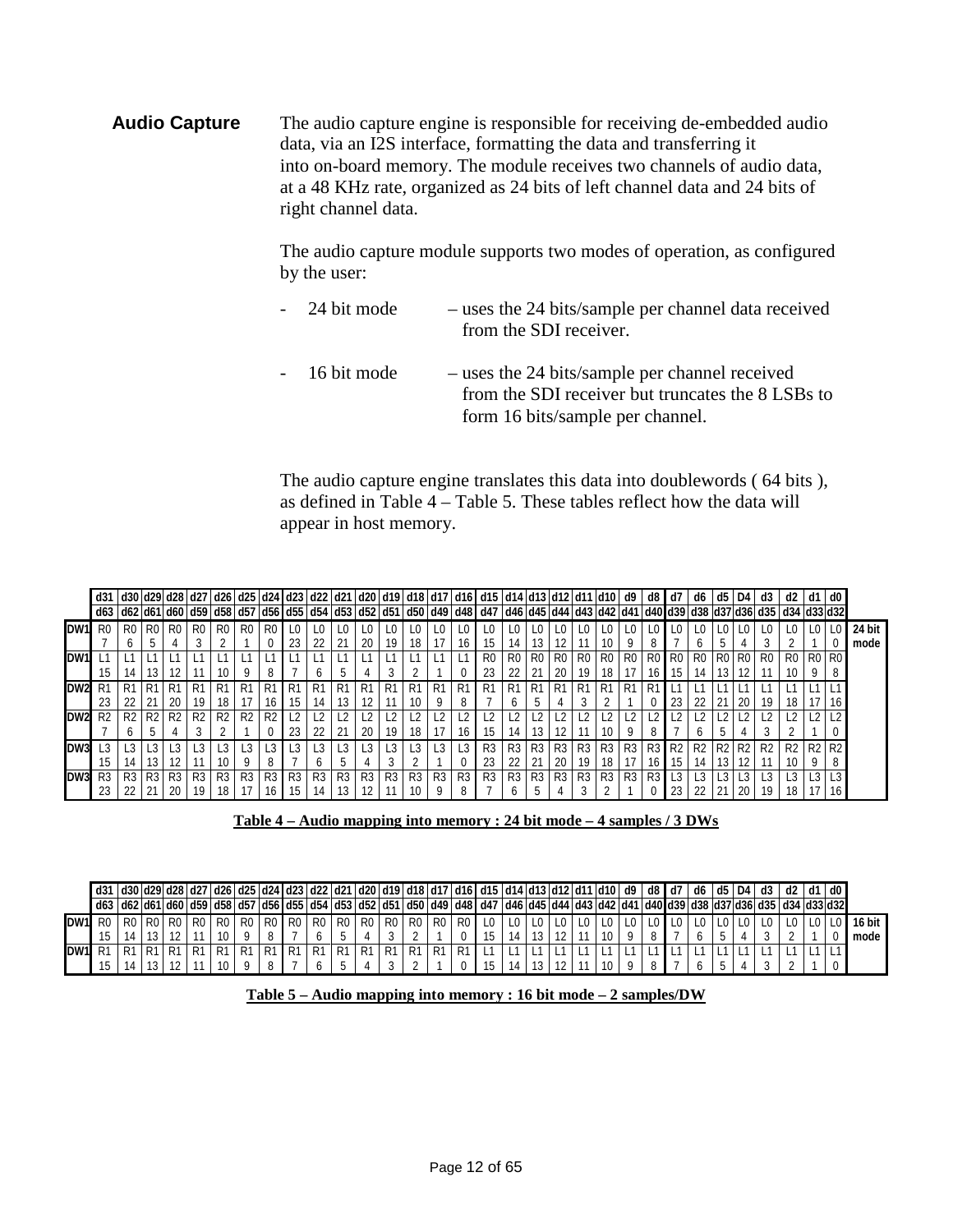| <b>Pixel Buffering</b> | The pixel data formatted by the video capture engine is stored into two<br>on-board FIFO memories. This memory serves as an elastic store for<br>formatted video pixel data. The FIFOs are managed by an independent<br>pair of controllers, implemented in the FPGA, supporting concurrent<br>operation. The two FIFOs are utilized in a ping-pong fashion such that<br>while one is being filled with new pixel data, the other is being emptied<br>via DMA into host memory. |
|------------------------|---------------------------------------------------------------------------------------------------------------------------------------------------------------------------------------------------------------------------------------------------------------------------------------------------------------------------------------------------------------------------------------------------------------------------------------------------------------------------------|
| <b>Audio Buffering</b> | The audio data formatted by the audio capture engine is stored into two<br>on-board FIFO memories. This memory serves as an elastic store for<br>formatted audio data. The FIFOs are managed by an independent<br>pair of controllers, implemented in the FPGA, supporting concurrent<br>operation. The two FIFOs are utilized in a ping-pong fashion such that<br>while one is being filled with new audio data, the other is being emptied<br>via DMA into host memory.       |
| <b>DMA</b>             | The DMA engines are responsible for reading formatted pixel and audio<br>data from the on-board FIFO memories and transferring them into host<br>memory via the ExpressCard interface. An intelligent scatter-gather<br>method is utilized, providing for an efficient use of the ExpressCard<br>bandwidth. The use of non-contiguous 4Kbyte buffers provides support<br>for the Windows operating system's memory allocation model.                                            |
| <b>FPGA</b>            | The heart of the HD-SDI Express is a dense Field Programmable Gate<br>Array (FPGA). This FPGA implements all of the functions related to<br>video data capture, formatting, storage and DMA. The firmware contents<br>of the FPGA can be upgraded while in the field by following the<br>instruction outlined in Section 3 of this document entitled 'Firmware<br>Upgrade from Web Site'.                                                                                       |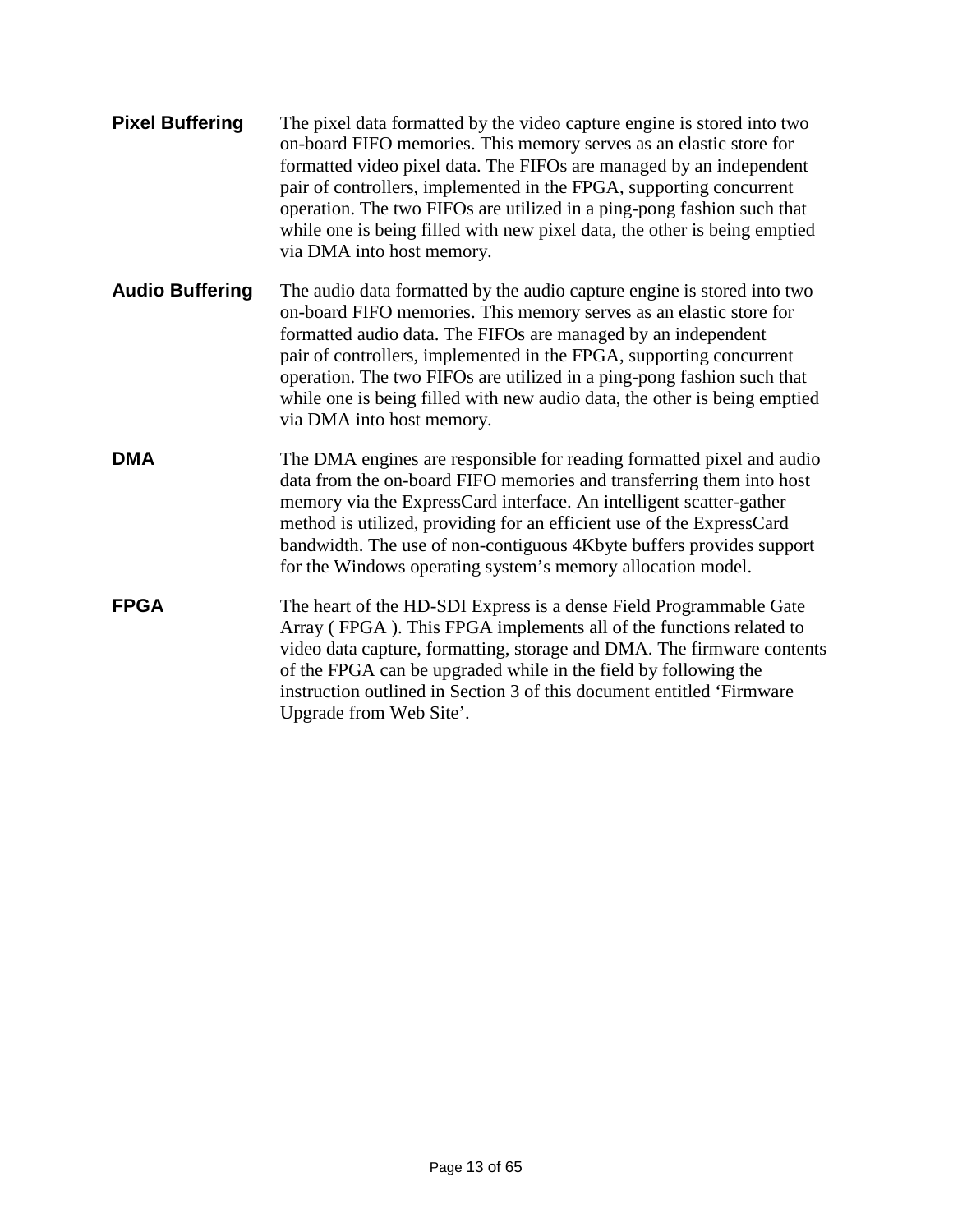<span id="page-13-0"></span>To begin using the HD-SDI Express card, you need the following:

- A computer with a PCIe x1 slot or a laptop with an ExpressCard/54 ( or ExpressCard/34 ) slot.
- Microsoft Windows Win7/XP/Vista 32 or 64 bit operating system software.
- A computer with at least 256M bytes of RAM.
- A CD drive, and a hard disk on which to install the HD-SDI Express software.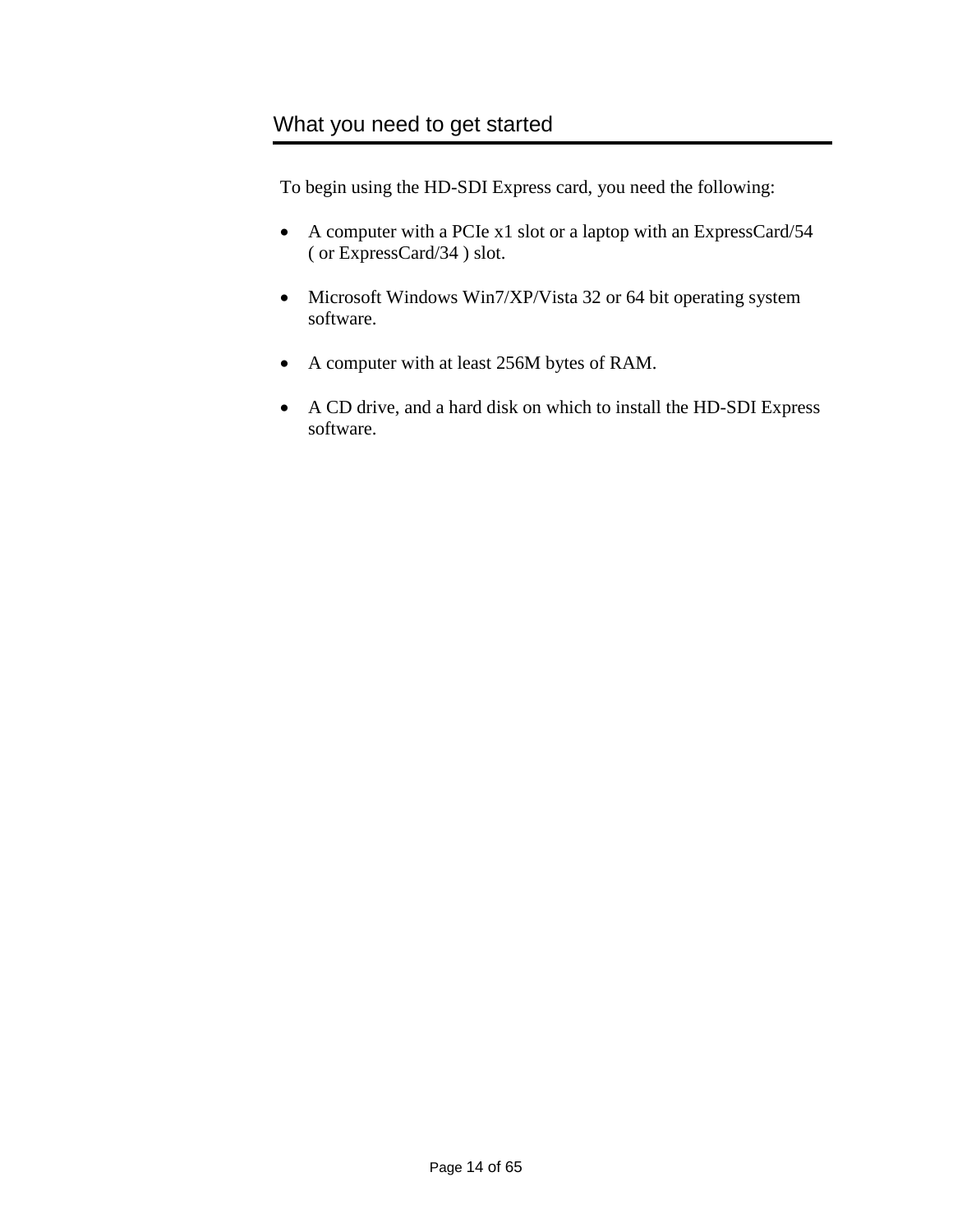### <span id="page-14-0"></span>Inspecting the HD-SDI Express package

When you unpack your HD-SDI Express package, you should visually inspect all of its contents. If something is missing or damaged, contact your Imperx representative.

#### **Package contents**

You should have received the following items:

- The HD-SDI Express card
- A CD with the HD-SDI Express software suite
- A 'Quick Start' installation guide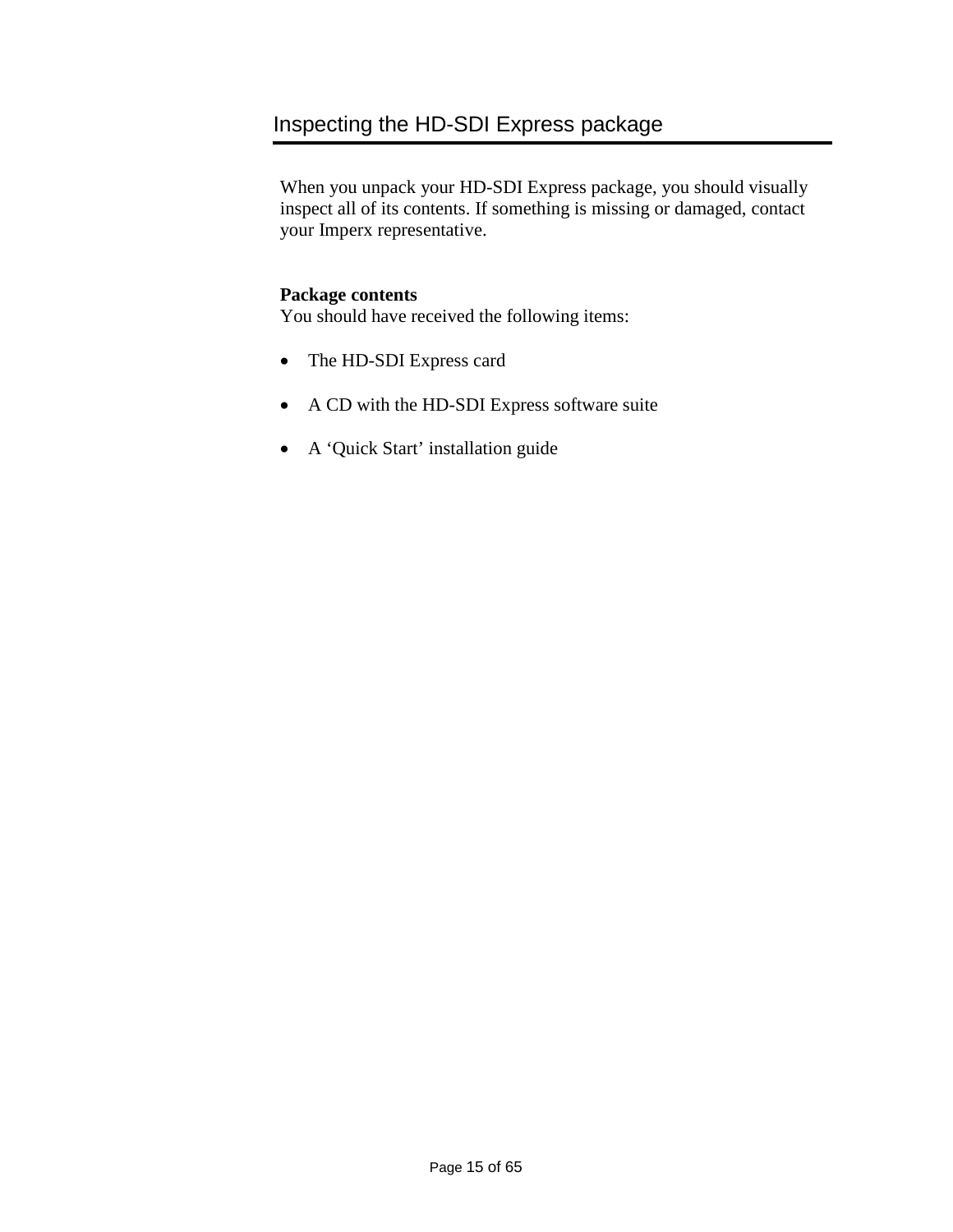

# <span id="page-15-0"></span>**Hardware Installation**

Installing the HD-SDI Express card is as simple as plugging it into an available PCIe x1 slot on your desktop computer's motherboard or a ExpressCard/54 ( or ExpressCard/34 ) slot on your laptop.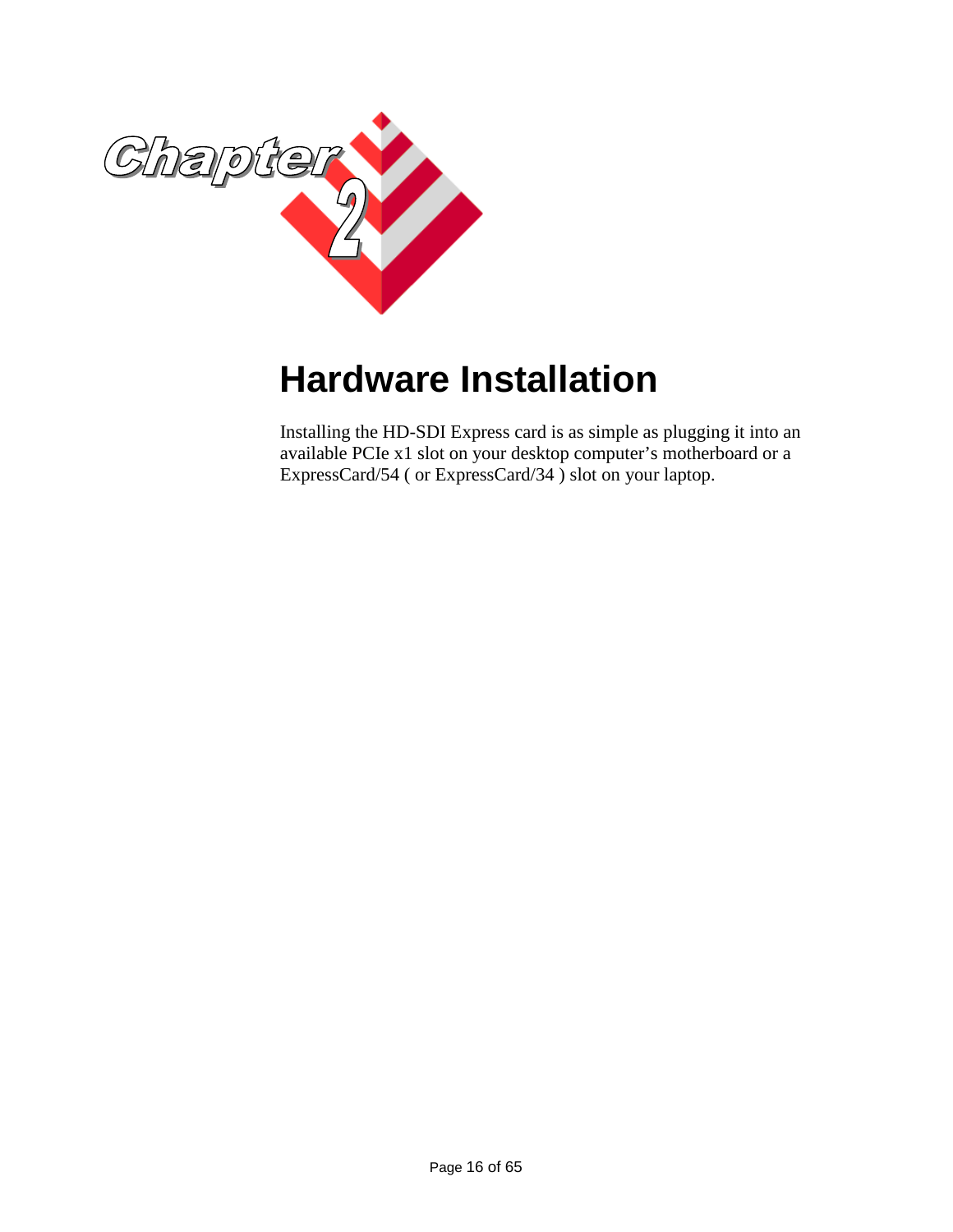![](_page_16_Picture_0.jpeg)

# <span id="page-16-0"></span>**Software Installation**

This chapter explains how to install the HD-SDI Express software.

### <span id="page-16-1"></span>Software Suite

The HD-SDI Express software suite consists of the following files:

Windows application files:

( located in *c:\Program Files\ImperX\HD-SDI\_ Express\Application\* ) *\win32\* folder contains binaries for 32bit versions of Windows *\x64\* folder contains binaries for 64bit versions of Windows

|                                | HD-SDI_Express.exe - Application program |
|--------------------------------|------------------------------------------|
| HD-SDI_Express.chm - Help file |                                          |
| DrvManager.exe                 | - Driver Manager utility                 |
|                                |                                          |
| VCESDI.dll                     | - HD-SDI Express library                 |
| ippLib.dll                     | - Intel image processing library         |
| IpxLog.dll                     | - ImperX logging library                 |
| IpxMisc.dll                    | - ImperX miscellaneous library           |
| IpxMovieMaker.dll              | - ImperX movie maker library             |

Windows Kernel Driver files:

( located in *c:\Program Files\ImperX\HD-SDI Express\drivers\kernel* ) *\win32\* folder contains binaries for 32bit versions of Windows *\x64\* folder contains binaries for 64bit versions of Windows

| sdi_ex.sys     | - Win7/WinXP/Vista driver file         |
|----------------|----------------------------------------|
| sdi_ex.inf     | - Win7/WinXP/Vista driver info file    |
| sdi ex.cat     | - Win7/WinXP/Vista driver catalog file |
| ipxinstdrv.exe | - driver installation utility          |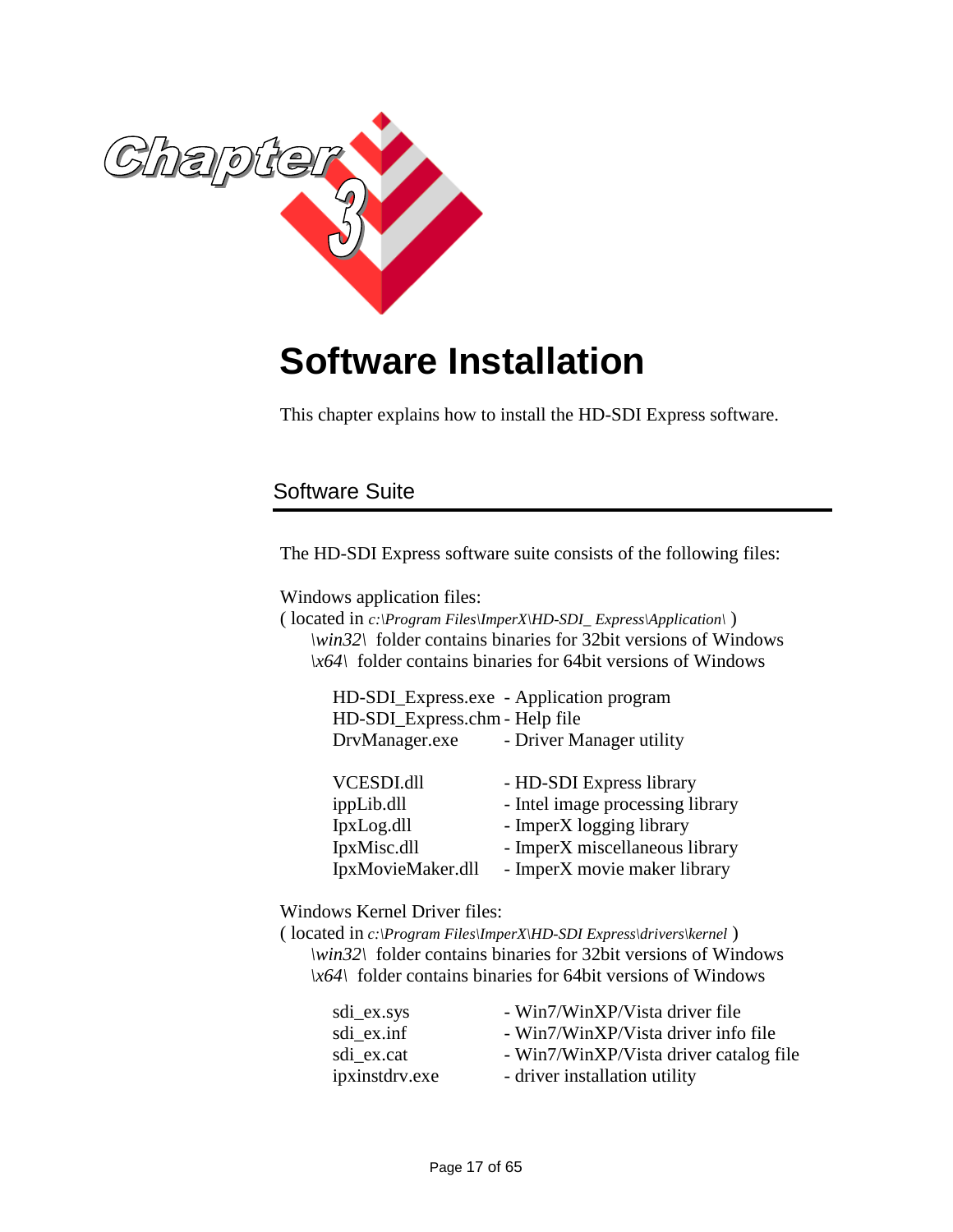Software Development Kit ( SDK ) files: ( located in *c:\Program Files\ImperX\HD-SDI Express\SDK\* )

| /bin/ folder                                 | - binaries      |
|----------------------------------------------|-----------------|
| $/inc/$ folder                               | - include files |
| $\frac{1}{1}$ hb/ folder                     | - libraries     |
| /doc/ folder                                 | - documentation |
| /SDK Examples/folder                         | - samples       |
| /Imperx.SdiExpress.NET/folder - .NET wrapper |                 |

Documentation files:

( located in *c:\Program Files\ImperX\HD-SDI Express\Doc\* )

| HD-SDI_Express_Users_Manual.pdf | - User manual document |
|---------------------------------|------------------------|
| HD-SDI_Express_Datasheet.pdf    | - Technical datasheet  |
| Quick Start HD-SDI_Express.pdf  | - Quick start document |

Third-party software support files:

( located in *c:\Program Files\ImperX\HD-SDI Express\drivers\* ) *\win32\* folder contains binaries for 32bit versions of software *\x64\* folder contains binaries for 64bit versions of software Halcon - files for MVTech Halcon support DirectShow - files for Microsoft DirectShow support Matlab - files for MathWorks Matlab support

Note that our HD-SDI Express application program was created using our SDK (software developer's kit). Our SDK is included in the standard HD-SDI Express software suite that comes with the card.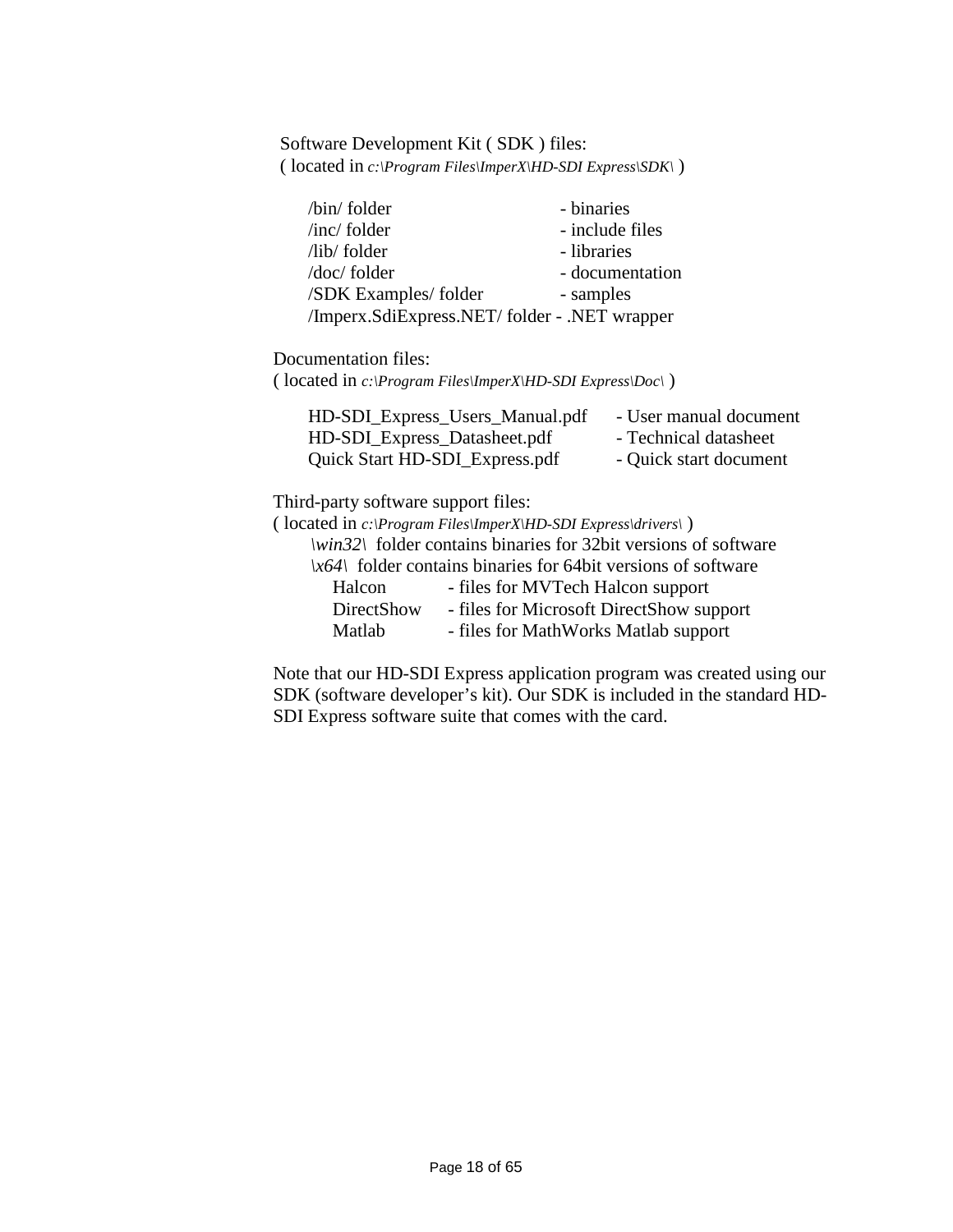<span id="page-18-0"></span>Use the following steps to install the HD-SDI Express software supplied on a CD. Note that 'click' refers to the left mouse button.

1. If a version of HD-SDI Express was previously installed on this machine, then you must first remove it:

#### **To remove the application files:**

- 1.1 Click on *"Start"*
- 1.2 Click on *"Settings"***.**
- 1.3 Click on *"Control Panel"***.**
- 1.4 Double click on *"Add or Remove Programs"***.**
- 1.5 Click on *"HD-SDI Express"***.**
- 1.6 Click on *"Remove"***.**
- 1.7 If the 'HD-SDI Express InstallShield Wizard' pops-up then do the following, otherwise go to step 1.8 Click on *'Remove'*. Click *'Next'*. Click *'Yes'.* Click *'Finish'.* 1.8 Click on *"Yes"***.**
- 1.9 Click on *"Close"*.
- 2. After having removed a previous version or if a version of HD-SDI Express was NOT previously installed on this machine then:

#### **The first step is to install the application files:**

- 2.1 Insert the HD-SDI Express CD into the appropriate drive; the setup.exe file will run automatically. Note: If it does not start automatically, then click on "*Start"***,** *"Run"***,** enter or browse to *"(CD drive): setup.exe"* and click *"OK"*.
- 2.2 Wait for the "HD-SDI Express InstallShield Wizard" screen to appear.
- 2.3 Follow the on-screen instructions.
- 2.4 For Windows Vista 32 bit and Windows Vista 64 bit, select *"Always trust software from Imperx, Inc."* and click on *"Install"* button*,* when the following message appears: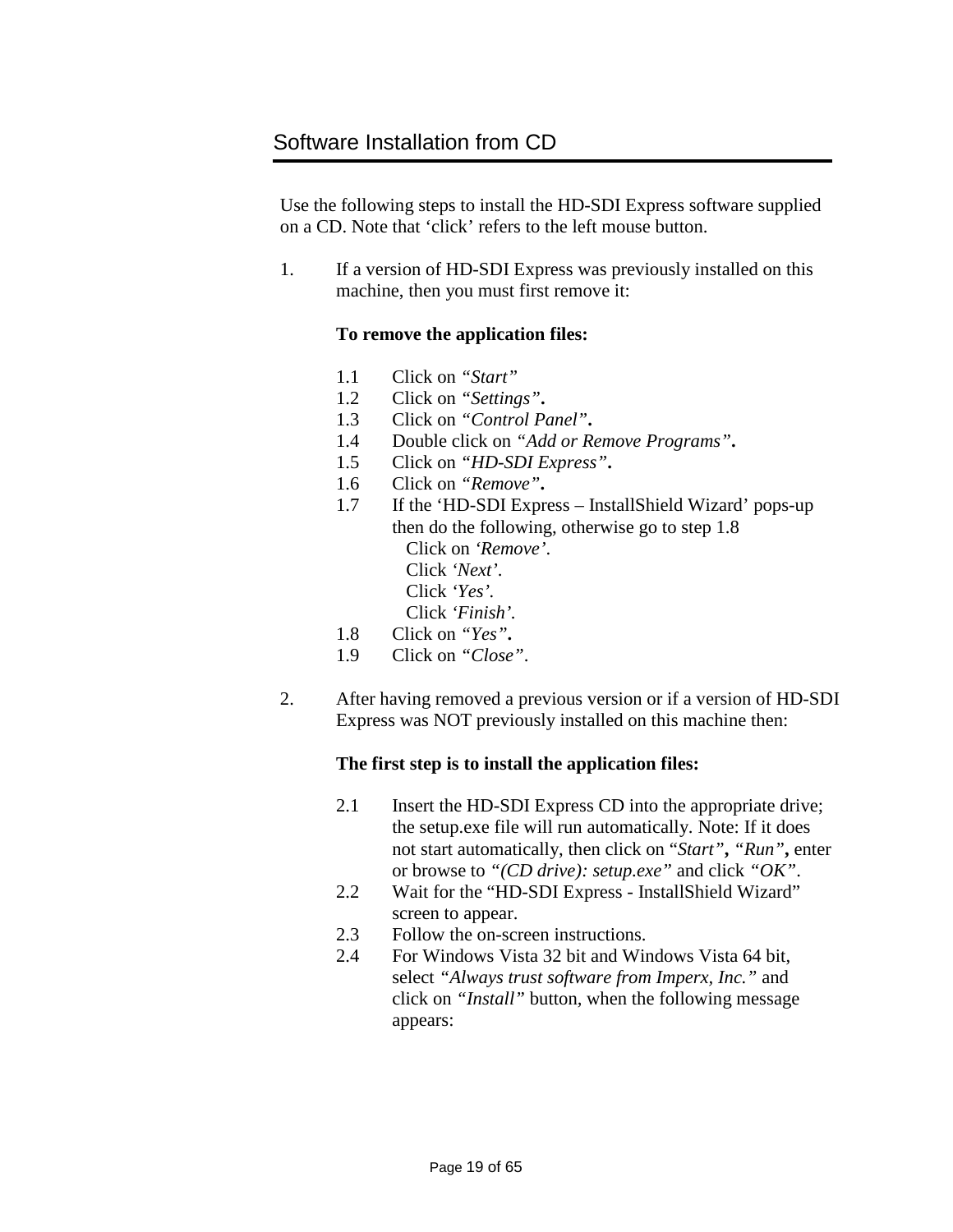![](_page_19_Picture_0.jpeg)

2.5 When the following message appears, choose if you would like to register online by clicking on *"Register now on Imperx website"*.

![](_page_19_Picture_2.jpeg)

- 2.6 Click *"Next"* and then *"Finish"*. This completes the software installation.
- 2.7 Reboot your computer.

#### **The next step is to install the driver files:**

- 2.8 Insert the HD-SDI Express card into the laptop.
- 2.9 For XP:

Wait for the system to prompt you with a "Found New Hardware Wizard" dialog box. Proceed to Step 2.10.

For Vista:

The driver will automatically be installed. Proceed to step 2.15.

2.10 Under certain conditions, the following message may appear: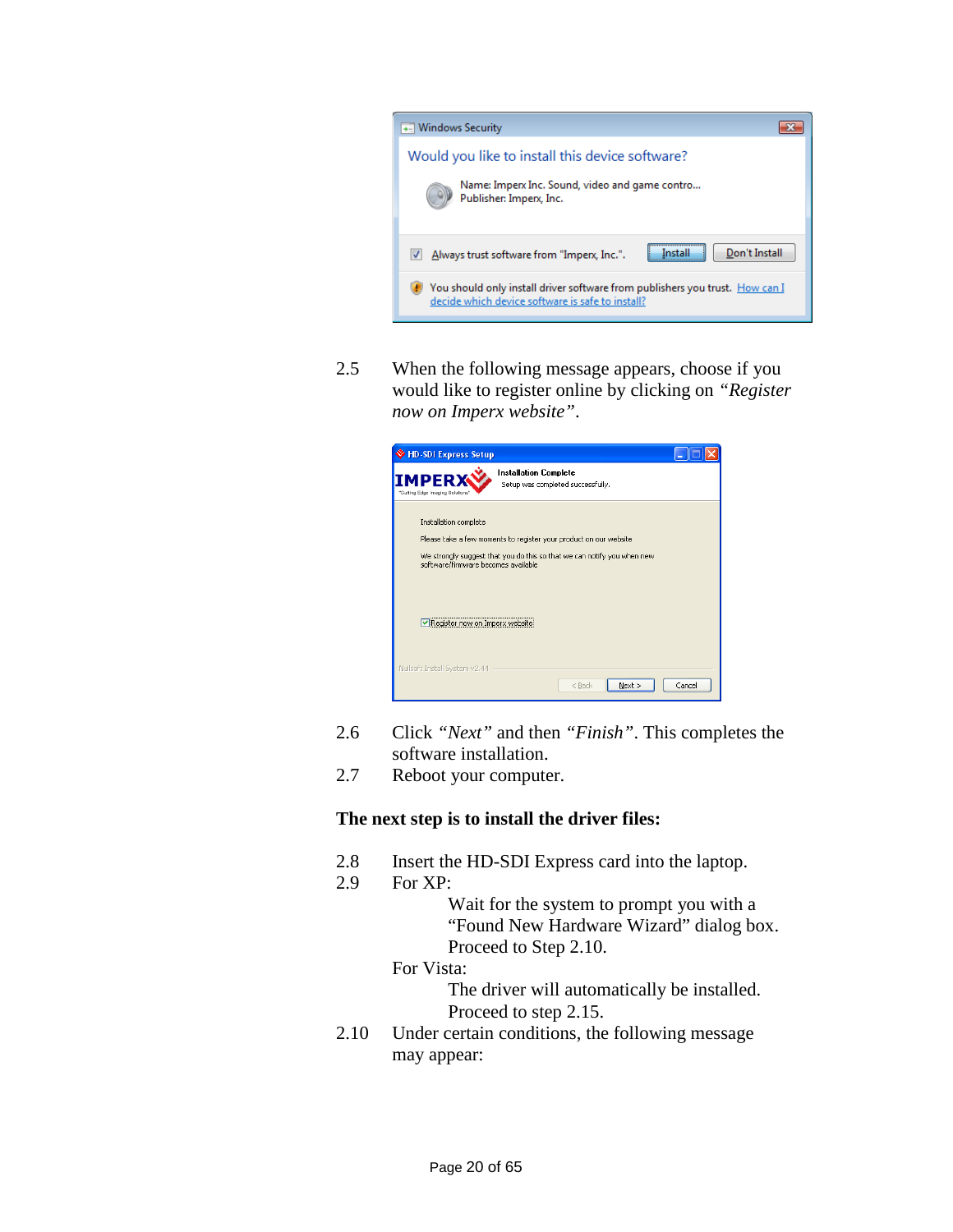![](_page_20_Picture_0.jpeg)

If this message appears, click *"No, not this time",* then click "*Next*".

2.11 When the following message appears, select *"Install the software automatically (Recommended)"*, then click *"Next"*.

![](_page_20_Picture_3.jpeg)

2.12 The following message will appear: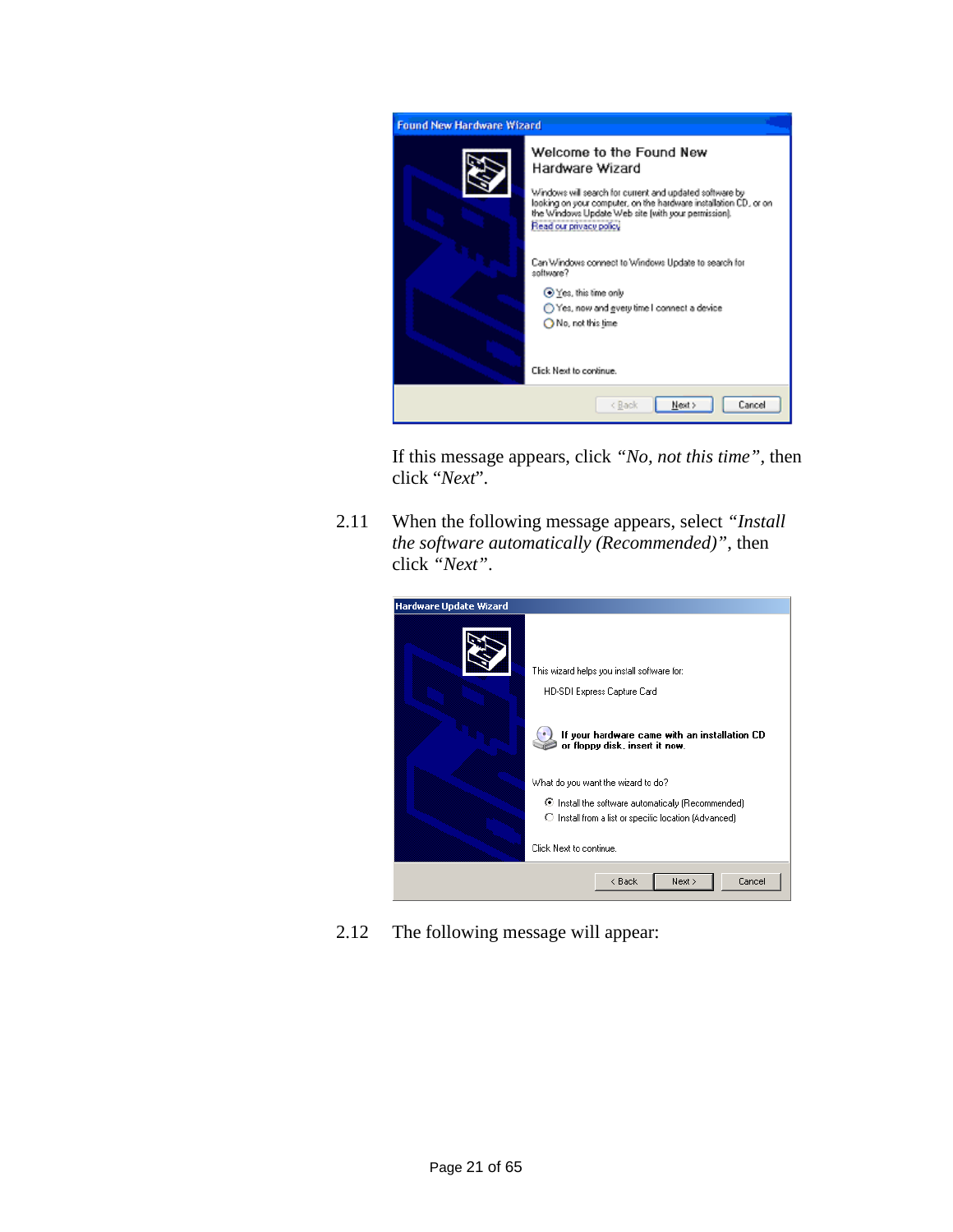![](_page_21_Picture_0.jpeg)

- 2.13 Click "*Continue Anyway*" to continue.
- 2.14 When "Click finish to close the wizard" appears, click on "*Finish".*
- 2.15 This completes the driver installation.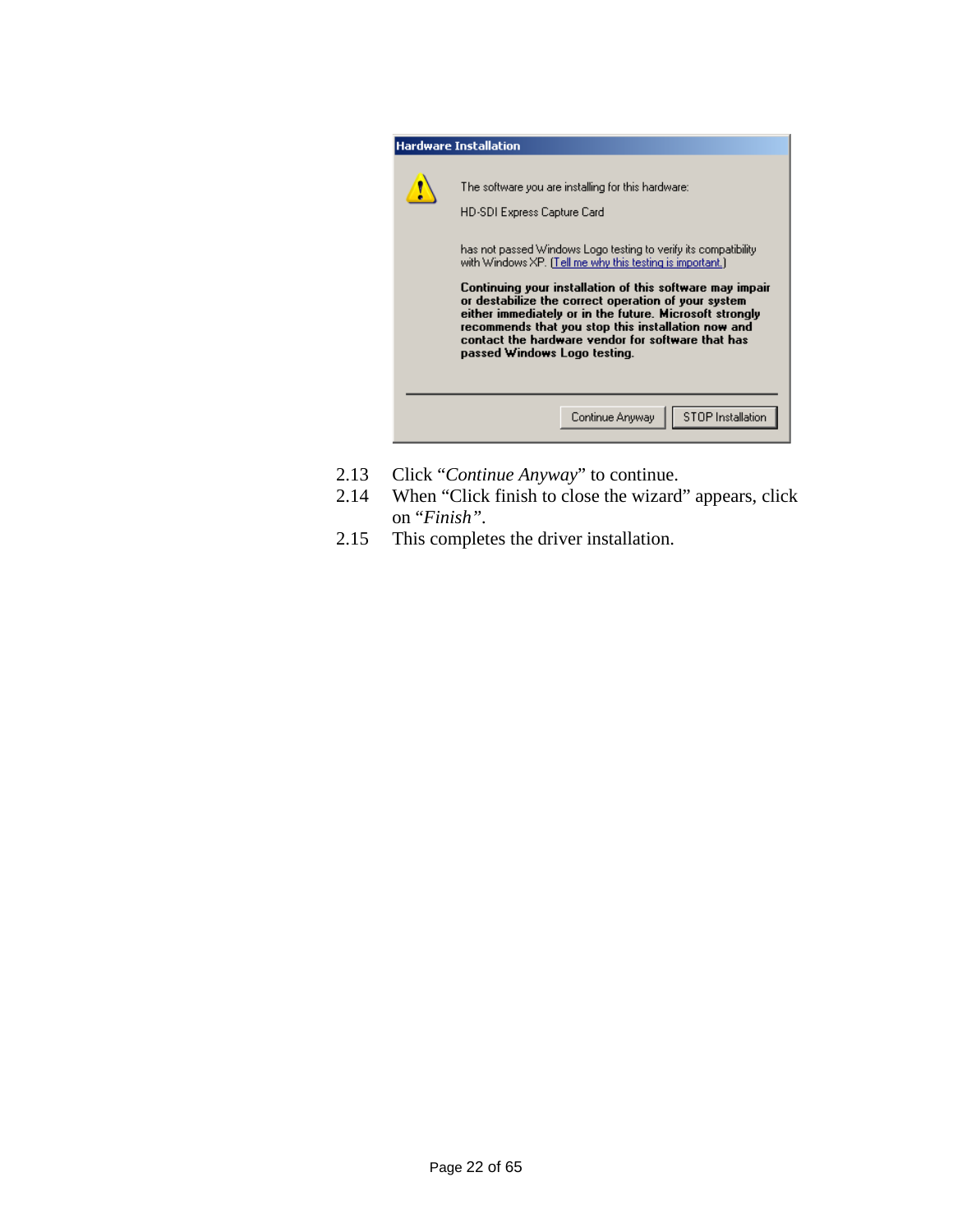### <span id="page-22-0"></span>Software Upgrade from Web Site

New application and/or driver software may be released periodically to reflect improvements and/or functionality added to the HD-SDI Express. You can retrieve these updates by visiting the download page of our web site at:

[http://www.imperx.com/frame\\_grabbers/HD-SDI Express/HD-SDI\\_Express\\_downloads.php](http://www.imperx.com/frame_grabbers/camera_link/FrameLink_downloads.php)

Use the following steps to install newly released application software:

- 3.1 Uninstall all application files by following the instructions in step 1. of the 'Software Installation from CD' section.
- 3.2 Download the SDI\_Express\_Installer.exe file from the Imperx web site to a new folder on your PC ( we will use the folder C:\new\_HD-SDI\_Express as an example ).
- 3.3 Left mouse click on *"Start"*, *"Run"*, enter or browse to *C:\new\_HD-SDI\_Express\HD-SDI\_Express\_Installer.exe*.
- 3.4 Left mouse click on *"Open"*, then *"OK".*
- 3.5 Follow the instructions starting from step 2.2 above.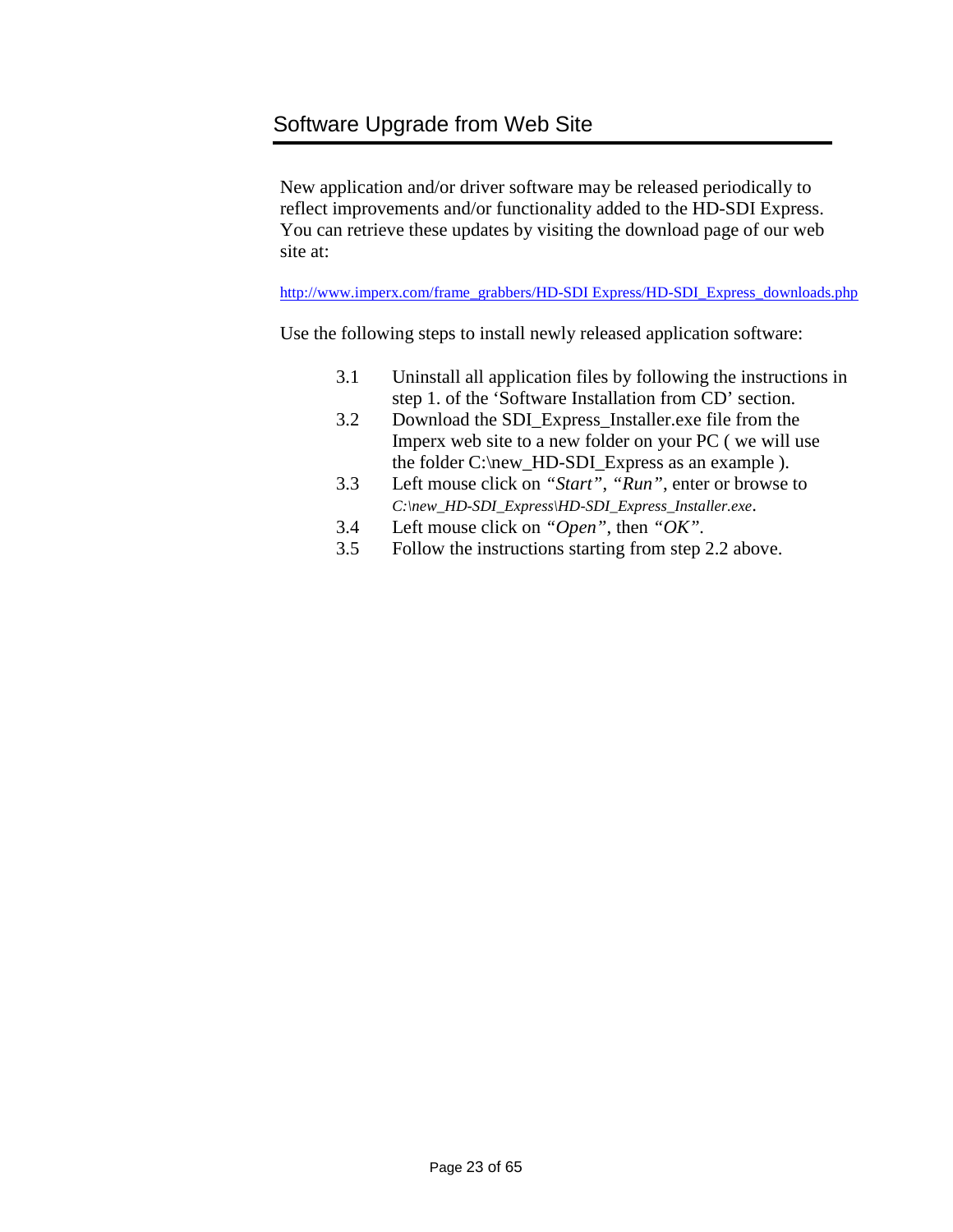### <span id="page-23-0"></span>Firmware Upgrade from Web Site

Your newly received HD-SDI Express card has been programmed in the factory with the latest firmware prior to shipping. New firmware, however, may be released periodically to reflect improvements and/or added functionality. You can retrieve these updates by visiting the download page of our web site at:

[http://www.imperx.com/frame\\_grabbers/HD-SDI Express/HD-SDI\\_Express\\_downloads.php](http://www.imperx.com/frame_grabbers/camera_link/FrameLink_downloads.php)

Use the following steps to install newly released firmware:

- 1. Download and unzip the firmware Upgrade Utility file to a folder on your PC.
- 2. Insert the HD-SDI Express card into the laptop. Note that if your system has two ExpressCard slots, then you must insert the card into the slot in which it was placed during the original driver installation.
- 3. If the system prompts you with a "New Hardware Found" dialog box, then you have not previously installed the driver. You must follow the steps outlined in the section above titled "Software Installation from CD" to install the driver.
- 4. To run the Upgrade Utility simply double click on the icon. **Note: DO NOT POWER DOWN OR REMOVE THE CARD WHILE PROGRAMMING IS IN PROGRESS!**
- 5. The Upgrade Utility will display the following dialog box:

| <b>HD-SDI Express Remote Upgrade</b>                                                                                            | $\vert x \vert$ |
|---------------------------------------------------------------------------------------------------------------------------------|-----------------|
| Welcome to the HD-SDI Express remote<br>upgrade utility. This utility will upgrade the<br>firmware on your HD-SDI Express card. |                 |
| Current firmware information:<br>Revision: 0.1.0.1<br>Image ID: Application                                                     |                 |
| New firmware information:<br>Revision: 0.1.0.2<br>Image ID: Application                                                         |                 |
|                                                                                                                                 |                 |
| Erasingdone<br>Programmingdone<br>Verifydone<br>Resettingdone                                                                   |                 |
| Exit                                                                                                                            |                 |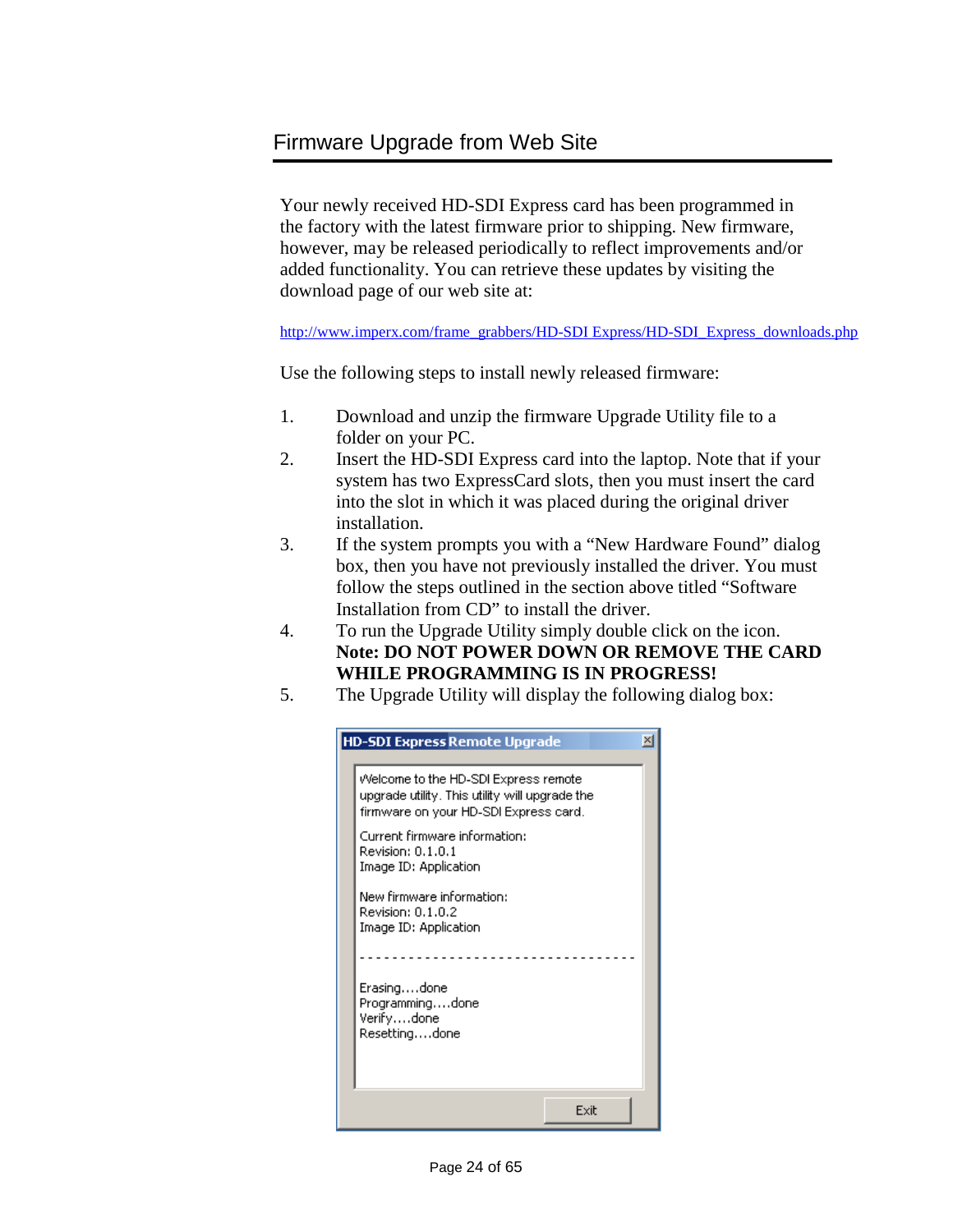![](_page_24_Picture_0.jpeg)

# <span id="page-24-0"></span>**Using the HD-SDI Express card**

This chapter contains information on how to configure and use the HD-SDI Express card.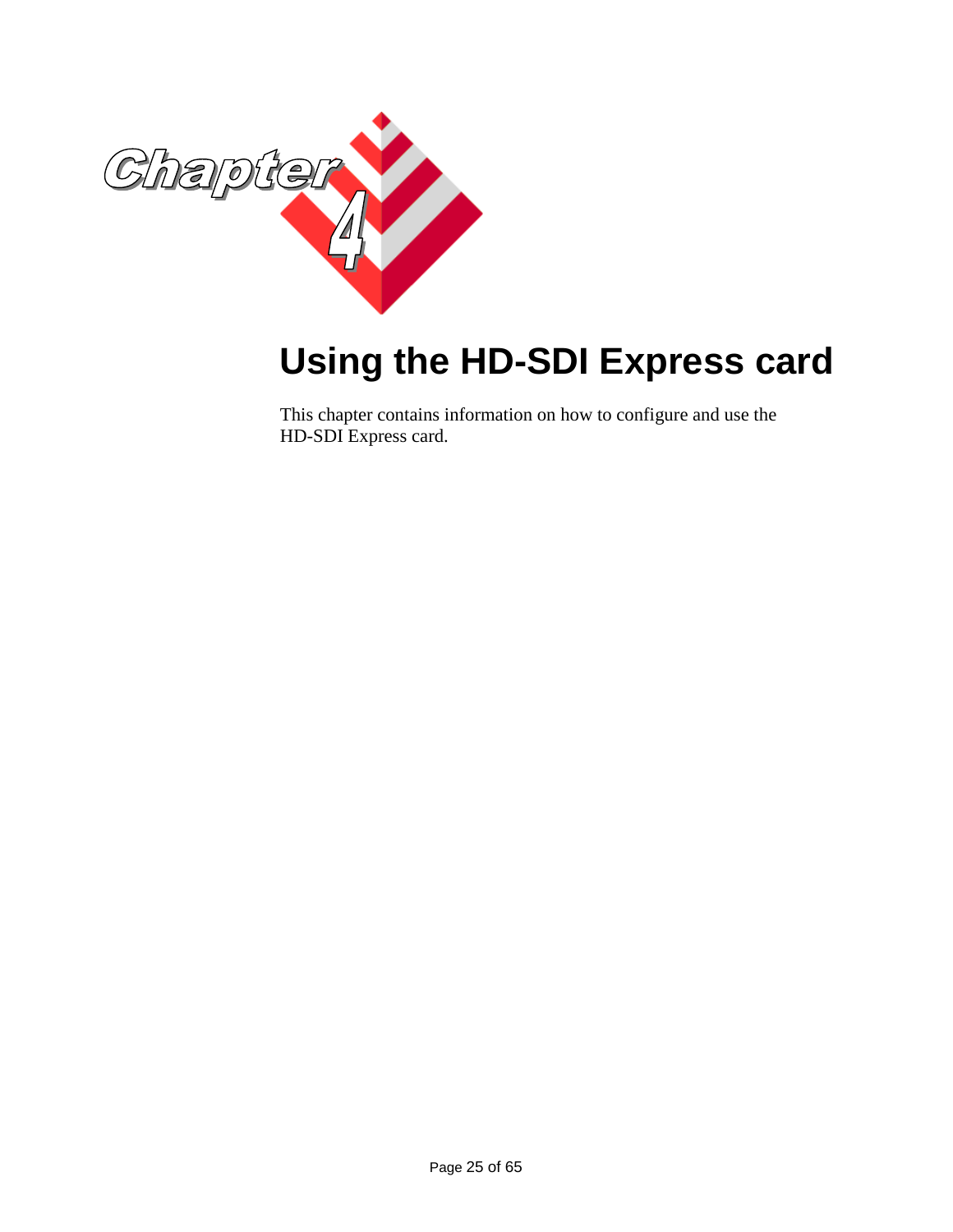# Running the HD-SDI Express Application

<span id="page-25-0"></span>

|                                 | The HD-SDI_Express.exe program supplied with the HD-SDI Express<br>card is a stand-alone Windows based application. It provides an easy to<br>use graphical user interface (GUI), allowing the user to configure the<br>HD-SDI Express card and to view, record and playback video data<br>received from the CameraLink interface. The application consists of a<br>main window as well as several other dialogs which can be accessed from<br>the main menu or from convenient icons. |  |  |  |
|---------------------------------|----------------------------------------------------------------------------------------------------------------------------------------------------------------------------------------------------------------------------------------------------------------------------------------------------------------------------------------------------------------------------------------------------------------------------------------------------------------------------------------|--|--|--|
| Launching<br><b>Application</b> | To launch the HD-SDI Express program, simply double left mouse<br>click on the 'HD-SDI Express Application' icon on the desktop.                                                                                                                                                                                                                                                                                                                                                       |  |  |  |
|                                 | HD-SDI Express<br>Application                                                                                                                                                                                                                                                                                                                                                                                                                                                          |  |  |  |
| <b>Note</b>                     | In the remainder of this chapter, references to 'clicking' on objects in the<br>GUI refers to the left mouse button.                                                                                                                                                                                                                                                                                                                                                                   |  |  |  |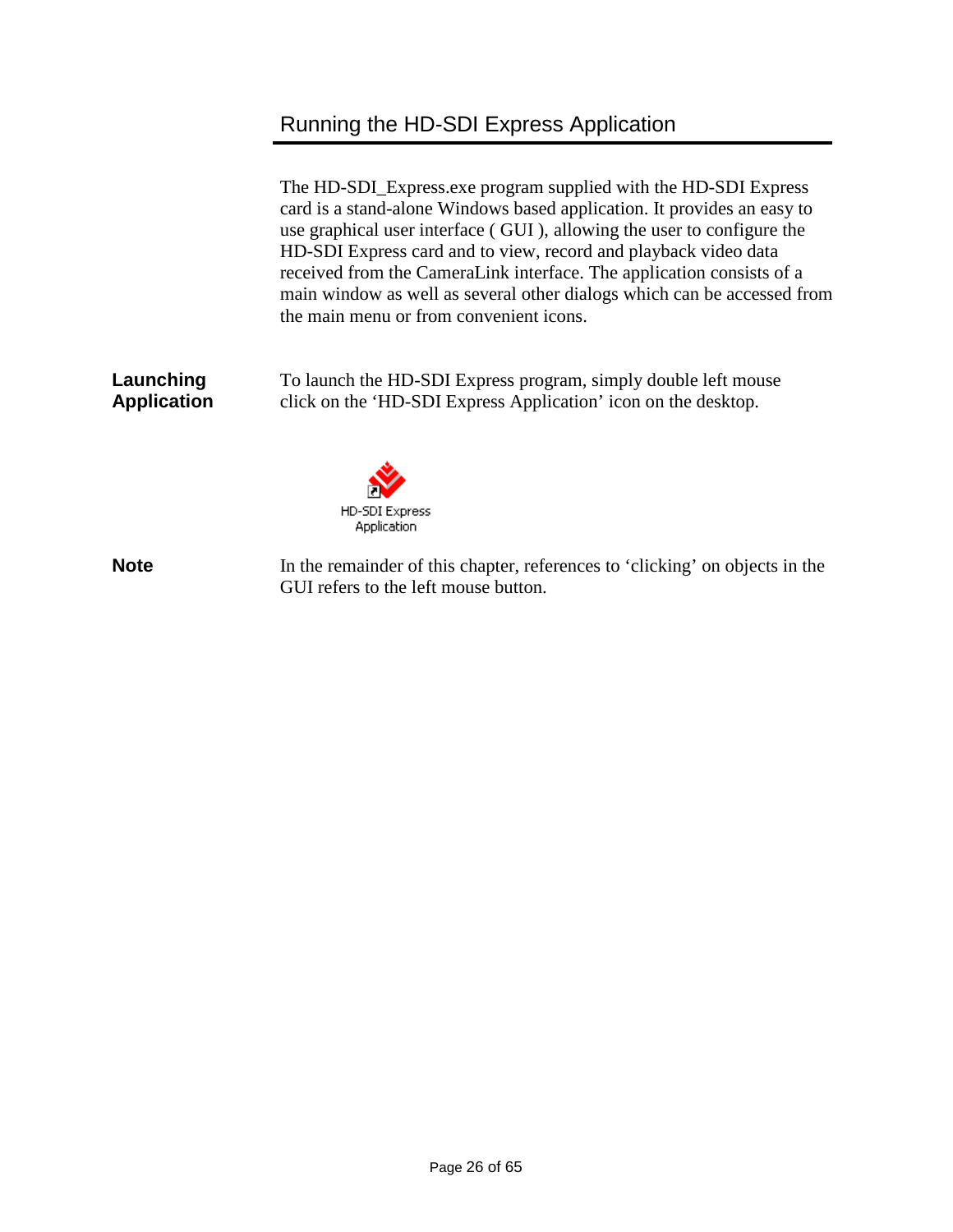### <span id="page-26-0"></span>Main Window

When the HD-SDI Express application is executed, a main window titled 'HD-SDI Express' will appear. The main window provides the primary area for viewing real-time images received from the camera. This window can be sized and moved to suit your needs. When image viewing is active, the size of this window will be automatically scaled as a function of the input signal's parameters ( i.e. pixels/line and lines/frame ) as reported in the 'Camera Parameters' dialog.

![](_page_26_Picture_2.jpeg)

**Figure 3 – Main dialog**

The Main dialog contains a Menu bar, an Icon bar and a Status bar.

<span id="page-26-1"></span>

| <b>Menu Bar</b> | The Menu bar includes a set of pull-down sub-menus as follows: |                                                                                          |  |
|-----------------|----------------------------------------------------------------|------------------------------------------------------------------------------------------|--|
| <b>File</b>     |                                                                | Clicking on this item reveals a pull-down menu with two options:<br>'Player' and 'Exit'. |  |
|                 | <b>Play Files</b>                                              | This option opens the 'Player Dialog' and 'Player Control'<br>windows.                   |  |
|                 | Exit                                                           | Clicking on this option causes the program to terminate.                                 |  |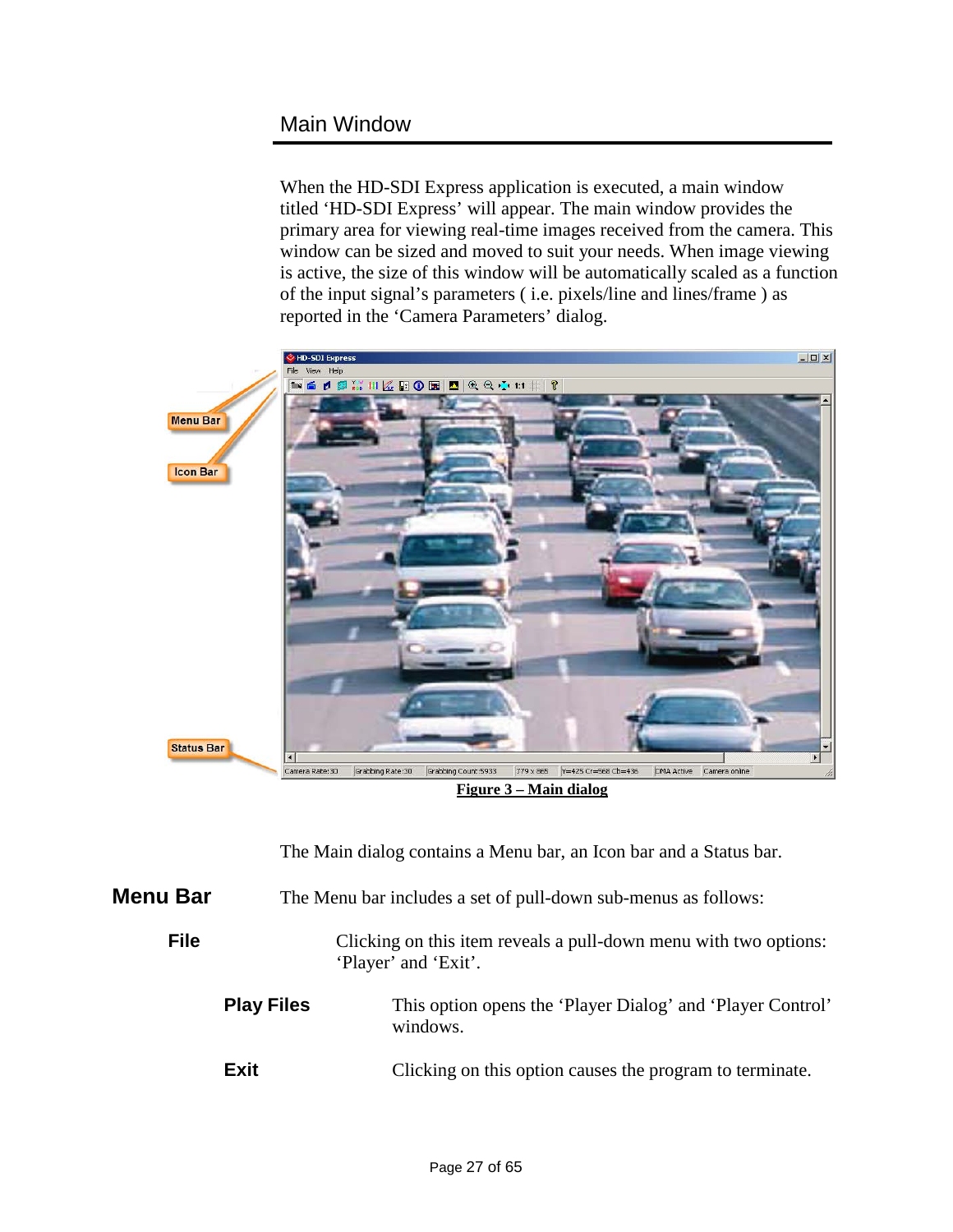| <b>View</b>       |                                        | Clicking on this item reveals a pull-down menu with the following<br>options:                                                                                                                                                                  |  |  |
|-------------------|----------------------------------------|------------------------------------------------------------------------------------------------------------------------------------------------------------------------------------------------------------------------------------------------|--|--|
|                   | Camera<br><b>Parameters</b>            | Causes the 'Camera Parameters' dialog to appear.                                                                                                                                                                                               |  |  |
|                   | <b>Color Space</b><br><b>Converter</b> | Causes the 'Color Space Converter' dialog to appear.                                                                                                                                                                                           |  |  |
|                   | <b>RGB</b><br><b>Control</b>           | Causes the 'RGB Control' dialog to appear.                                                                                                                                                                                                     |  |  |
|                   | <b>RGB</b><br><b>Lookup Table</b>      | Causes the 'RGB Lookup Table' dialog to appear.                                                                                                                                                                                                |  |  |
|                   | Capture<br><b>Settings</b>             | Causes the 'Capture Settings' dialog to appear.                                                                                                                                                                                                |  |  |
| <b>Statistics</b> |                                        | Causes the 'Statistics' dialog to appear.                                                                                                                                                                                                      |  |  |
|                   | <b>Hex Pixel</b><br>Dump               | Causes the 'Hex Pixel Dump' dialog to appear.                                                                                                                                                                                                  |  |  |
|                   | <b>Histogram</b>                       | Causes the 'Histogram' dialog to appear.                                                                                                                                                                                                       |  |  |
|                   | Zoom                                   | Causes the 'Zoom' menu to appear.                                                                                                                                                                                                              |  |  |
| <b>Help</b>       |                                        | Clicking on this item reveals a pull-down menu with two options:<br>'About' and 'Help Manual'.                                                                                                                                                 |  |  |
|                   | <b>About</b>                           | Causes version information to be displayed including release<br>identifiers for the application software, library, driver and<br>firmware. This information should be provided to Imperx technical<br>support personnel during a service call. |  |  |
|                   | <b>Help</b><br><b>Manual</b>           | Causes an interactive point-and-click style help manual to be<br>displayed. The help manual provides a summary description of all<br>GUI controls and fields.                                                                                  |  |  |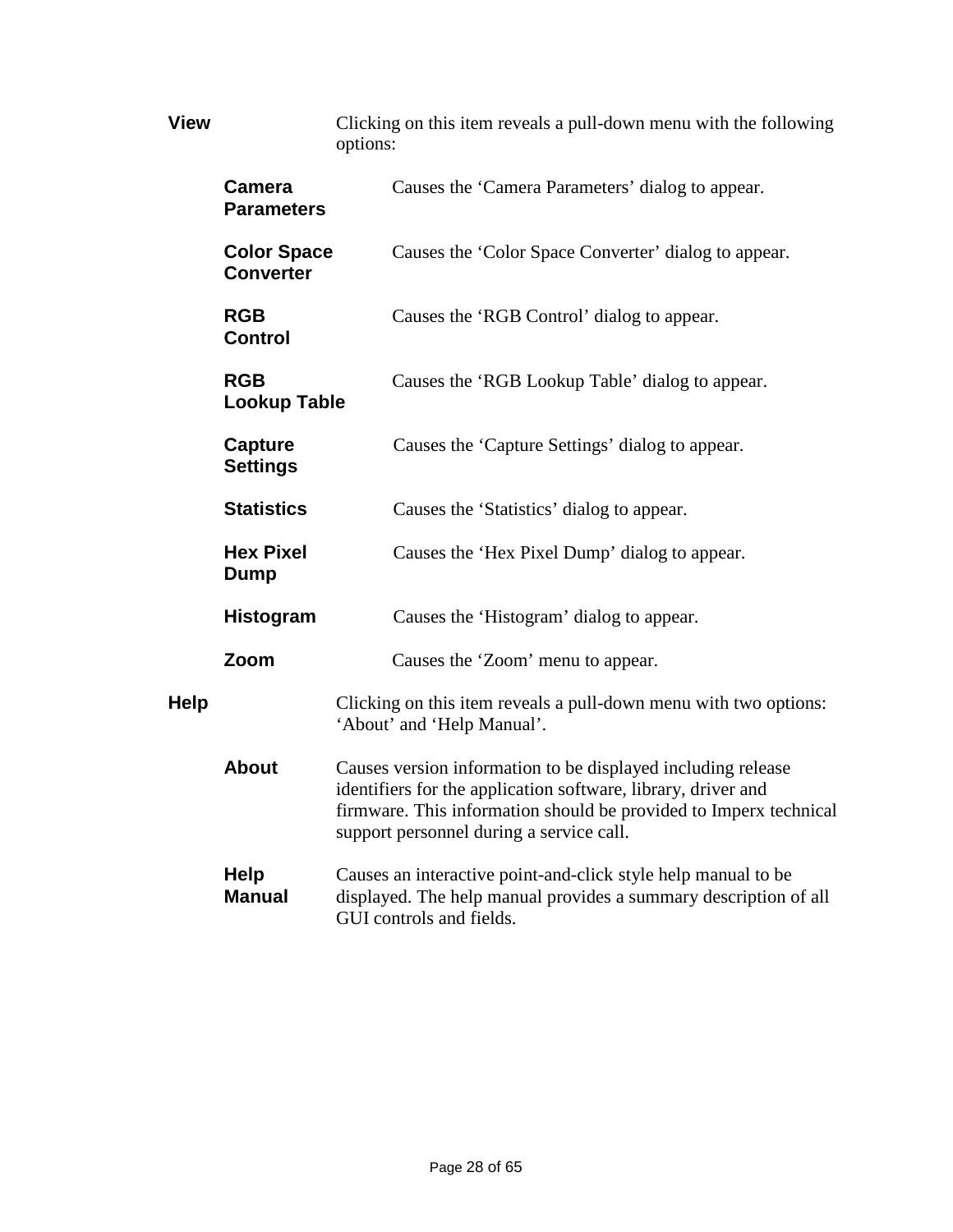#### **Icon Bar** The Icon bar contains a set of icons that act as shortcuts into the features located on the Menu bar.

- Ting. Start/stop continuous **Grab**
- 6. **Snap** single frame
- ø. Start/stop **Capture** to disk
- **VS** Open **Camera Parameters** dialog
- $\frac{10V}{RGB}$ Open **Color Space Converter** dialog
- HI. Open **RGB Control** dialog
- $\mathbb{Z}$ Open **RGB Lookup Table** dialog
- $\overline{\mathbf{E}}$ Open **Capture Settings** dialog
- ⊕ Open **Statistics** dialog
- 圛 Open **Hex Pixel Dump** dialog
- $\mathbf{A}$ Open **Histogram** dialog
- $\odot$ **Zoom In**
- $\mathbf{Q}$ **Zoom Out**
- $\mathbb{C}^{\mathbb{Z}^2}$ **Fit to Window**
- $1:1$ **Zoom 1:1**
- $\;\;\#$ Turn **Grid** on/off
- ଙ୍ **Help**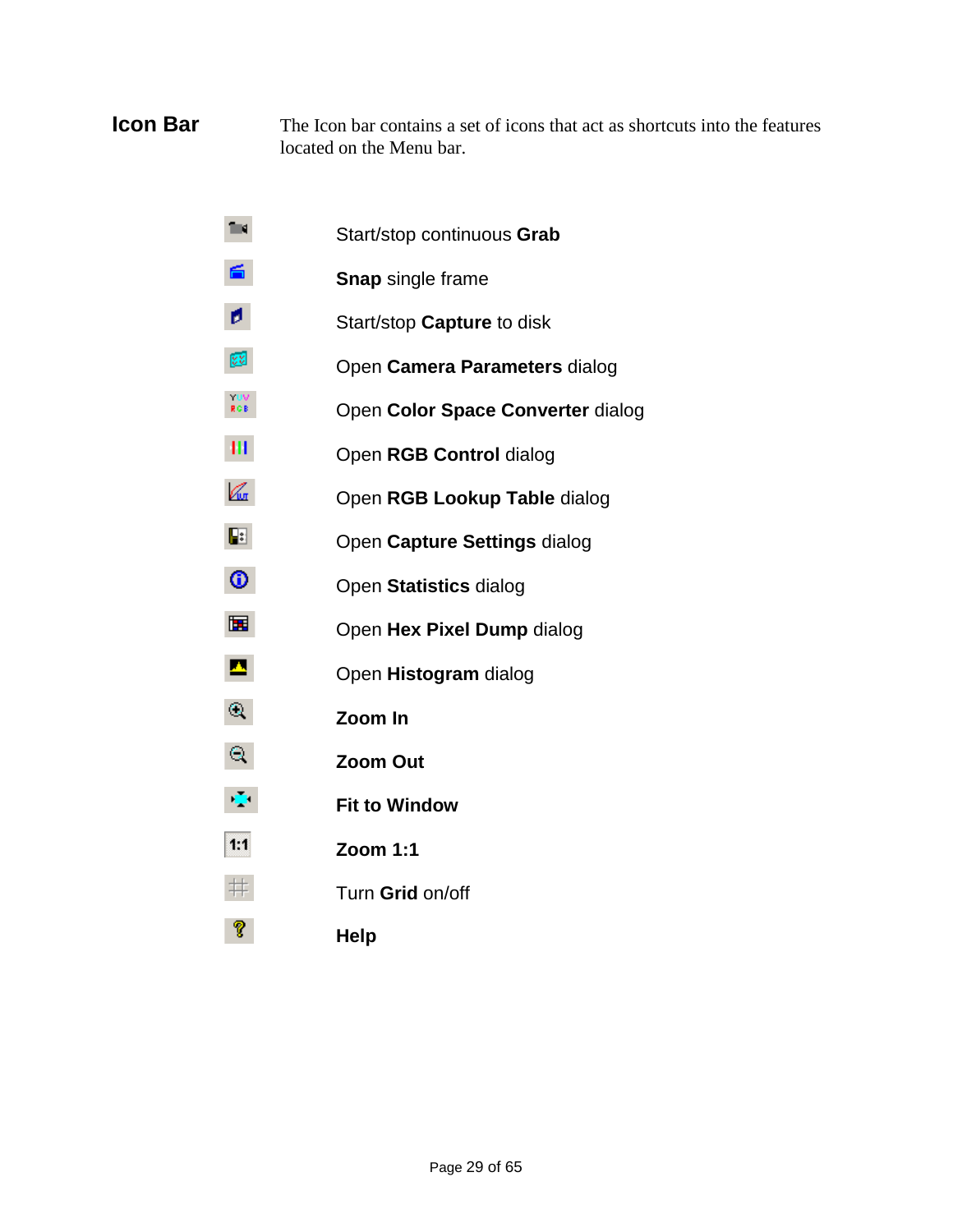| <b>Status Bar</b>               | The Status bar reflects the real-time state of the current camera<br>connection.                                                                                                                                                          |  |  |
|---------------------------------|-------------------------------------------------------------------------------------------------------------------------------------------------------------------------------------------------------------------------------------------|--|--|
| <b>Camera</b><br>Rate           | Displays the real-time frame rate of the attached camera as<br>measured at the input of the HD-SDI Express card.                                                                                                                          |  |  |
| Grabbing<br>Rate                | Displays the real-time rate at which frames are being transferred<br>from the card into host memory.                                                                                                                                      |  |  |
| Grabbing<br><b>Count</b>        | Displays a running count of the total number of frames transferred<br>into system memory. This counter is reset when 'grabbing' is<br>stopped.                                                                                            |  |  |
| <b>Pixel</b><br><b>Position</b> | Displays the x,y coordinates of the pixel at the current mouse<br>position.                                                                                                                                                               |  |  |
| <b>Pixel</b><br><b>Value</b>    | Displays the decimal value of the pixel at the current mouse<br>position. If the mode is YCrCb then the Y, Cr and Cb values will<br>be displayed. If the mode is RGB-24, then the R, G and B values<br>will be displayed.                 |  |  |
| <b>DMA</b><br><b>Status</b>     | Displays the real-time status of the DMA process as being either<br>'active' or 'inactive'.                                                                                                                                               |  |  |
|                                 | 'Active' indicates that the user has commanded the HD-SDI<br>Express to acquire video data by clicking on the 'Start Grab'<br>button and that the camera is providing valid framing.                                                      |  |  |
|                                 | <b>Thactive</b> ' indicates that either the user has commanded the HD-<br>SDI Express to stop acquiring video data by clicking on the 'Stop<br>Grab' button or that grabbing is enabled but the camera is not<br>providing valid framing. |  |  |
| <b>Camera</b><br><b>Status</b>  | Displays the real-time status of the attached camera as being either<br>'online' or 'offline'.                                                                                                                                            |  |  |
|                                 | <b>Online</b> ' indicates that the camera is powered on, attached and<br>providing a video clock via the SDI interface.                                                                                                                   |  |  |
|                                 | <b>Offline</b> ' indicates that the HD-SDI Express card is not receiving a<br>video clock from the camera either because the camera is powered<br>off or the SDI cable is disconnected.                                                   |  |  |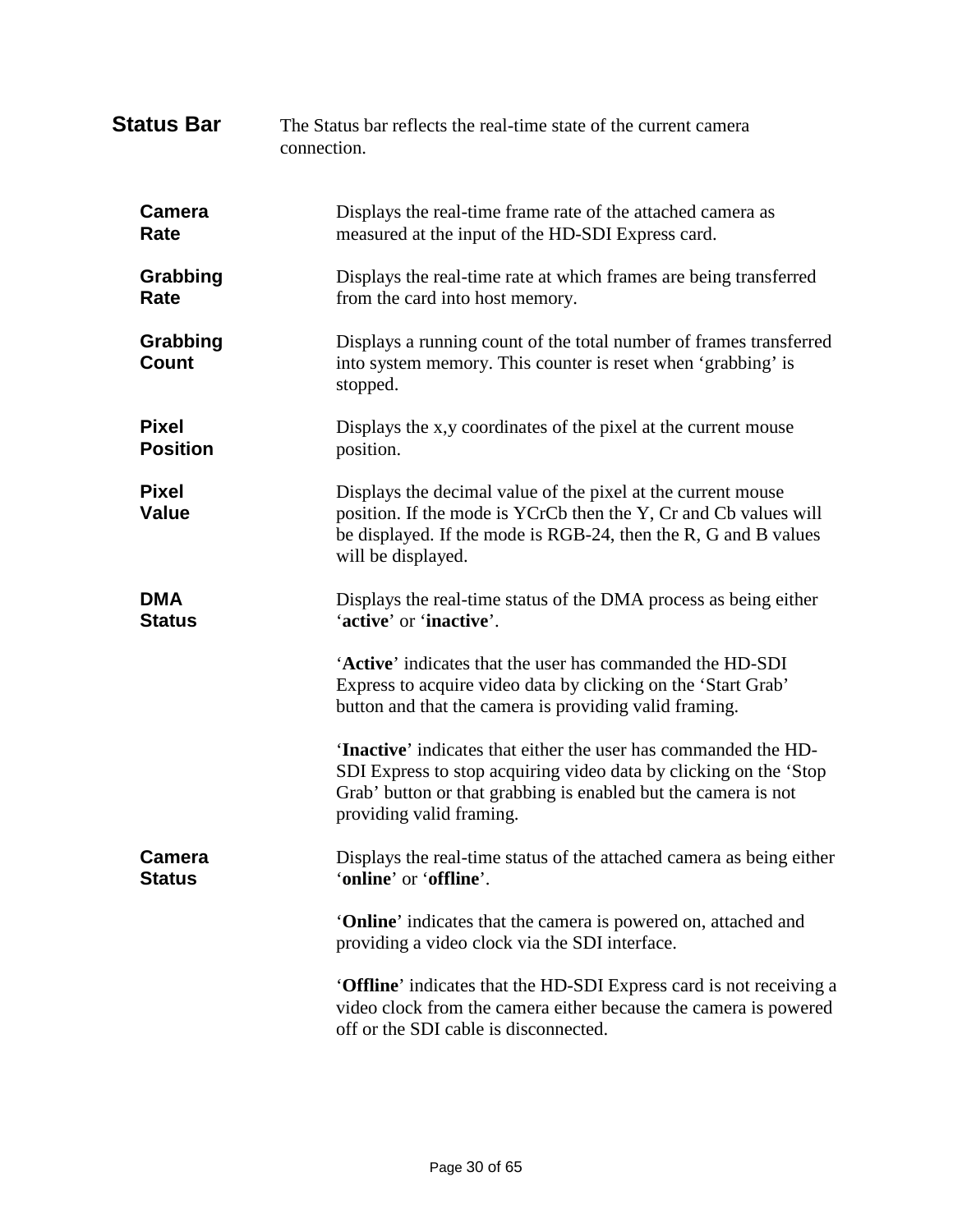# <span id="page-30-0"></span>Camera Parameters Dialog

The Camera Parameters dialog reports the operating parameters of the attached camera. It also allows the user to instruct the card on how to process the incoming SDI video and audio data.

| <b>Camera parameters</b>                                                                                              |                                                                    | $\vert x \vert$                                                                                           |
|-----------------------------------------------------------------------------------------------------------------------|--------------------------------------------------------------------|-----------------------------------------------------------------------------------------------------------|
| Video<br>Input<br>Format<br>Mode<br>Rate (fps)<br>Pixels/Line<br>Lines/Frame<br>Standard ID<br><b>SMPTE</b><br>Locked | 1080p@30<br>Progressive<br>30<br>1920<br>1080<br>11<br>Yes<br>Yes: | <b>Audio</b><br>Input<br>Present<br>Yes<br>Output<br>$\nabla$ Enable preview<br>24bit<br>Format<br>Volume |
| Output<br>Format<br>Transfer as Frames                                                                                | RGB - 24bit<br>$\overline{\mathcal{M}}$                            | Start grab                                                                                                |

**Figure 4 – Camera Parameters dialog**

<span id="page-30-1"></span>

| <b>Video Input</b> | These fields describe the attributes of the currently connected SDI video<br>source. The fields are automatically populated by the application program.                                                     |  |  |
|--------------------|-------------------------------------------------------------------------------------------------------------------------------------------------------------------------------------------------------------|--|--|
| <b>Format</b>      | Indicates the format of the connected camera.                                                                                                                                                               |  |  |
| <b>Mode</b>        | Indicates the mode as 'Progressive' or 'Interlaced'.                                                                                                                                                        |  |  |
| Rate (fps)         | Indicates the rate of the connected camera. If the mode is<br>progressive then the rate is in units of 'frames per second'. If the<br>mode is interlaced, then the rate is in units of 'fields per second'. |  |  |
| <b>Pixels/Line</b> | Indicates the number of pixels per line.                                                                                                                                                                    |  |  |
| <b>Lines/Frame</b> | Indicates the number of lines per frame.                                                                                                                                                                    |  |  |
| <b>SMPTE</b>       | Indicates that the received signal is SMPTE compliant.                                                                                                                                                      |  |  |
| Locked             | Indicates that the card is locked to an incoming signal.                                                                                                                                                    |  |  |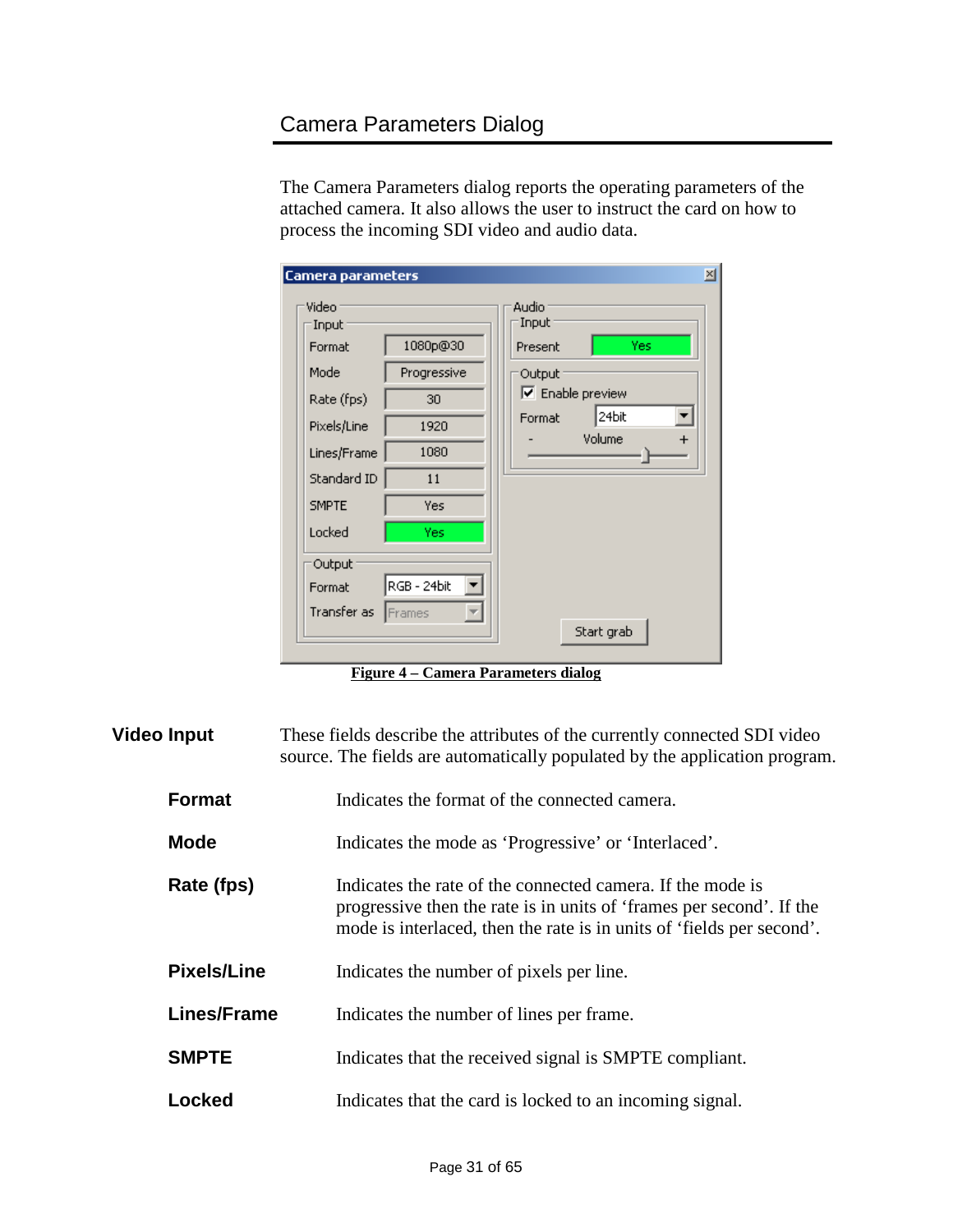| <b>Video Output</b>             |                     | These fields determine how the card should process the incoming SDI<br>video data. These fields are set by the user.                                                                                                                                                                                                               |                                                                                                                                                                                                                                                                                                          |  |  |
|---------------------------------|---------------------|------------------------------------------------------------------------------------------------------------------------------------------------------------------------------------------------------------------------------------------------------------------------------------------------------------------------------------|----------------------------------------------------------------------------------------------------------------------------------------------------------------------------------------------------------------------------------------------------------------------------------------------------------|--|--|
| <b>Format</b>                   |                     | Indicates how the card should format the video data prior to<br>transferring it into host system memory.                                                                                                                                                                                                                           |                                                                                                                                                                                                                                                                                                          |  |  |
| YCrCb - 20 bit                  |                     | receiver as is.                                                                                                                                                                                                                                                                                                                    | Use the 20 bit YCrCb 4:2:2 data received from the SDI                                                                                                                                                                                                                                                    |  |  |
|                                 | YCrCb - 16 bit      |                                                                                                                                                                                                                                                                                                                                    | Use the 20 bit YCrCb 4:2:2 data received from the SDI<br>receiver but truncate the 4 LSBs to form 16 bit data.                                                                                                                                                                                           |  |  |
|                                 | <b>RGB - 24 bit</b> |                                                                                                                                                                                                                                                                                                                                    | Use the 20 bit YCrCb 4:2:2 data received from the SDI<br>receiver, translate it to 30 bit YCrCb 4:4:4 data using a<br>chroma resampler function, then generate 30 bit RGB data<br>using a color space converter function and finally truncate<br>the 2 LSBs from each component to form 24 bit RGB data. |  |  |
| <b>Transfer as</b><br>selected. |                     | Indicates how the card should transfer the video data into host<br>system memory when the mode is 'interlaced'. Note that when the<br>mode is 'progressive' then the 'frames' option is automatically                                                                                                                              |                                                                                                                                                                                                                                                                                                          |  |  |
| <b>Frames</b>                   |                     | Interlaced:                                                                                                                                                                                                                                                                                                                        | Transfer as a complete frame consisting of                                                                                                                                                                                                                                                               |  |  |
|                                 |                     | Progressive:                                                                                                                                                                                                                                                                                                                       | an odd field followed by an even field.<br>Transfer as a complete frame with odd and<br>even fields interlaced (i.e. as received from<br>the camera).                                                                                                                                                    |  |  |
| <b>Fields</b>                   |                     |                                                                                                                                                                                                                                                                                                                                    | Transfer each field individually.                                                                                                                                                                                                                                                                        |  |  |
| <b>Audio Input</b>              |                     | These fields describe the attributes of the currently connected SDI audio<br>source. The fields are automatically populated by the application program.                                                                                                                                                                            |                                                                                                                                                                                                                                                                                                          |  |  |
| <b>Present</b>                  |                     | Indicates that the received signal contains embedded audio data.                                                                                                                                                                                                                                                                   |                                                                                                                                                                                                                                                                                                          |  |  |
| <b>Audio Output</b>             |                     | These fields determine how the card should process the incoming SDI<br>audio data. These fields are set by the user.<br>Instructs the card to process and play, through the PC's speakers,<br>the received audio data.<br>Indicates how the card should format the audio data prior to<br>transferring it into host system memory. |                                                                                                                                                                                                                                                                                                          |  |  |
| <b>Enable Preview</b>           |                     |                                                                                                                                                                                                                                                                                                                                    |                                                                                                                                                                                                                                                                                                          |  |  |
| <b>Format</b>                   |                     |                                                                                                                                                                                                                                                                                                                                    |                                                                                                                                                                                                                                                                                                          |  |  |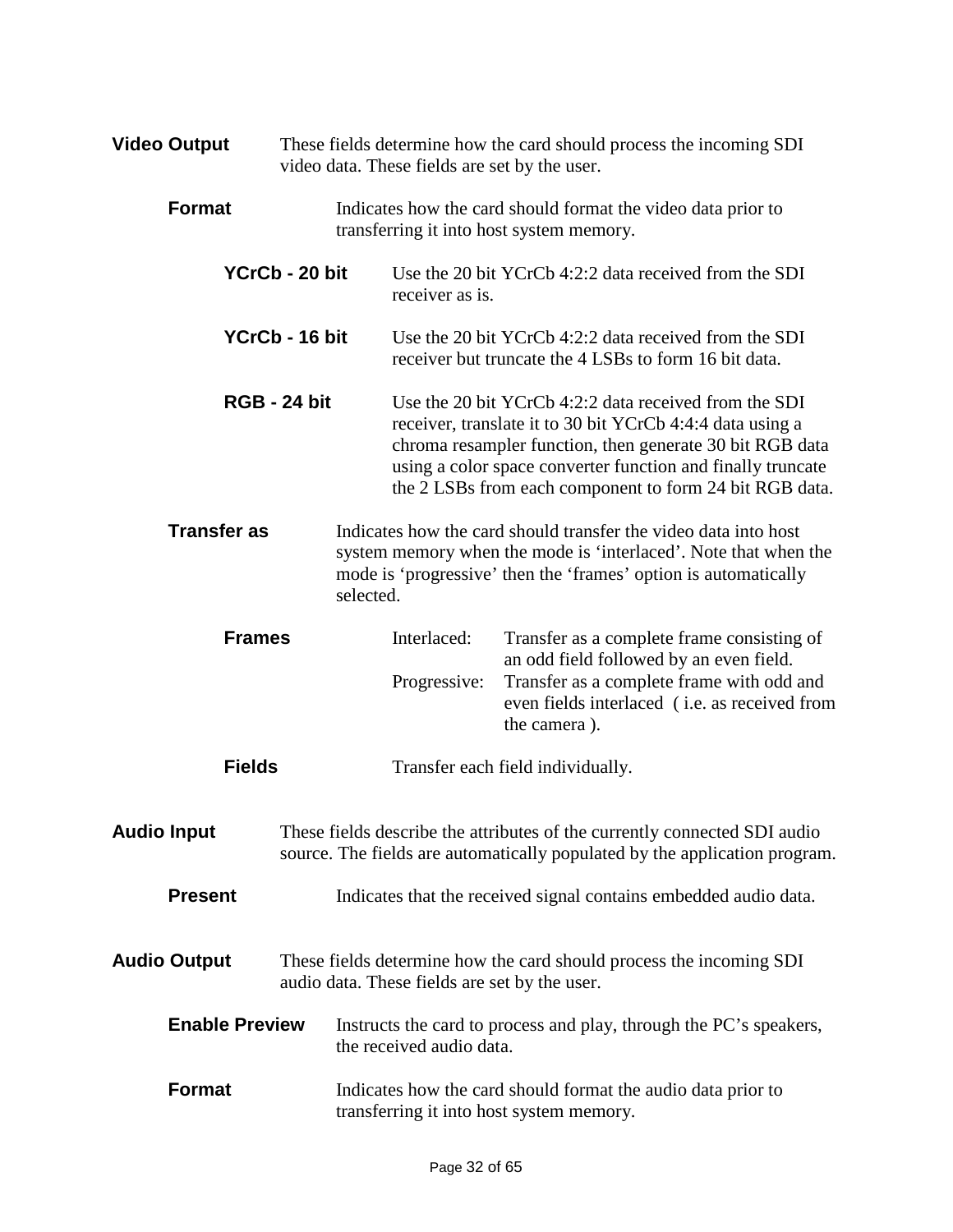| 24 bit             | Use the 24 bit audio data received from the SDI receiver<br>as is.                                                                                                                                                                                                                                                                        |
|--------------------|-------------------------------------------------------------------------------------------------------------------------------------------------------------------------------------------------------------------------------------------------------------------------------------------------------------------------------------------|
| 16 bit             | Use the 24 bit audio data received from the SDI receiver<br>but truncate the 8 LSBs to form 16 bit data.                                                                                                                                                                                                                                  |
| <b>Volume</b>      | Controls the volume of the audio played through the PC's<br>speakers.                                                                                                                                                                                                                                                                     |
| Start/Stop<br>Grab | This button will toggle between 'Start Grab' and 'Stop Grab' every time<br>the user clicks on it. Clicking on 'Start Grab' enables the HD-SDI<br>Express's DMA engine and causes the main window to display live<br>images received from the camera. Clicking on 'Stop Grab' disables the<br>DMA engine and causes the display to freeze. |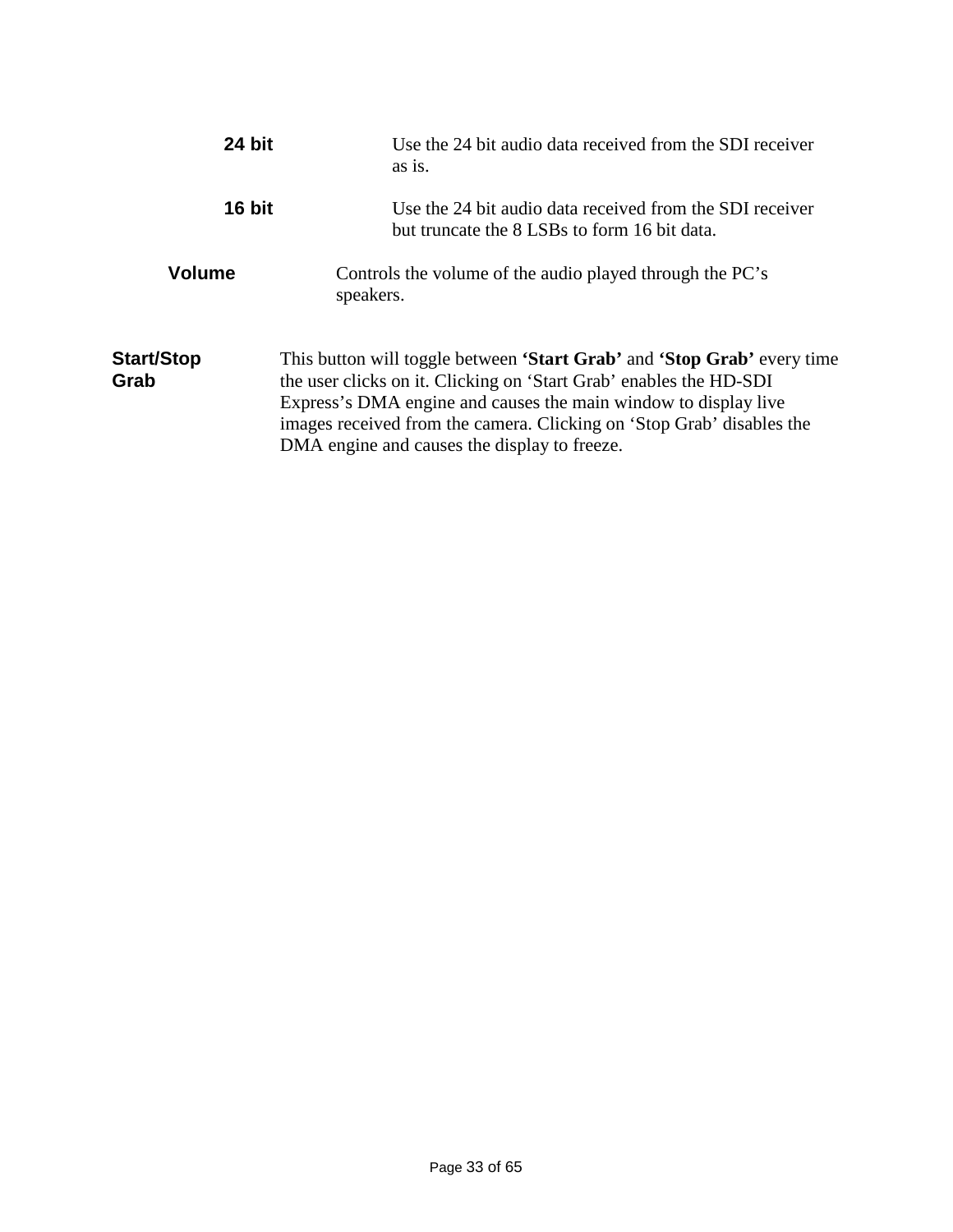<span id="page-33-0"></span>The Color Space Converter dialog allows the user to adjust the behavior of the color space conversion function. This function is responsible for converting from YCrCb video data to the RGB-24 format.

Note that if either the YCrCb-20 or YCrCb-16 mode is selected, then YCrCb data is delivered from the card into host memory and therefore the color space conversion function is performed by software. However, if RGB-24 mode is selected, then the color space conversion is performed on the card and RGB-24 data is delivered from the card into host memory.

![](_page_33_Figure_3.jpeg)

![](_page_33_Figure_4.jpeg)

<span id="page-33-1"></span>Page 34 of 65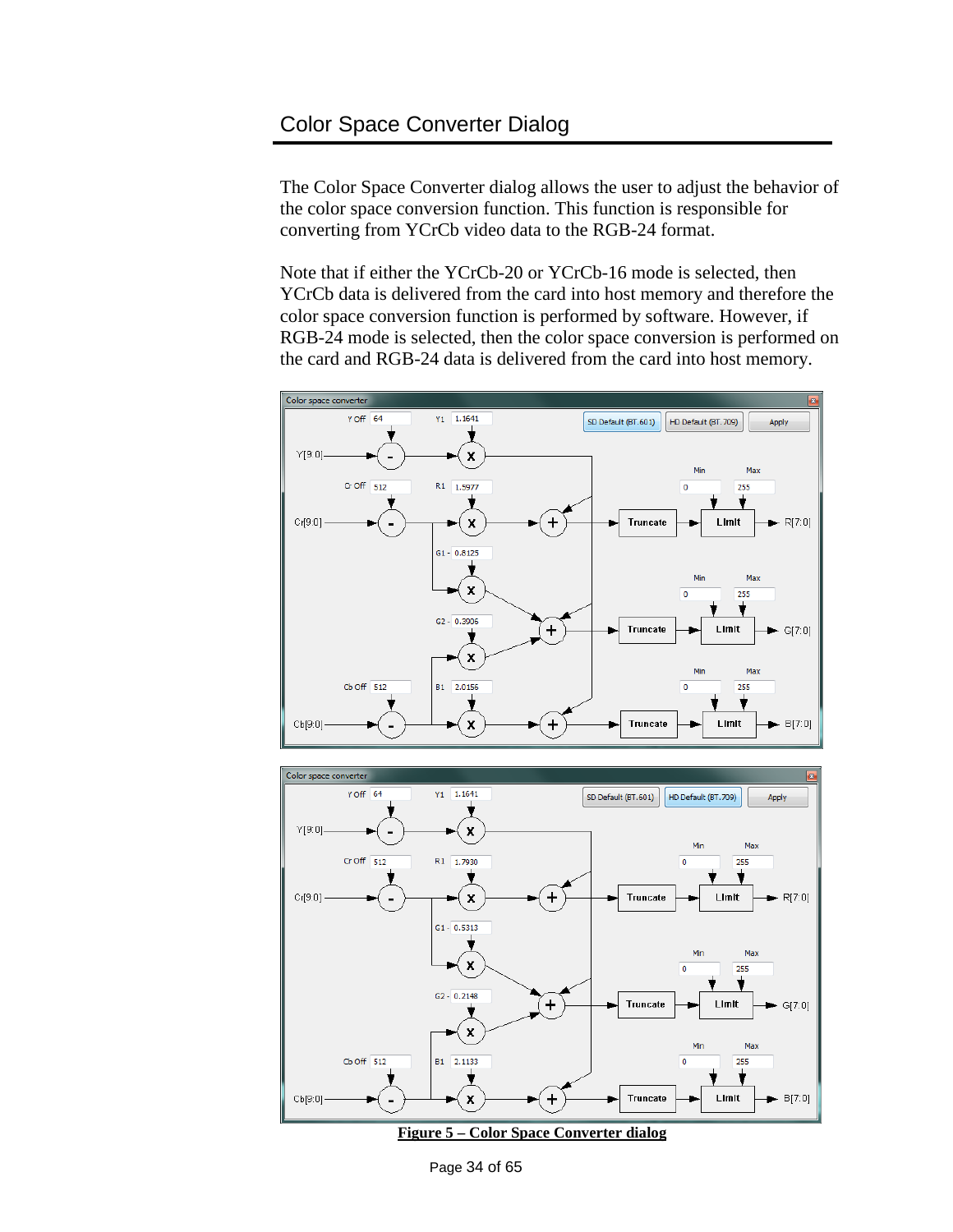| <b>SD Default</b> | Sets all parameters back to the BT.601 default values for SD mode.                                                                                                                                                        |
|-------------------|---------------------------------------------------------------------------------------------------------------------------------------------------------------------------------------------------------------------------|
| <b>HD Default</b> | Sets all parameters back to the BT.709 default values for HD mode.                                                                                                                                                        |
| <b>Apply</b>      | Instructs the color space converter function to use the values entered into<br>the various fields. Note that entering values into the fields will not have an<br>effect on the image until the 'Apply' button is clicked. |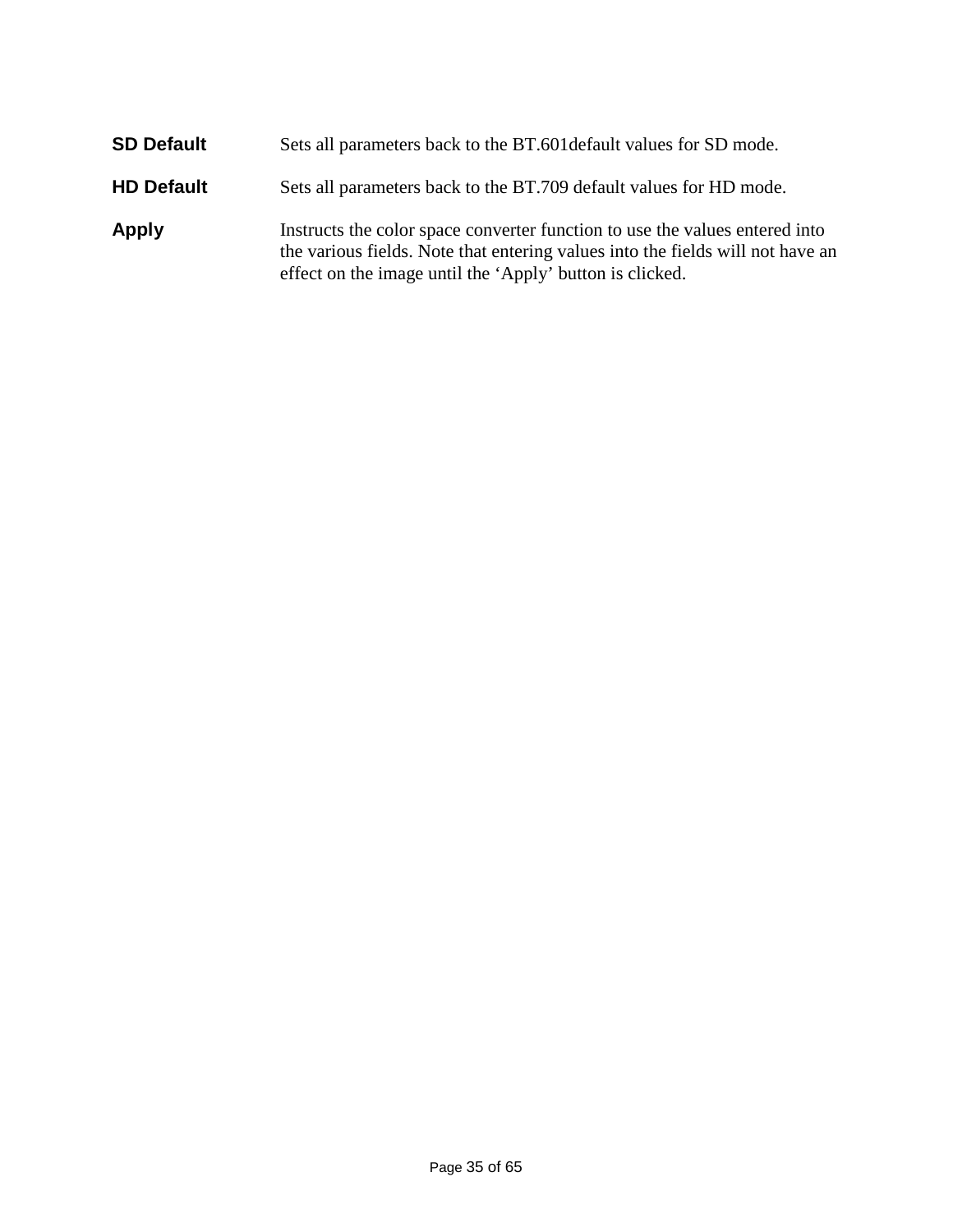### <span id="page-35-0"></span>RGB Control Dialog

The RGB Control dialog allows the user to adjust the gain and offset for each of the RGB color components. Optionally, the gains can be set automatically by invoking a white balance function.

Note that if either the YCrCb-20 or YCrCb-16 mode is selected, then YCrCb data is delivered from the card into host memory and therefore the RGB control function is performed by software. However, if the RGB-24 mode is selected, then the RGB control is performed on the card and RGB-24 data is delivered from the card into host memory.

| <b>RGB Control</b> |                                            |                                           | ⊠                                                                                  |
|--------------------|--------------------------------------------|-------------------------------------------|------------------------------------------------------------------------------------|
| RGB Offset<br>Red  |                                            | ٠<br>0<br>v<br>zero                       | RGB Gain<br>1,0000<br>Red.                                                         |
| Green              |                                            | ≎<br>0<br>zero                            | 1,0000<br>Green                                                                    |
| <b>Blue</b>        | Link                                       | $\hat{\mathbf{v}}$<br>$\mathbf 0$<br>zero | Blue<br>1,0000<br>Unity                                                            |
| White balance      | Analyze<br>Mean $RGB = \{0,0,0\}$<br>Apply |                                           | $Red$ gain $=$<br>0.000000<br>Green gain $= 0.000000$<br>Blue gain $=$<br>0.000000 |

**Figure 6 – RGB Control dialog**

<span id="page-35-1"></span>

| <b>RGB Offset</b>    | Specifies the amount of offset to apply to each of the R, G and B components.                                                                                                                        |  |
|----------------------|------------------------------------------------------------------------------------------------------------------------------------------------------------------------------------------------------|--|
| <b>RGB Gain</b>      | Specifies the amount of gain to apply to each of the R, G and B components.                                                                                                                          |  |
| <b>Unity</b>         | This button sets all gains to a value of 1.0000.                                                                                                                                                     |  |
| <b>White balance</b> | Performs an automatic white balancing procedure.                                                                                                                                                     |  |
| Analyze              | Instructs the HD-SDI Express card to analyze the current image<br>received from the camera and to calculate a set of RGB Gain<br>coefficients that will cause the sample image to be white balanced. |  |
|                      | NOTE: Before clicking on 'Analyze', the user should reset all<br>gains to unity and point the camera at a uniform white target.                                                                      |  |
| <b>Apply</b>         | Instructs the HD-SDI Express card to use the calculated RGB Gain<br>coefficients acquired during the 'analyze' procedure and to apply<br>these to the received image prior to display.               |  |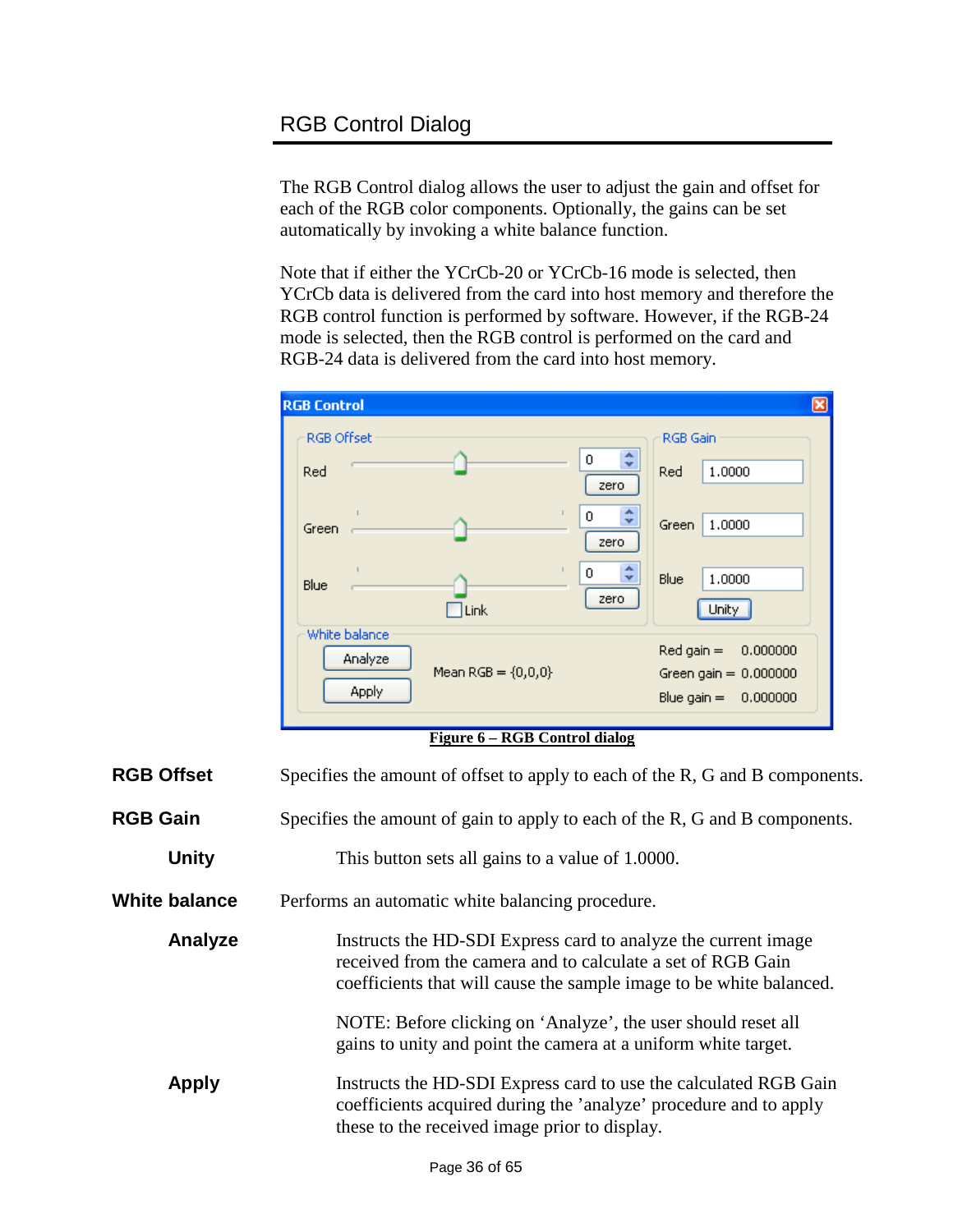<span id="page-36-0"></span>The RGB Lookup Table feature allows the user to modify and transform the original video data. The pixel values for each of the R, G and B components can be mapped into new values. The mapping from input to output values is defined in a lookup table ( LUT ) file. The LUT file is an ASCII text file that can be created and modified by the user ( see Appendix A for details ) or can be automatically generated by the HD-SDI Express application.

#### **Gamma Correction and custom Lookup Tables using the GUI**

Gamma correction is the process of compensating for the non-linearity of CRT displays. The HD-SDI Express application can automatically create gamma lookup tables. It can also create custom lookup tables using an interactive drawing feature.

![](_page_36_Figure_4.jpeg)

<span id="page-36-1"></span>**Gamma/Pencil** This pull-down menu specifies the 'gamma' or 'pencil' mode of operation.

In the 'pencil' mode, the user can use the mouse to draw the desired transfer function directly on each graph.

In the 'gamma' mode, the user can enter an explicit gamma value or use the up/down arrows to increment/decrement the value or move the slider to the desired value. Using 'G' as the gamma coefficient, the gamma correction equation is:

#### **Output\_value =**  $[(Input_value/255)^G] * 255$

**Reset** This button sets the gamma edit box to a value of 1.000.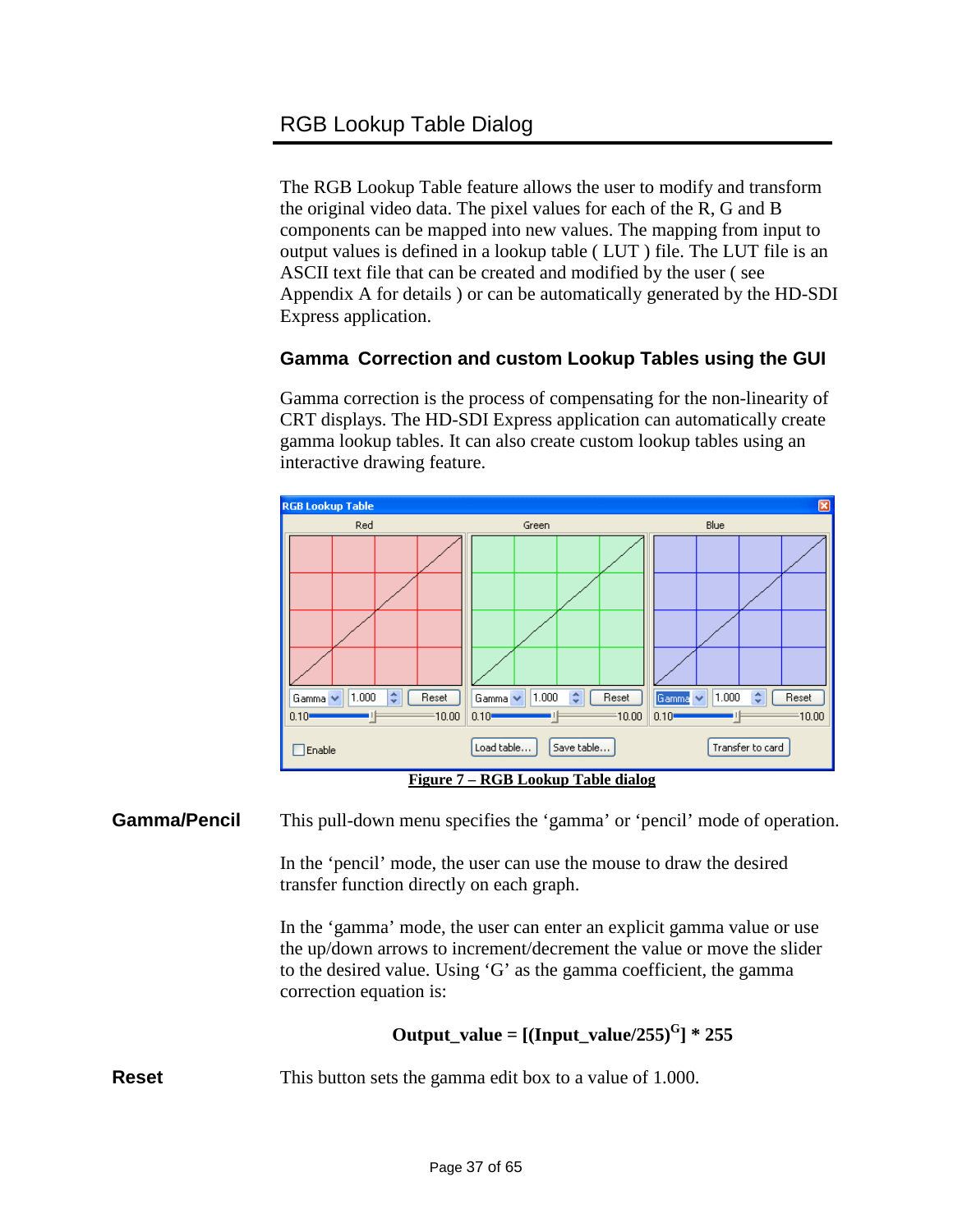- **Enable** Selecting this check box turns on LUT processing. Note that prior to enabling LUT processing, an LUT file must first be 'transferred' into the card.
- **Load table…** Opens a Windows 'browse' box allowing the user to select a folder and filename for the LUT file to be opened. The lookup table specified will be opened and plotted in the three graphs. The LUT file can be any file, custom or gamma, that follows the format specified in Appendix A.
- **Save table…** Opens a Windows 'browse' box allowing the user to select a folder and filename for the current LUT file to be saved. The filename extension, *.lut*, will automatically be added and therefore you do not need to include the filename extension.
- **Transfer to card** Causes the current lookup table, displayed in the graphs, to be loaded into the HD-SDI Express card.

#### **Custom Lookup Tables using an LUT file**

Custom arbitrary transformations for the purposes of knee correction, contrast enhancement, negative image, etc. can also be implemented. This requires that the user specify the transformation via an LUT file ( see Appendix A for details ).

![](_page_37_Figure_6.jpeg)

<span id="page-37-0"></span>![](_page_37_Figure_7.jpeg)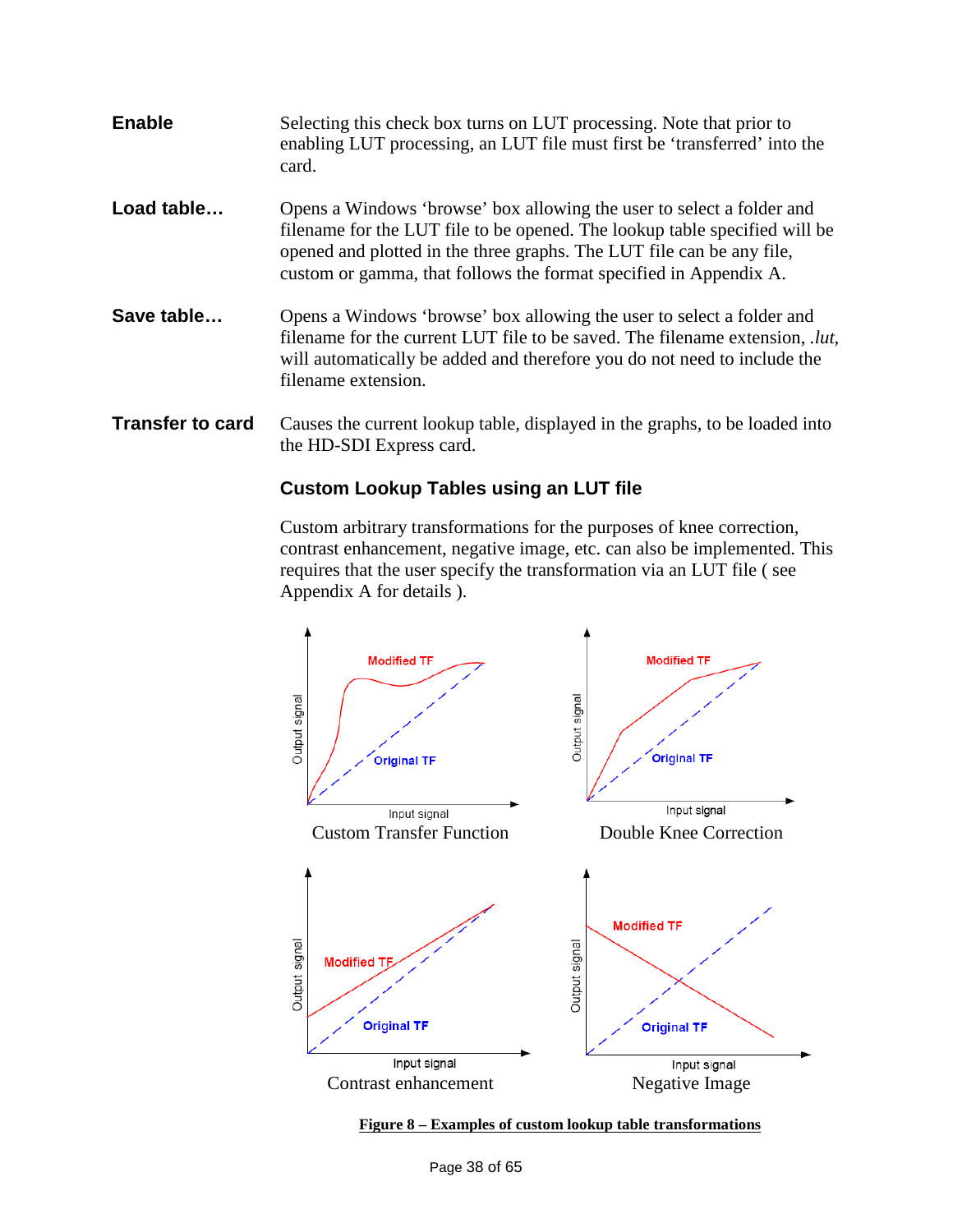# <span id="page-38-0"></span>Capture Settings Dialog

This dialog gives the user complete control over image storage.

|   | $\overline{\mathbf{x}}$<br><b>Capture settings</b>                                                           |
|---|--------------------------------------------------------------------------------------------------------------|
|   | Image format<br>$\odot$ BMP<br><b>Best</b><br>Small<br>$\degree$ JPEG<br>$C$ TIFF<br>Normalize<br>$\cap$ raw |
|   | Capture options                                                                                              |
| G | Single Frames                                                                                                |
| о | Series of frames                                                                                             |
| ō | AVI Video                                                                                                    |
|   | Start Capture                                                                                                |

**Figure 9 – Capture Settings dialog**

<span id="page-38-1"></span>

| <b>Start/Stop</b><br><b>Capture</b> | This button will toggle between 'Start Capture' and 'Stop Capture'<br>every time the user clicks on it. Clicking on 'Start Capture' starts the<br>process of recording the images to disk. The options set in the 'Capture'<br>Options' field determine what, how and when actual recording is<br>performed. Clicking on 'Stop Capture' causes recording to stop.                                                                                                                                                                                                                                      |
|-------------------------------------|--------------------------------------------------------------------------------------------------------------------------------------------------------------------------------------------------------------------------------------------------------------------------------------------------------------------------------------------------------------------------------------------------------------------------------------------------------------------------------------------------------------------------------------------------------------------------------------------------------|
| <b>Close</b>                        | This button will hide the Capture Settings Dialog screen. You can<br>invoke it again by either hitting Ctrl-S or by selecting it from the Control<br>Panel pull-down menu.                                                                                                                                                                                                                                                                                                                                                                                                                             |
| <b>Image Format</b>                 | When recording images to disk, this option selects the format, 'BMP',<br>'JPEG', 'TIFF' or 'RAW', that the image will be saved in. Selecting<br>'JPEG' activates a compression slider. 'Best' provides the least<br>compression, while 'Small' provides the most compression.                                                                                                                                                                                                                                                                                                                          |
| <b>Normalize</b>                    | Normalize defines the way in which TIFF files are created. Since a<br>TIFF file uses 16 bits to represent each pixel and cameras can produce less<br>than 16 bit pixels, the normalize option is provided. If 'normalize' is<br>disabled, then left pixel padding is used so that 16 bit TIFF data is<br>produced by appending zeros to the MSB bits of the pixel data. For<br>example, for a 10 bit pixel the resultant 16 bit TIFF data is<br>" $0,0,0,0,0,0,0,10, p9p2,p1$ " where p10.p1 represent the 10 bit pixel.<br>Left padding is useful when the user wishes to post-process the TIFF data. |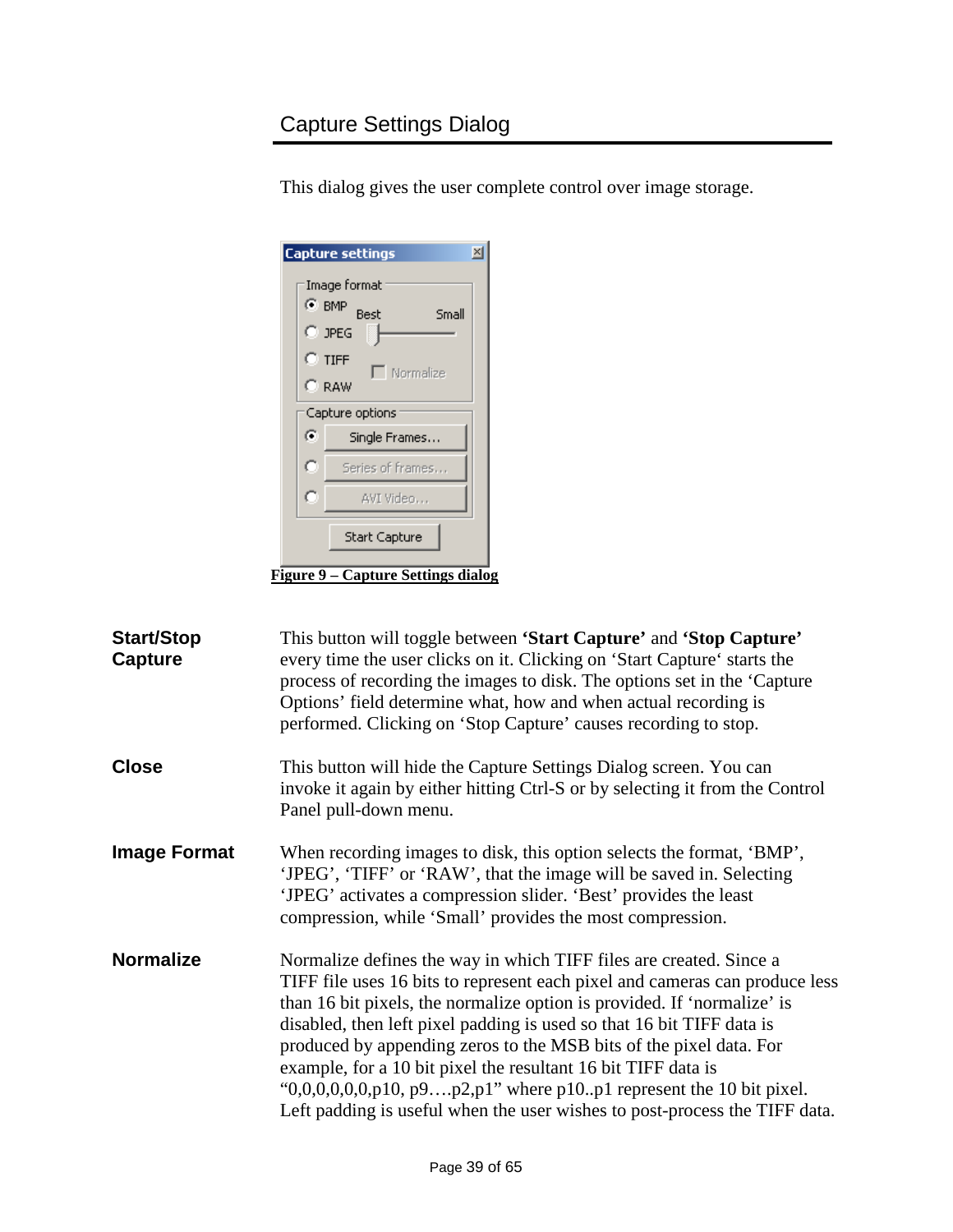If 'normalize' is enabled, then right pixel padding is used so that 16 bit TIFF data is produced by shifting the pixel data left and appending zeros to the LSB bits of the pixel data. For example, for a 10 bit pixel the resultant 16 bit TIFF data is "p10, p9….p2,p1,0,0,0,0,0,0". Right padding is useful when the user wishes to view the TIFF data using a standard TIFF viewer program.

- **Capture Options** Determines how, when and where images are recorded to disk. Three choices are provided: 'Single Frames', 'Series of Frames' and 'AVI Video'. Selecting the radio button and then clicking on each option box opens a new dialog providing additional options.
	- **Single Frames** Select this option when you wish to record one frame only. Clicking on this button causes the 'Single Frame Settings' dialog to open.

| <b>Single Frame Settings</b>                   |
|------------------------------------------------|
| File Name<br>Path/Filename                     |
| NDocuments and Settings\lab\Desktop\image1.bmp |
| – Text Overlay                                 |
| Insert Date and Time                           |
| <b>Insert Timestamp</b>                        |
| <b>Insert Text Message:</b><br>Position:       |
| Top Left                                       |
| Cancel<br>Accept                               |

**Figure 10 – Single Frame Settings dialog**

<span id="page-39-0"></span>

| Path/Filename | This text field allows you to provide a path and<br>filename for the recorded image file. Clicking on<br>the '' box will cause a Windows 'browse' box to<br>appear. The user can then browse to a folder and<br>enter a file name. The filename extension, .BMP or<br>.JPG, will automatically be added depending on the<br>image format chosen and therefore you do not need<br>to include the filename extension. |
|---------------|---------------------------------------------------------------------------------------------------------------------------------------------------------------------------------------------------------------------------------------------------------------------------------------------------------------------------------------------------------------------------------------------------------------------|
| Text Overlay  | Enabling <b>Insert Date and Time'</b> automatically<br>overlays the date and time, received from the PC's<br>operating system, on each image recorded. Date<br>and time formats are the same as those used on your<br>computer. Enabling 'Insert Timestamp'<br>automatically overlays an accurate timestamp on<br>each image recorded. The timestamp is a decimal                                                   |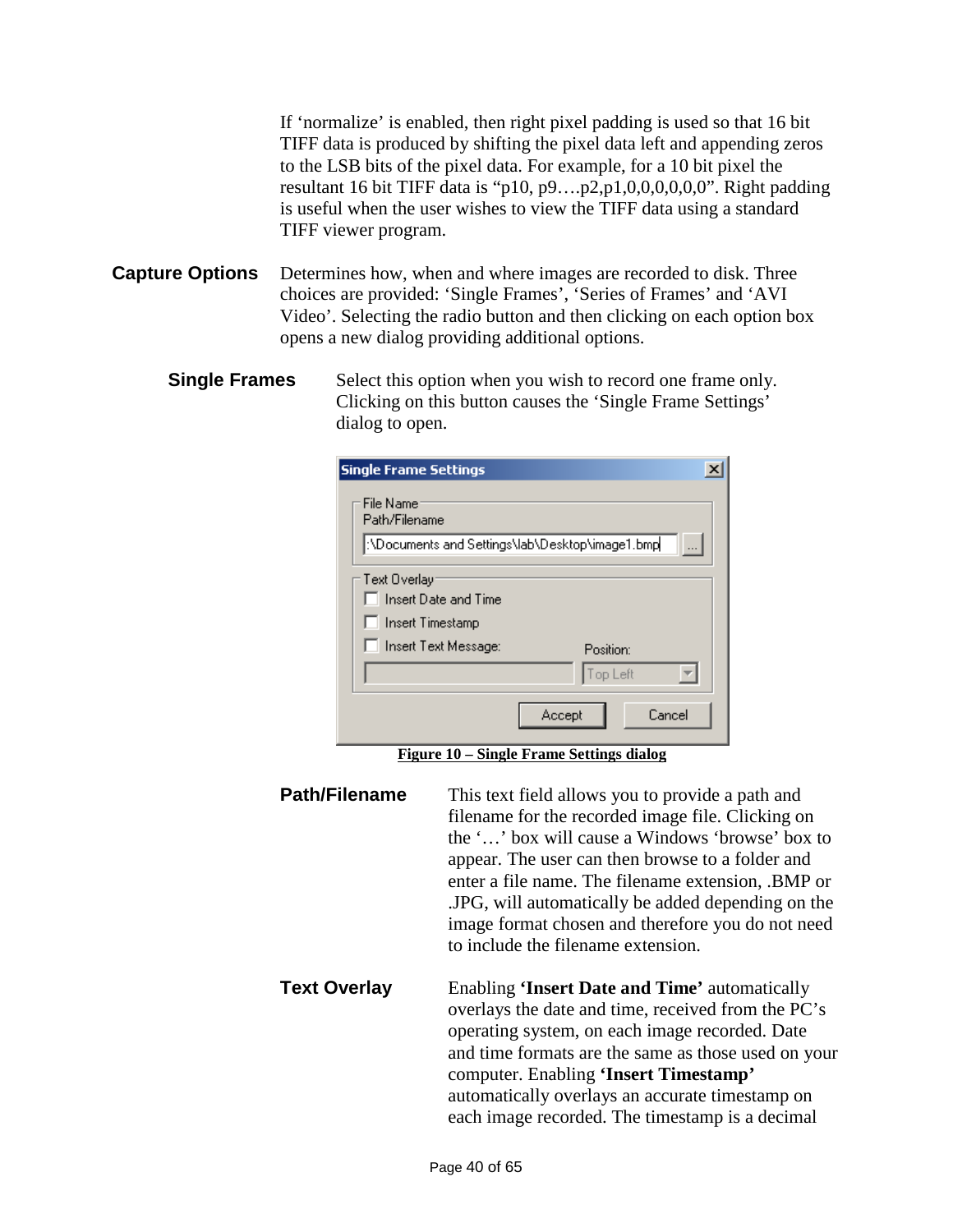|               | integer value indicating the time, in microseconds,<br>when the card acquired the frame from the attached<br>camera. Enabling 'Insert Text Message' allows<br>you to enter a text string to be automatically<br>overlayed on each image recorded. Clicking on<br><b>Position'</b> causes a pull-down menu to appear<br>which defines the placement position of the<br>date/time/text message within the image. Available<br>options include: Top-Left, Top-Center, Top-Right,<br>Bottom-Left, Bottom-Center and Bottom-Right. |
|---------------|-------------------------------------------------------------------------------------------------------------------------------------------------------------------------------------------------------------------------------------------------------------------------------------------------------------------------------------------------------------------------------------------------------------------------------------------------------------------------------------------------------------------------------|
| <b>Accept</b> | Clicking on this causes the entries made to the<br>various fields to be accepted and then closes the<br>'Single Frame Settings' dialog window.                                                                                                                                                                                                                                                                                                                                                                                |
| <b>Cancel</b> | Clicking on this causes the entries made to the<br>various fields to be rejected and then closes the<br>'Single Frame Settings' dialog window.                                                                                                                                                                                                                                                                                                                                                                                |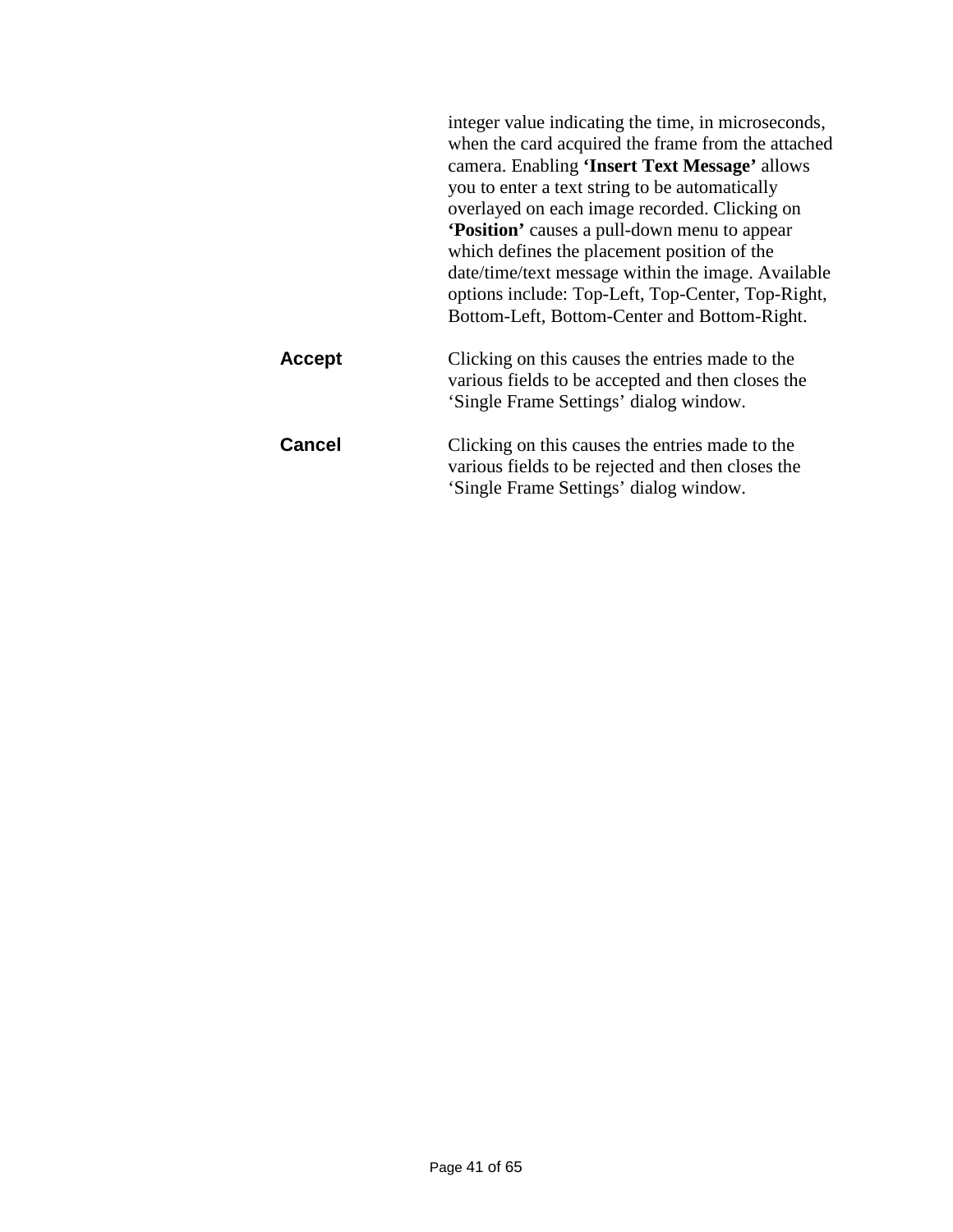**Series of Frames** Select this option when you wish to record multiple frames. Clicking on this button causes the 'Series of Frames Settings' dialog to open.

| <b>Series of Frames Settings</b><br>$\boldsymbol{\mathsf{x}}$                                          |
|--------------------------------------------------------------------------------------------------------|
| File Name:<br>Path/Filename                                                                            |
| C:\Documents and Settings\lab\Desktop\image1<br>$\Box$                                                 |
| Append to filename:                                                                                    |
| C Date and Time C 3 Digit Number C 5 Digit Number                                                      |
| C 2 Digit Number C 4 Digit Number C 6 Digit Number                                                     |
| Minutes: I<br>Hours:<br>Seconds:                                                                       |
| Capture event occurs:                                                                                  |
| $ 00 - \frac{1}{r} $<br>100 중<br>$\boxed{00}$ $\rightleftharpoons$<br>C Capture every:<br>C Continuous |
| Capture duration for each event:                                                                       |
| Limit capture time to: $\begin{bmatrix} 00 & \frac{\pi}{2} \end{bmatrix}$<br>100 승<br>100              |
| Limit number of frames to:<br>ю                                                                        |
| Total capture:                                                                                         |
| 100 引<br>Limit total capture time to: $ 00\rangle$<br> 00 필                                            |
| Limit total number of frames to: $ 0 $                                                                 |
| Buffering                                                                                              |
| □ Buffer frames to memory                                                                              |
| Display:<br>F Freeze preview window while capturing                                                    |
| Text Overlay:                                                                                          |
| Insert Date and Time                                                                                   |
| □ Insert Timestamp                                                                                     |
| <b>Insert Text Message:</b><br>Position:                                                               |
| Top Left                                                                                               |
| Cancel<br>Accept                                                                                       |

**Figure 11 – Series of Frames Settings dialog**

<span id="page-41-0"></span>**Path/Filename** This text field allows you to provide a path to a folder where the recorded image files will be saved to. Clicking on the '…' box will cause a Windows 'browse' box to appear. The user can then browse to a folder. The filename will automatically be created based on the choice made in the 'Append to filename' option. The filename extension, .BMP or .JPG, will automatically be added depending on the image format chosen.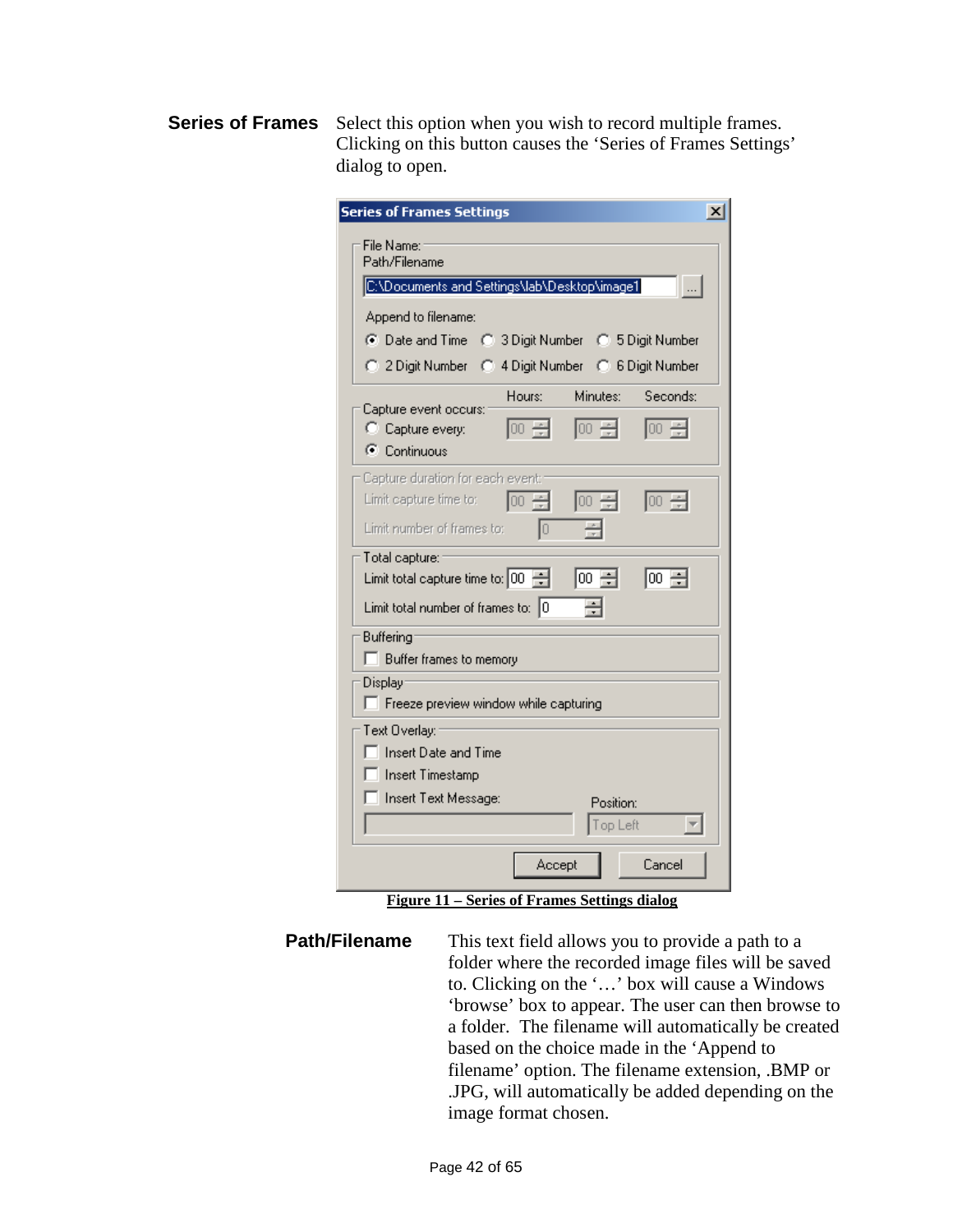| <b>Append to</b><br>filename    | Allows the user to choose the format of the text<br>filename to be created. Every time a recording file.<br>is created, the filename suffix will automatically be<br>updated (for the 'Date and Time' option) or<br>incremented (for the 'N Digit Number' option). |                                                                                                                                                                                                                                                                       |
|---------------------------------|--------------------------------------------------------------------------------------------------------------------------------------------------------------------------------------------------------------------------------------------------------------------|-----------------------------------------------------------------------------------------------------------------------------------------------------------------------------------------------------------------------------------------------------------------------|
| Date and Time                   |                                                                                                                                                                                                                                                                    | This option will create files named as<br>YYYYMMDDhhmmssnnn where:                                                                                                                                                                                                    |
|                                 |                                                                                                                                                                                                                                                                    | $Y - year (4 digits)$<br>M - month (2 digits)<br>D - day $(2 \text{ digits})$<br>h - hour $(2 \text{ digits})$<br>$m$ - minute $(2 \text{ digits})$<br>$s - second (2 digits)$<br>n - millisecond (3 digits)                                                          |
| 'N' Digit Number                |                                                                                                                                                                                                                                                                    | This option will create numerically named<br>files. The filename starts at 0 and is<br>incremented by one after each frame is<br>captured. If the number of frames captured<br>exceeds the number of digits selected then<br>the filename will continue to increment. |
|                                 |                                                                                                                                                                                                                                                                    | For example:                                                                                                                                                                                                                                                          |
|                                 |                                                                                                                                                                                                                                                                    | If '2 Digit Number' is selected then the files<br>will be named as:                                                                                                                                                                                                   |
|                                 |                                                                                                                                                                                                                                                                    | $'00.bmp', '01.bmp' \ldots '99.bmp',$<br>(100.bmp, 101.bmp, etc.                                                                                                                                                                                                      |
|                                 |                                                                                                                                                                                                                                                                    | If '4 Digit Number' is selected then the files<br>will be named as:                                                                                                                                                                                                   |
|                                 |                                                                                                                                                                                                                                                                    | '0000.bmp', '0001.bmp'  '9999.bmp',<br>'10000.bmp', '10001.bmp', etc.                                                                                                                                                                                                 |
| <b>Capture event</b><br>occurs: | images.                                                                                                                                                                                                                                                            | Allows you to control how often to start capturing                                                                                                                                                                                                                    |
| <b>Capture every</b>            |                                                                                                                                                                                                                                                                    | Specifies how often, in time, to start<br>capturing images. Use this feature to take<br>snapshots at regular intervals in order to<br>create a time-lapse series of images. This<br>option is mutually exclusive with the<br>'Continuous' option.                     |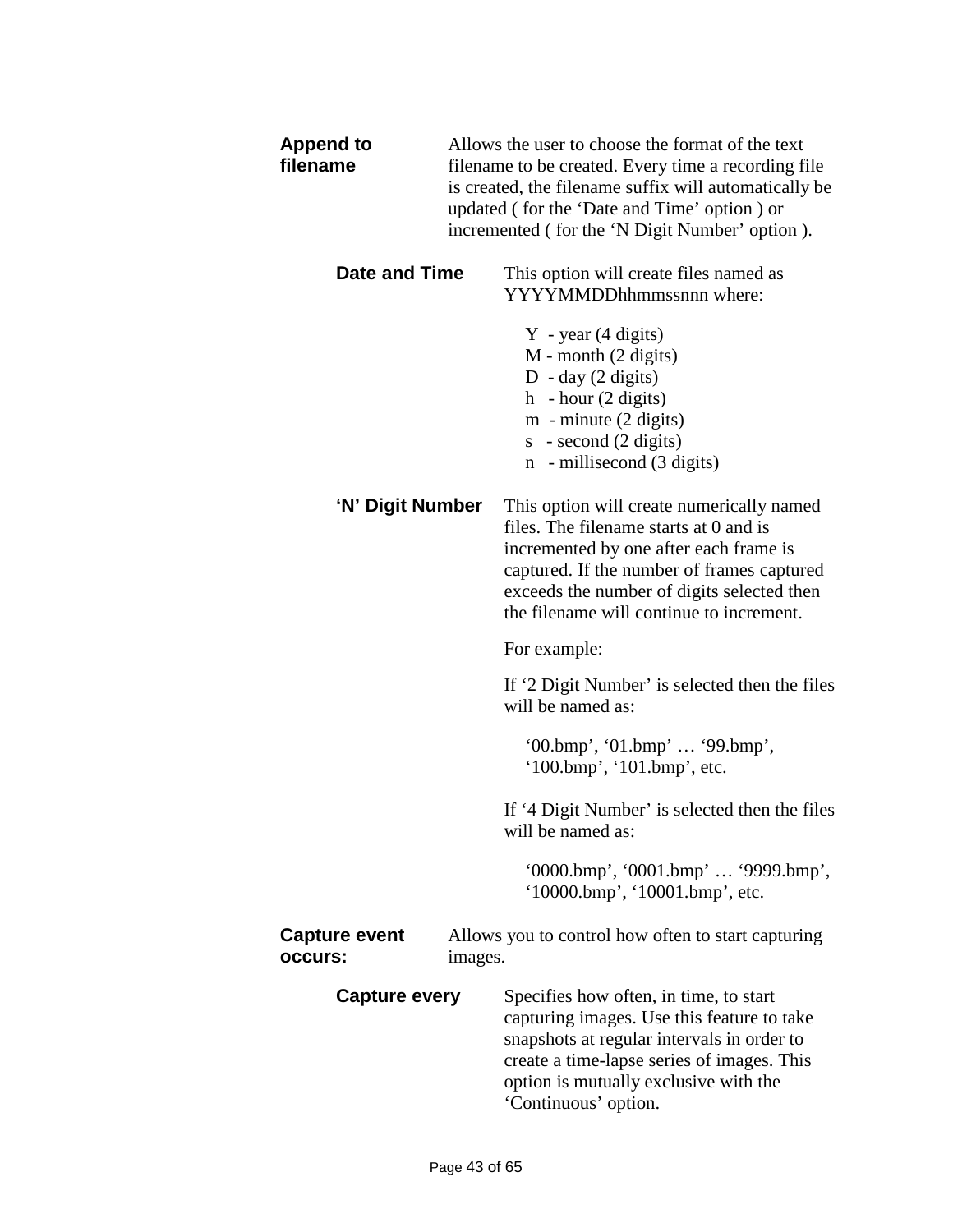**Continuous** Specifies that image capture is free-running.

**Capture duration** Allows you to control how much to capture with **for each event:** each capture event specified above. Limits can be specified by either time or number of frames, whichever occurs first.

| <b>Limit capture</b>         | Allows you to limit the duration of the                                                    |
|------------------------------|--------------------------------------------------------------------------------------------|
| time to                      | recording by the amount of time specified.                                                 |
| Limit number<br>of frames to | Allows you to limit the duration of the<br>recording by the number of frames<br>specified. |

- **Total capture:** Allows you to control how much to capture over all events specified above. Limits can be specified by either time or number of frames, whichever occurs first. **Limit total capture** Allows you to limit the duration of the total<br>time to recording by the amount of time specified. recording by the amount of time specified.
	- **Limit total number** Allows you to limit the duration of the total<br>of frames to recording by the number of frames specified recording by the number of frames specified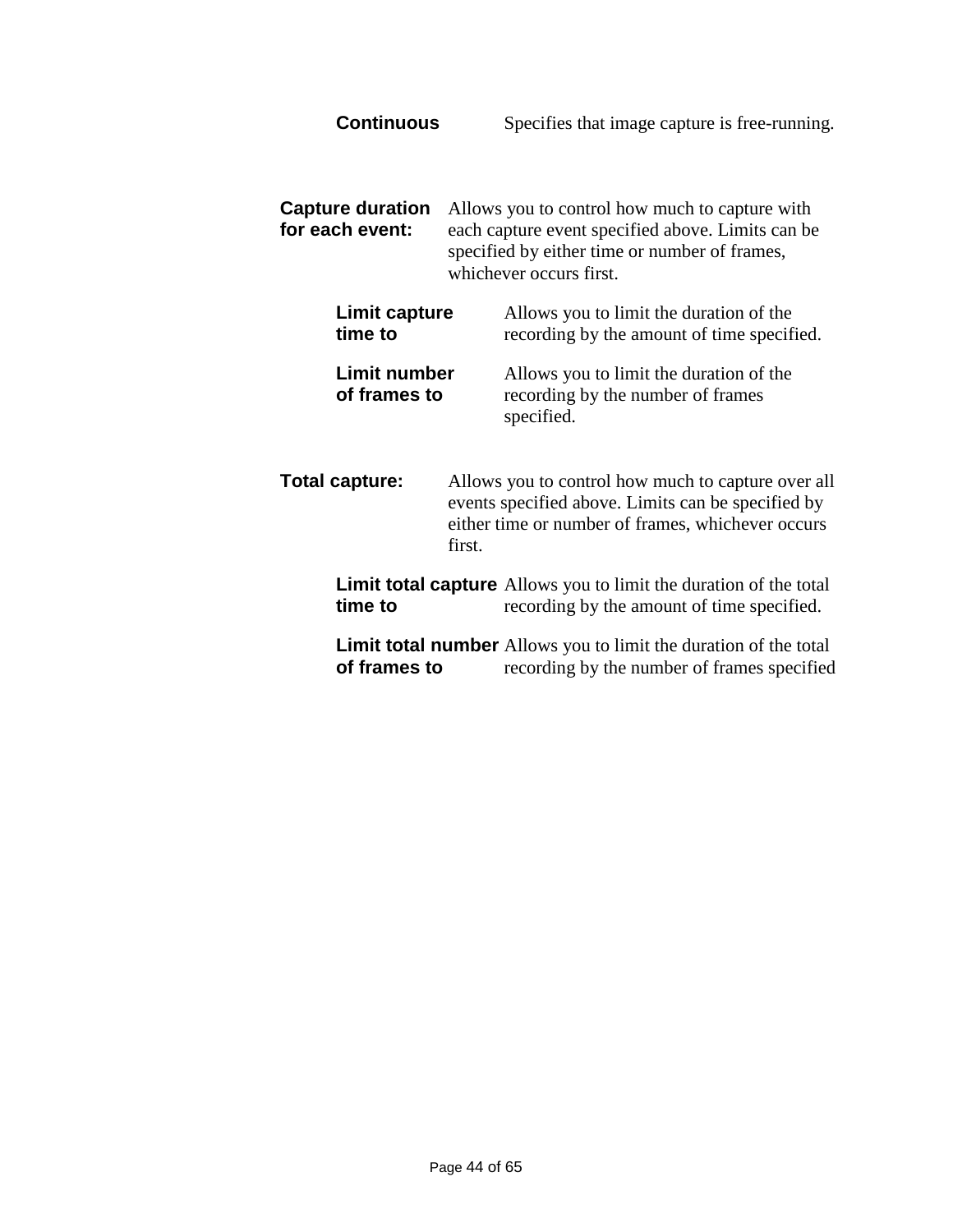#### **Examples of how to use Capture timers and counters:**

**Example #1:** To capture 5 frames, every 1.5 hours, over a 12 hour period.

Capture event occurs: Capture every: 01 Hr 30 Min 00 Sec

Capture duration for each event: Limit number of frames to: 5

Total capture: Limit total capture time to: 12 Hr 00 Min 00 Sec

**Example #2:** To capture 5 minutes worth of images, every 15 minutes and not to exceed a total of 250 images.

> Capture event occurs: Capture every: 00 Hr 15 Min 00 Sec

Capture duration for each event: Limit capture time to: 00 Hr 05 Min 00 Sec

Total capture: Limit total number of frames to: 250

**Example #3:** To capture 10 frames, every 1 hour, over a 6 hour period and not to exceed a total of 300 images.

> Capture event occurs: Capture every: 01 Hr 00 Min 00 Sec

Capture duration for each event: Limit number of frames to: 10

Total capture: Limit total capture time to: 06 Hr 00 Min 00 Sec Limit total number of frames to: 300

**Example #4:** To capture continuously for a period of 2 hours and not to exceed a total of 100 images.

> Capture event occurs: Continuous

Total capture: Limit total capture time to: 02 Hr 00 Min 00 Sec Limit total number of frames to: 100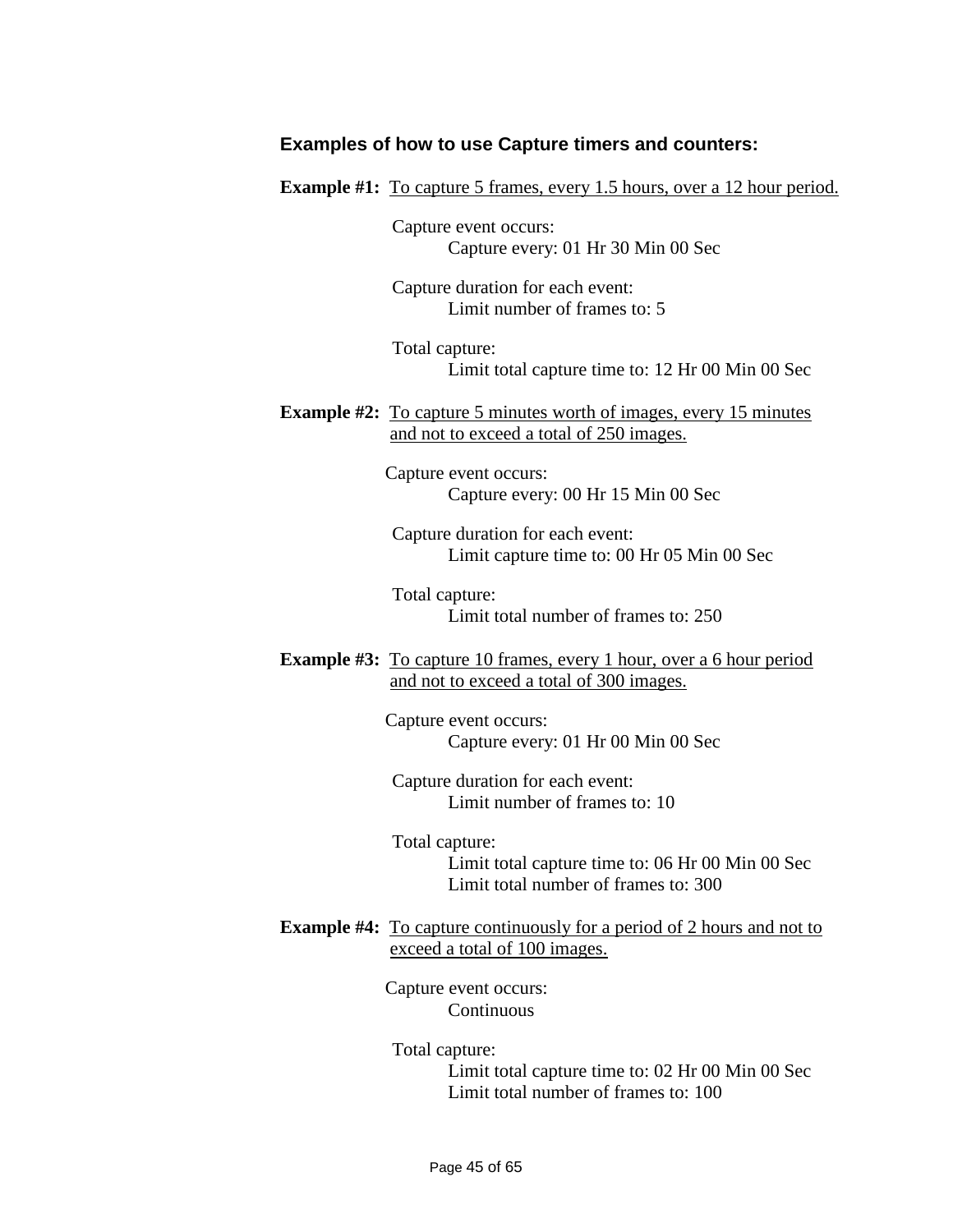| <b>Buffer frames</b><br>to memory                  | When selected will store images in system memory<br>during capturing. When capturing is complete, the<br>images in memory will be flushed to the disk drive.<br>Select this option to improve capture performance<br>(i.e. the number of frames per second stored to disk).<br>If this option is not selected, images will be stored<br>directly to disk and therefore capture performance<br>will be limited by the disk's transfer rate. |
|----------------------------------------------------|--------------------------------------------------------------------------------------------------------------------------------------------------------------------------------------------------------------------------------------------------------------------------------------------------------------------------------------------------------------------------------------------------------------------------------------------|
| <b>Freeze preview</b><br>window while<br>capturing | When selected will stop the live image in the main<br>window from updating during capture, otherwise<br>the image will remain live. Selecting this option<br>improves capture performance ( <i>i.e.</i> the number of<br>frames per second stored to disk).                                                                                                                                                                                |
| <b>Text Overlay</b>                                | Same as in 'Single Frames'.                                                                                                                                                                                                                                                                                                                                                                                                                |
| <b>Accept</b>                                      | Same as in 'Single Frames'.                                                                                                                                                                                                                                                                                                                                                                                                                |
| <b>Cancel</b>                                      | Same as in 'Single Frames'.                                                                                                                                                                                                                                                                                                                                                                                                                |

**NOTE:** While capturing is in progress, if the host operating system denies the HD-SDI Express application's request to allocate more frame buffers in host memory then the following error message will appear.

![](_page_45_Picture_2.jpeg)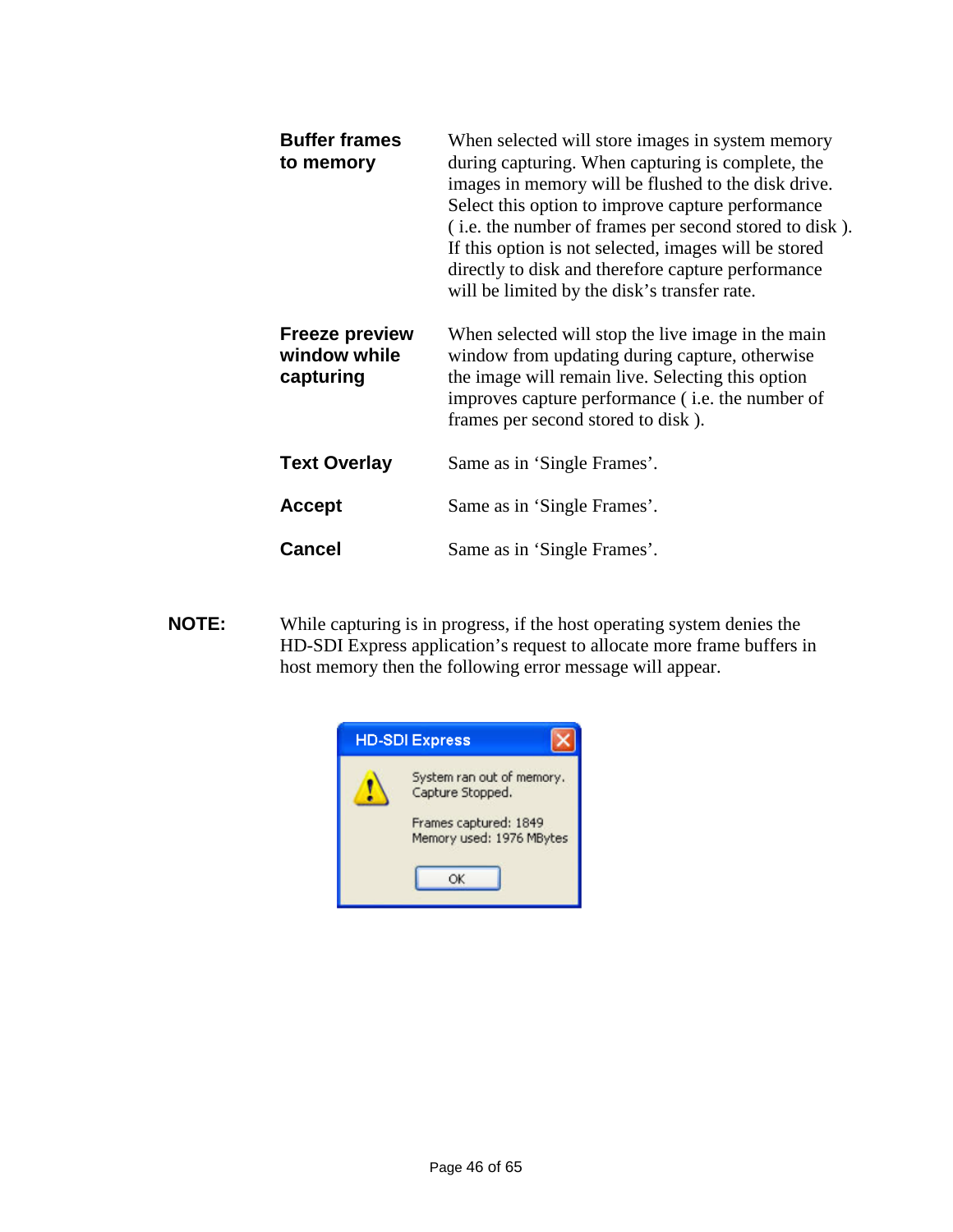**AVI Video** Select this option when you wish to create an AVI movie file. An AVI movie is a series of images assembled into a single AVI file. Clicking on this button causes the 'AVI Video Clip Settings' dialog to open.

| <b>AVI Video Clip Settings</b>       | $\vert x \vert$                                                                         |  |
|--------------------------------------|-----------------------------------------------------------------------------------------|--|
| File Name:                           |                                                                                         |  |
| Path/Filename                        |                                                                                         |  |
|                                      | cuments and Settings\lab\Desktop\image1 avi<br>$\ldots$                                 |  |
| Capture:<br>Compressor:              | Limit number of frames to: $ 0 $                                                        |  |
| Uncompressed                         | Options<br>▼                                                                            |  |
| Audio <sup>-</sup>                   |                                                                                         |  |
|                                      | $\nabla$ Capture audio (along with Video)                                               |  |
| Display-                             | $\Box$ Freeze preview window while capturing                                            |  |
| Text Overlay                         |                                                                                         |  |
|                                      | □ Insert Date and Time                                                                  |  |
| □ Insert Timestamp                   |                                                                                         |  |
|                                      | □ Insert Text Message:<br>Position:<br>Top Left                                         |  |
|                                      | Cancel<br>Accept                                                                        |  |
|                                      | <u> Figure 12 – AVI Video Clip Settings dialog</u>                                      |  |
| <b>Path/Filename</b>                 | Same as in 'Single Frames'.                                                             |  |
| <b>Limit number</b><br>of frames to: | Allows you to limit the duration of the recording by<br>the number of frames specified. |  |

<span id="page-46-0"></span>

| <b>Compressor:</b>                                 | Allows you to choose between a variety of<br>compressor implementations and options. This pull-<br>down menu lists several different implementations<br>of AVI compressors. Each has its own set of<br>configuration options. |
|----------------------------------------------------|-------------------------------------------------------------------------------------------------------------------------------------------------------------------------------------------------------------------------------|
| Capture<br><b>Audio:</b>                           | Allows you to create an AVI file with video only or<br>with both video & audio.                                                                                                                                               |
| <b>Freeze preview</b><br>window while<br>capturing | Same as in 'Series of Frames'.                                                                                                                                                                                                |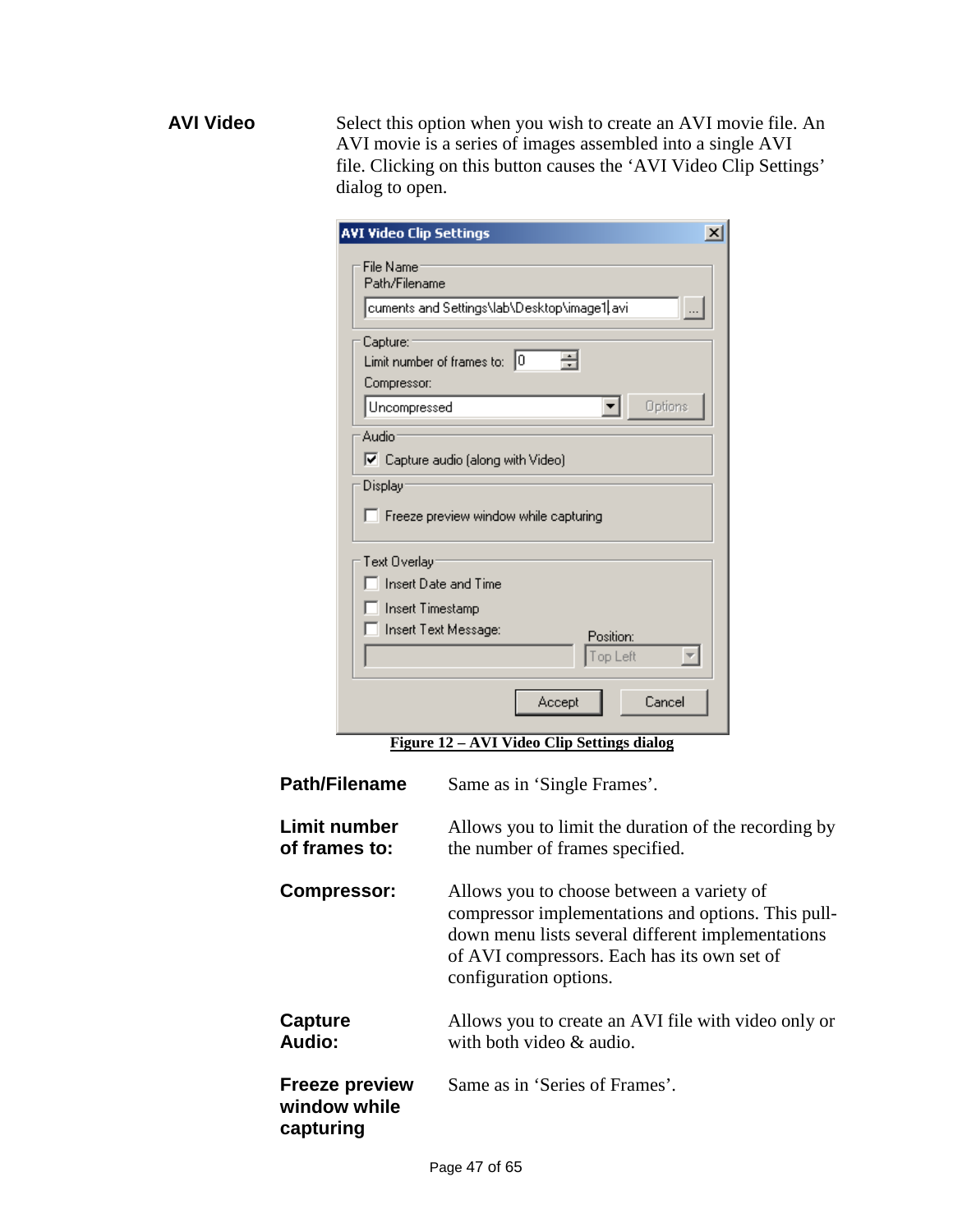| <b>Text Overlay</b> | Same as in 'Single Frames'. |
|---------------------|-----------------------------|
| Accept              | Same as in 'Single Frames'. |
| <b>Cancel</b>       | Same as in 'Single Frames'. |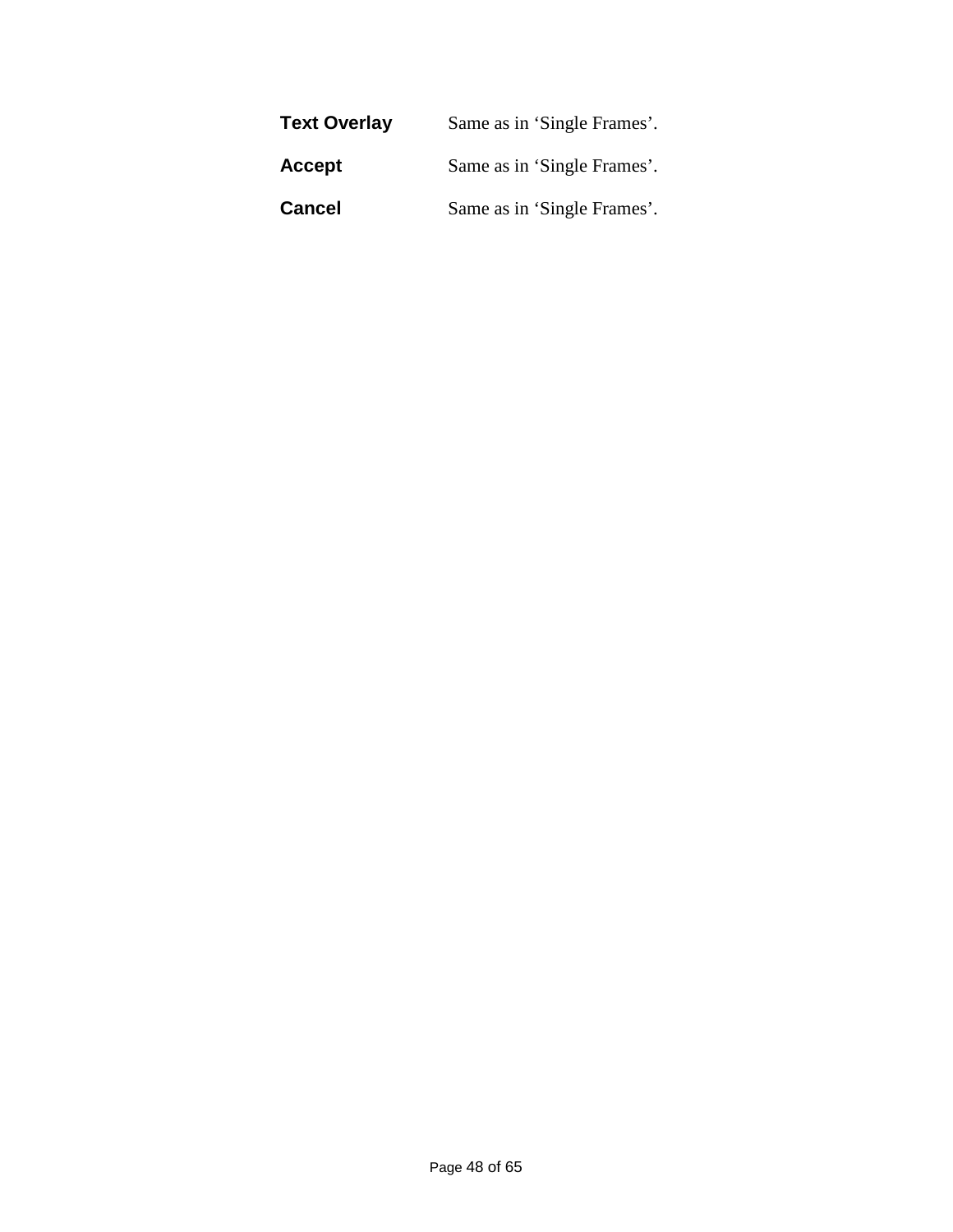#### Statistics Dialog

The Statistics dialog displays real-time status information about the current camera connection.

| <b>Statistics</b> |                |        |                |              | 쯰      |
|-------------------|----------------|--------|----------------|--------------|--------|
| Video             |                |        | Audio          |              |        |
| Camera rate       | 30             | fps    | Camera rate    | 30           | fps    |
| Grabbing rate     | 30             | fps    | Grabbing rate  | 30           | fps    |
| Grabbing count    | 115            | frames | Grabbing count | 115          | frames |
| Drop count        | $\theta$       | frames | Drop count     | $\Omega$     | frames |
| Overrun count     | $\overline{0}$ | frames | Overrun count  | $\mathbf{0}$ | frames |
| Timestamp         | 4361578        |        |                |              |        |
|                   |                |        |                |              |        |

**Figure 13 – Statistics dialog**

- <span id="page-48-0"></span>**Camera rate Displays the real-time frame rate of the attached camera as measured at** the input of the HD-SDI Express card.
- **Grabbing rate** Displays the real-time rate at which frames are being transferred from the card into host memory.
- **Grabbing count** Displays a running count of the total number of frames transferred into system memory. This counter is reset when 'grabbing' is stopped.
- **Drop count Displays a running count of the total number of dropped frames. Dropped** frames are defined as frames that were received from the camera but due to a lack of host buffers could not be transferred into host memory. It is the host computer's responsibility to provide the card with pointers into host buffers. If the host computer cannot keep up with the incoming frame rate then the card will drop frames. The primary cause of this is background applications that are competing for the host processor's time and preventing it from servicing the HD-SDI Express card.
- **Overrun count** Displays a running count of the total number of receiver buffer overruns. Overruns are defined as pixel data that was received from the camera but due to a lack of space, in the card's on-board receiver FIFOs, had to be discarded. Buffer overruns are an indication that the incoming pixel rate exceeds the bandwidth available on the ExpressCard interface.
- **Timestamp** Displays a running timestamp counter. Each frame that is received from the camera and transferred into host memory is time stamped. This field shows the timestamp value for the last frame processed.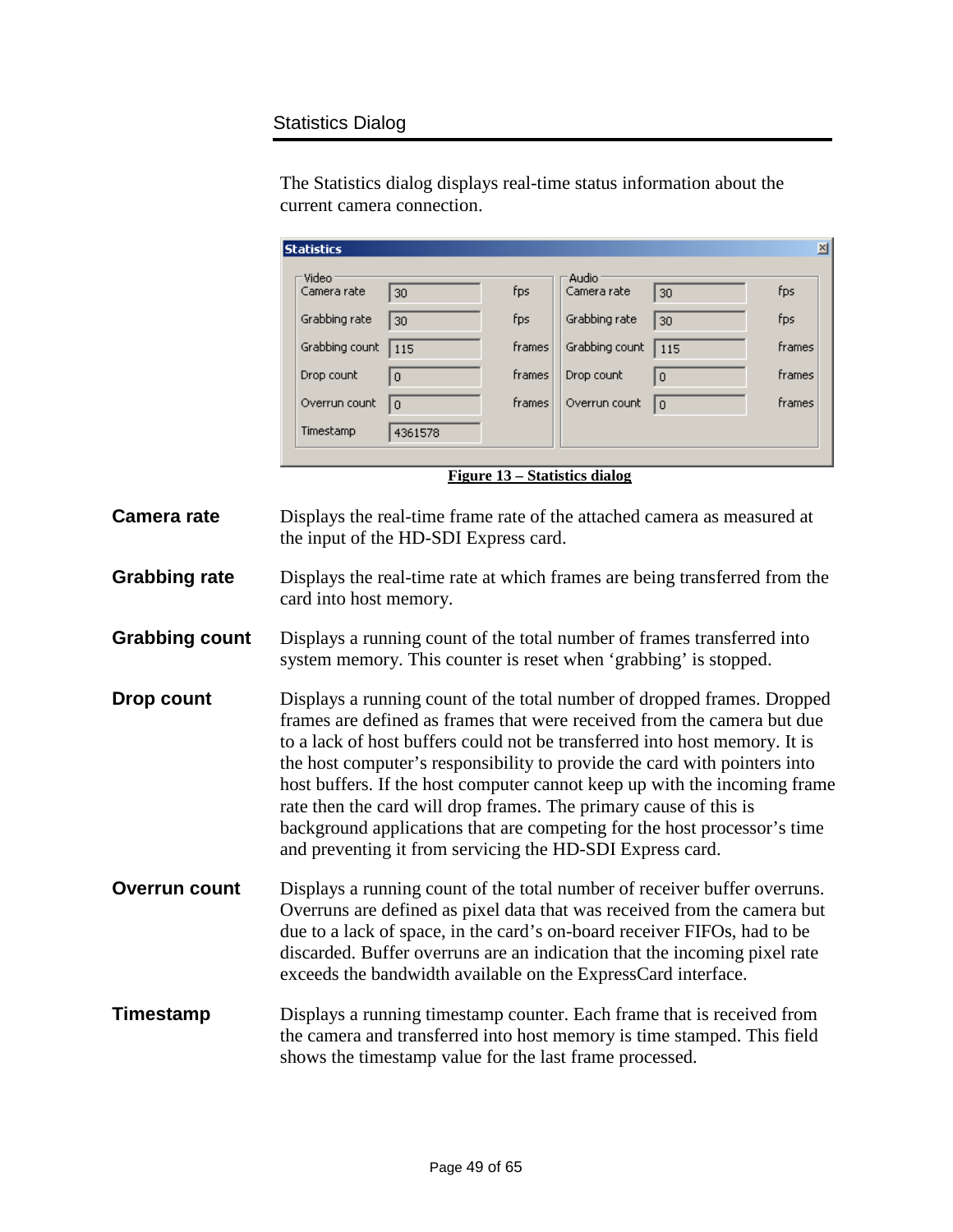<span id="page-49-0"></span>The Hex Pixel Dump window displays a two-dimensional table of pixel values, plotting row  $(Y)$  vs. column  $(X)$ , for a bounded region of pixels. The hexadecimal value of each pixel is displayed in each cell. For YCrCb-20 and YCrCb-16 formatted images, three values representing Y, Cr and Cb are displayed per pixel. For RGB-24 formatted images, three values representing R, G and B are displayed per pixel. Additionally, the background color of each cell is color encoded.

Hovering the mouse over a given pixel reveals both the pixel's hexadecimal and integer values. In the RGB-24 sample hex dump ( see Figure 14 ) , with the mouse positioned at location 1778,508 ( X, Y ), a box is revealed showing that the value of the R,G,B components for the pixel at that location is 3C,3B,8E in hexadecimal and 60,59,142 in integer.

A yellow square, overlayed on the main image window, shows the position of the bounded region. Horizontal and vertical scroll bars allow the user to move the position of the bounded region of pixels anywhere within the entire frame.

Another method of opening the Hex Pixel Dump window is to drag the mouse over the main image window while holding down the left mouse button. This creates the yellow box that defines the pixel dump's bounded region and automatically open the Hex Pixel Dump window.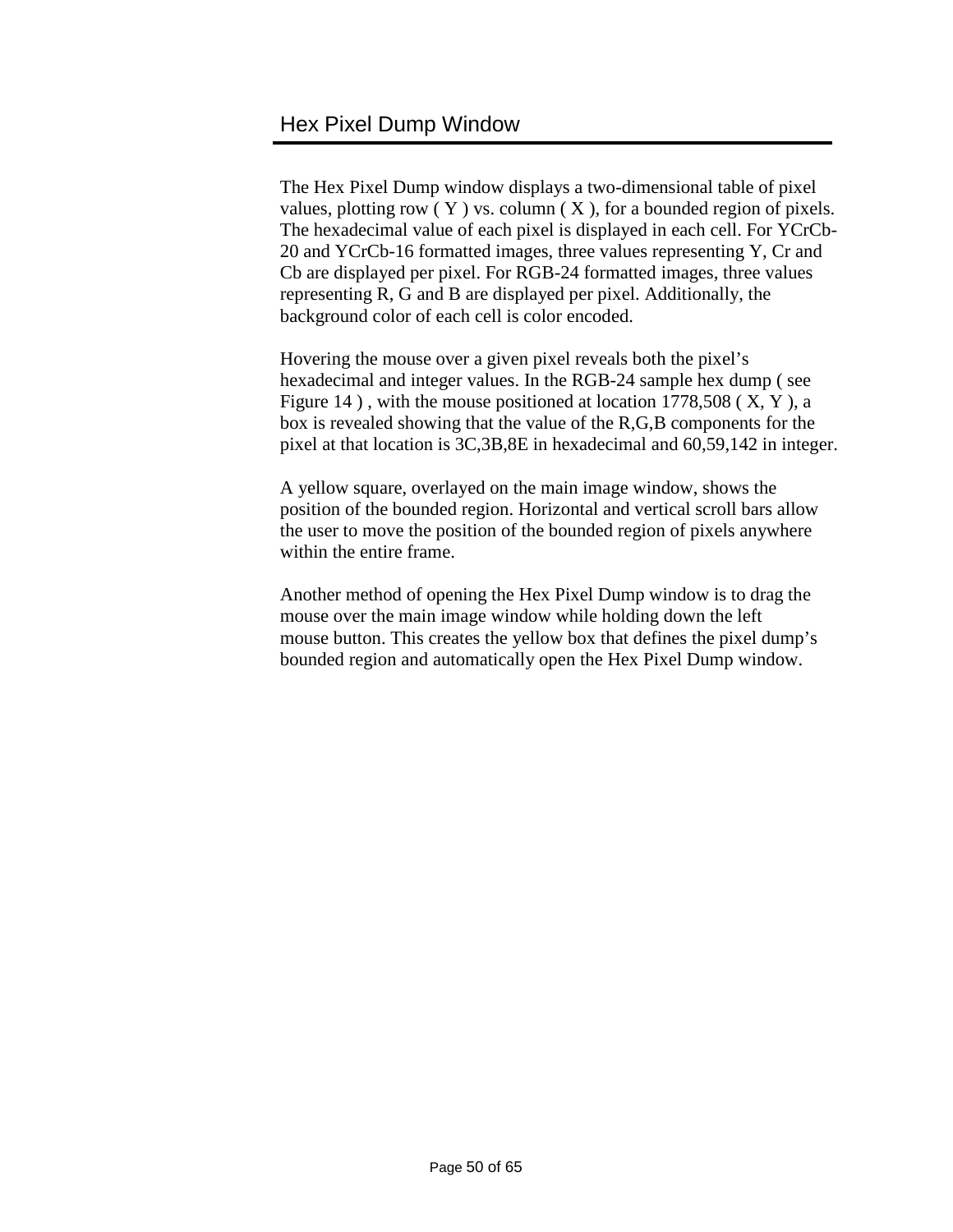![](_page_50_Figure_0.jpeg)

**Figure 14 – Sample image with Hex Dump region**

<span id="page-50-0"></span>In the sample image above, a Hex Dump region was opened starting at the upper left pixel coordinate  $(X, Y)$  of 1767,508 and ending at the lower right pixel coordinate of 1780,509. The yellow square indicates the bounded region.

The Hex Pixel dumps for the YCrCb-20 and RGB-24 modes are illustrated in Figures 13 and 14, respectively. Note that in these samples the mouse was hovering over position 1778,508 causing the values for that pixel to be emphasized.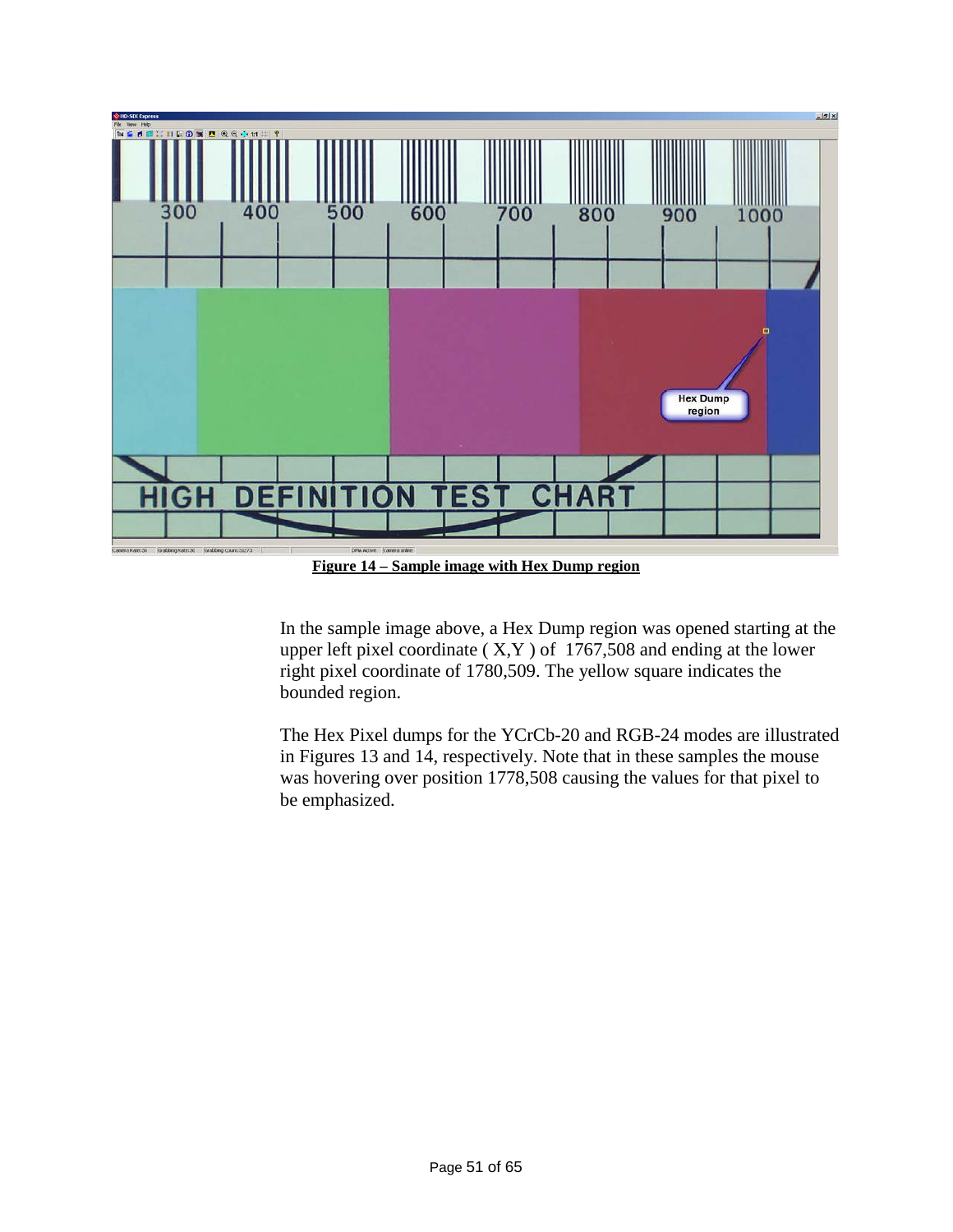| <b>Hex dump</b> |                                         |    |                                         |          |                                           |              |                                      |   |                                            |    |                              |   |                                           |                     |                                   |     |                               |            |                                                                               |          |                                                                                               |              |                                |   |                                                         |          |                                 | ⊠                        |
|-----------------|-----------------------------------------|----|-----------------------------------------|----------|-------------------------------------------|--------------|--------------------------------------|---|--------------------------------------------|----|------------------------------|---|-------------------------------------------|---------------------|-----------------------------------|-----|-------------------------------|------------|-------------------------------------------------------------------------------|----------|-----------------------------------------------------------------------------------------------|--------------|--------------------------------|---|---------------------------------------------------------|----------|---------------------------------|--------------------------|
|                 | 1767                                    |    | 1768                                    |          | 1769                                      |              | 1770                                 |   | 1771                                       |    | 1772                         |   | 1773                                      |                     | 1774                              |     | 1775                          |            | 1776                                                                          |          | 1777                                                                                          |              | 1778                           |   | 1779                                                    |          | 1780                            | $\blacktriangle$         |
| 500             | 179<br>29D<br>Cb 201                    |    | Y 17D Y<br>$Cr$ 29 $D$<br>Cb 2011       | Cr.      | 181<br>293<br>Cb 2131                     | Y            | - 180<br>$Cr$ 293<br>Cb 2131         |   | $Y = 17E$<br>$Cr$ 284<br>CD <sub>22D</sub> |    | Y 184<br>$Cr$ 284<br>Cb 22D  | Y | - 191<br>Cr <sub>260</sub><br>$Ch$ 24 $D$ | Y                   | IB6 Y                             |     |                               |            | Cr 260 Cr 223 Cr 223                                                          |          | - 168 Y - 126 Y - 141 Y - 136<br>$Cr$ IEB $ Cr$ IEB $ $<br>Cb 24D Cb 26E Cb 26E Cb 28A Cb 28A |              |                                | Y | 14 <sub>A</sub><br>$Cr$ 1DO<br>Cb 29A                   | Y        | 14C<br>$Cr$ 1D0<br>Cb 29A       |                          |
| 501             | 17A<br>$Cr$ 29A $Cr$ 29A<br>Cb 2051     | Y  | 17 <sub>A</sub><br>$\overline{c}$ b 205 | Y<br>cr  | 174<br>-2961<br>$Cb$ 214                  | Y            | 178<br>$Cr$ 296<br>CD <sub>214</sub> | Y | $17E$ $Y$<br>Cb 22A                        |    | 18E Y<br>Cb 22A              |   | 17B<br>$Cb$ 248                           | Y                   | 1C9                               | Y   | $174$ Y<br>Cb 248 Cb 26C      |            | 10F<br>Cr 28A Cr 28A Cr 268 Cr 268 Cr 225 Cr 2251<br>Cb 26C                   | Y        | 129<br>$Cr$ 1E8 $Cr$ 1E8<br>Cb 2861                                                           | Y            | 129<br>Cb 286                  | Y | 14C<br>$Cr$ $1CD$<br>Cb 295                             | Y        | 15C<br>$Cr$ $1CD$<br>Cb 295     |                          |
| 502             | 17A<br>Cr 29E Cr 29E <br>Cb 2091        | Y  | 17C<br>Cb 209                           | Y<br>Cr. | 17D<br>297<br>CD <sub>214</sub>           | Y            | 180<br>$Cr$ 297<br>$CD$ 214          | Y | 180 <sup>1</sup><br>$Cr$ 286<br>Cb 225     | Y  | 187<br>$Cr$ 286<br>Cb 225    | Y | -195<br>Cr 2621<br>$\mathbb{C}$ b 245     | Y                   | 1B8 Y                             |     | 167<br>Cr 262 Cr 226          | Y          | -1261<br> Cr 226 <br>Cb 245 Cb 26A Cb 26A                                     | Y        | 13E Y<br>Cr IEC<br>$\mathbb{C}$ b 286                                                         |              | 12A<br>Cr 1EC Cr 1CE<br>Cb 286 | Y | 140<br>Cb 296                                           | Y        | 14D<br>$Cr$ $ICE$<br>Cb 296     |                          |
| 503             | 1791<br>296<br>Cb 205 Cb 205            | Y  | 175<br>$Cr$ 296                         | Y<br>Cr  | 175<br>292<br>Cb 20E Cb 20E Cb 223 Cb 223 | Y            | 180<br>$Cr$ 292                      | Y | 186<br>$Cr$ 288                            | Y  | 182                          | Y | 167<br>Cr 288 Cr 268                      | Y<br>Cr.            | 1C1                               | Y   | 176<br>268 Cr 227             | l Y<br>Cr. | 11B<br>2271<br>Cb 245 Cb 245 Cb 267 Cb 267                                    | Y        | 139<br>$Cr$ IEB $Cr$<br>Cb 288 Cb 288                                                         | <b>Y</b>     | 11F<br> 1EB                    | Y | 13 <sub>A</sub><br>$Cr$ $1D2$<br>CD 29E                 | Y<br>Cr  | 147<br>1D2<br>CD <sub>29E</sub> |                          |
| 504             | 16E<br>Cb IFF                           | Y  | 17C<br>29E Cr 29E<br>Cb IFF             | Y<br>Cr. | 17D<br>299<br>CD 20F                      | Y            | 179<br>$Cr$ 299<br>CD 20F            | Y | 17D<br>$Cr$ 280<br>Cb 229                  | Y. | 196<br>$Cr$ 280<br>Cb 229    | Y | 198<br>$Cb$ 24B                           | Y<br>Cb.            | 1BB<br>24B                        | ΙY. | $169$ Y<br>Cb 272             |            | 126<br>Cr 269 Cr 269 Cr 228 Cr 228<br>Cb 272                                  | Y<br>Cr. | $148$ Y<br>-1ECI<br>Cb 28E                                                                    | Cr           | 134<br>1EC<br>Cb 28E           | Y | 14D<br>$Cr$ 1D0<br>$CD$ 29 $D$                          | Y<br>Cr. | 156<br>1D0<br>Cb 29D            |                          |
| 505             | 181<br>Cr 298 Cr 298<br>Cb 205          | Y. | 17F<br>Cb 205                           | Y<br>Cr. | 17E<br>294<br>Cb 212                      | $\mathbf{v}$ | 180<br>$Cr$ 294<br>Cb 212            | Y | $-180$<br>$Cr$ 289<br>Cb 221               | Y  | 18B<br>$Cr$ 289<br>Cb 221    | Y | $-197$<br>$Cr$ 265<br>$Cb$ 242            | $\mathbf{v}$<br>cr  | 1B <sub>E</sub>                   | Y   | 170<br>265 Cr 226             | ١Y.        | 12A<br>$Cr$ 226<br>Cb 242 Cb 26D Cb 26D                                       | Y        | 160<br>$Cr$ $ BC $<br>Cb 28C                                                                  | $\mathbf{v}$ | 137<br>$Cr$ $ BC $<br>Cb 28C   | Y | 14A<br>$Cr$ $1DS$<br>Cb 299                             | Y        | 14C<br>$Cr$ $1D5$<br>Cb 299     |                          |
| 506             | 17F<br>Cr 29A Cr 29A<br>Cb 204 Cb 204   | Y  | 17C                                     | Y<br>Cr. | 17A<br>296<br>CD 20F CD 20F               | Y            | 177<br>$Cr$ 296                      | Y | 179<br>Cb 221                              | Y. | 189<br>Cb 221                | Y | 19B<br>$\mathbb{C}$ b 246                 | Y                   | $1C7$ $Y$                         |     | $164$ Y                       |            | $112$ $\overline{Y}$<br>Cb 246 Cb 26F Cb 26F                                  |          | 141<br>Cr 288 Cr 288 Cr 263 Cr 263 Cr 222 Cr 222 Cr 1E4 Cr<br>Cb 28A Cb 28A                   | Y            | 12B<br> 1E4                    | Y | 146<br>$Cr$ $1C9$<br>Cb 294                             | Y        | 14D<br>$Cr$ $1C9$<br>$CD$ 294   |                          |
| 507             | 179<br>29C<br>CD 20D                    | Y  | 17C<br>$Cr$ 29 $C$<br>Cb 20D            | Y<br>Cr. | 17B<br>299<br>Cb 21A                      | Y            | 178<br>$Cr$ 299<br>Cb 21A            | Y | 180<br>$Cr$ 28 $D$<br>$Cb$ 229             | Y  | 1AO<br>$Cr$ 28 $D$<br>Cb 229 | Y | 199<br>$Cr$ 269<br>Cb 246                 | Y<br>Cr             | 1AAI<br>$\mathbb{C}$ b 246        | Y   | 15E<br>269 Cr 228<br>CD 26D   | ΙY.        | 128<br>$Cr$ 228<br>CD 26D                                                     | Y        | $148$ Y<br>$Cr$ IEB $Cr$ IEB<br>Cb 28A                                                        |              | 119<br>Cb 28A                  | Y | 144<br>$Cr$ $1CR$<br>Cb 298                             | Y<br>Cr  | 14D<br>LCE.<br>Cb 298           |                          |
| 508             | 17B<br>29A<br>Cb 2001                   | Y  | 179<br>$Cr$ 29 $A$<br>Cb 2001           | Y<br>Cr. | 17C<br>294<br>CD <sub>20C</sub>           | Y            | 17E<br>$Cr$ 294<br>$CD$ 200          | Y | 179<br>$Cr$ 288<br>$CD$ 221                | Y  | 187<br>$Cr$ 288<br>Cb 221    | Y | 19R<br>$Cr$ 262<br>$Cb$ 244               | Y<br>c <sub>r</sub> | 1D4                               | Y   | <b>16A Y</b>                  |            | 100 X<br>262 Cr 21E Cr 21E<br>$CD$ 244 $CD$ 26D $CD$ 26D                      |          | 138<br>$Cr$ $1E4$<br>Cb 288                                                                   |              |                                |   | $Y: 134h = 308$<br>$Cr: 1E6h = 486$<br>$Cb: 28Fh = 655$ |          | 152<br>1CF<br>292               |                          |
| 509             | 17B Y<br>Cr 29A Cr 29A<br>Cb 203 Cb 203 |    | 183                                     | Cr.      | 187<br>294<br>Cb 212                      | Y            | 183<br>$Cr$ 294<br>$Cb$ 212          | Y | 1821<br>Cb 229                             | Y  | 18C<br>Cb 229                | Y | 18 <sub>A</sub><br>Cb 24A                 | Y                   | <b>IAA</b> Y<br>CD <sub>24A</sub> |     | $160l$ Y<br>CD <sub>26D</sub> |            | 106 X<br>Cr. 288 Cr. 288 Cr. 267 Cr. 267 Cr. 227 Cr. 227<br>CD <sub>26D</sub> |          | 149<br>Cr 1EB Cr 1EB<br>Cb 288 Cb 288                                                         | Y            | 148                            | Y | 140<br>$Cr$ 1D4<br>Cb 296                               | Y        | 144<br>$Cr$ $1D4$<br>$Cb$ 296   | $\overline{\phantom{a}}$ |
| $\blacksquare$  |                                         |    |                                         |          |                                           |              |                                      |   |                                            |    |                              |   |                                           |                     |                                   |     |                               |            |                                                                               |          |                                                                                               |              |                                |   |                                                         |          | $\overline{ }$                  |                          |

**Figure 15 – Hex Dump for YCrCb-20 mode**

<span id="page-51-0"></span>

| <b>Hex dump</b>        |                                       |                                                 |                                  |                                |                                 |                                 |                                    |                                 |                                  |                                                         |                                           |                                                            |                                  | × |
|------------------------|---------------------------------------|-------------------------------------------------|----------------------------------|--------------------------------|---------------------------------|---------------------------------|------------------------------------|---------------------------------|----------------------------------|---------------------------------------------------------|-------------------------------------------|------------------------------------------------------------|----------------------------------|---|
|                        | 1767                                  | 1768                                            | 1769                             | 1770                           | 1771                            | 1772                            | 1773                               | 1774                            | 1775                             | 1776                                                    | 1777<br>1778                              | 1779                                                       | 1780                             |   |
| 500                    | $R$ 9A<br>3A<br>G.<br>в<br>50         | 9A<br>R.<br>G<br>ЗA<br>в<br>50                  | R 99<br>G<br>3A<br>в<br>64       | R 9A<br>G<br>зв<br>в<br>64     | R 93<br>G<br>зс<br>в<br>6E      | R 94<br>G<br>ЗD<br>в<br>-6F     | R 85<br>G<br>46<br>B 86            | R.<br>-8C<br>G<br>4D<br>в<br>8D | R 60<br>G<br>44<br>в<br>-8D      | R.<br>45<br>G<br>2A<br>G<br>72<br>в<br>в                | R 46<br>R.<br>G<br>48<br>96<br>в          | R.<br>43<br>3A<br>G<br>46<br>49<br>93<br>9B<br>в           | R 3A<br>G.<br>-49<br>в.<br>9B    |   |
| 501                    | R.<br>9B<br>ЗF<br>G<br>B.<br>-61      | 9A<br>R.<br>G<br>3D<br>B.<br>60                 | 96<br>R.<br>G<br>зс<br>в<br>-64  | R<br>97<br>G<br>3D<br>в<br>65  | 92<br>R.<br>G.<br>зв<br>в<br>6F | 94<br>R<br>¢<br>41<br>в<br>-71  | 87<br>R.<br>G.<br>46<br>в<br>-83   | 94<br>R<br>Ġ<br>54<br>в<br>90   | R.<br>66<br>G<br>-49<br>в<br>8F  | R<br>4F<br>R<br>G<br>32<br>G<br>79<br>в<br>в            | 40<br>R<br>G<br>43<br>-91<br>в            | 35<br>$\mathbb{R}$<br>38<br>G<br>38<br>48<br>86<br>в<br>9Å | R.<br>3B<br>G.<br>4B<br>B.<br>9D |   |
| 502                    | 98<br>R.<br>3A<br>G<br>в.<br>5A       | 99<br>R.<br>зв<br>G<br>в<br>5B                  | R.<br>97<br>ЗD<br>G<br>в.<br>62  | R<br>9B<br>G<br>40<br>B 66     | 97<br>R<br>c<br>44<br>74<br>в   | R<br>93<br>G<br>41<br>в<br>70   | R.<br>84<br>42<br>G<br>в<br>- 80   | R<br>97<br>c<br>55<br>93<br>в   | R.<br>65<br>G<br>43<br>в<br>-8D  | $\mathbb{R}$<br>4D<br>R<br>G<br>2B<br>G<br>74<br>в<br>в | ЗF<br>$\mathbb{R}$<br>ЗЕ<br>G<br>-8C<br>в | $\mathbb{R}$<br>зв<br>44<br>42<br>G<br>4A<br>91<br>в<br>9A | R 3C<br>4B<br>G.<br>в.<br>9B     |   |
| 503                    | 98<br>R.<br>39<br>G<br><b>SE</b><br>в | 9A<br>R.<br>G<br>3A<br>в<br>60                  | R.<br>98<br>G<br>3D<br>в<br>66   | R 97<br>G<br>зс<br>в<br>65     | 92<br>R.<br>G<br>3D<br>в<br>6E  | R<br>95<br>G<br>41<br>в<br>71   | 89<br>R.<br>G<br>47<br>в<br>83     | R<br>90<br>G<br>4F<br>в<br>8Β   | R<br>64<br>G<br>44<br>в<br>8A    | R<br>R<br>51<br>G<br>31<br>G<br>в<br>78<br>в            | 42<br>R<br>G<br>40<br>8D<br>в             | R<br>зс<br>зв<br>зв<br>G<br>47<br>88<br>в<br>99            | R.<br>зв<br>47<br>G<br>в.<br>-99 |   |
| 504                    | 96<br>R.<br>37<br>G<br>в<br>-5D       | $\mathbb{R}$<br>95<br>35<br>G<br><b>SB</b><br>в | 91<br>R.<br>G<br>33<br>в.<br>-61 | R<br>94<br>36<br>G<br>в<br>-64 | 94<br>R.<br>G<br>3D<br>72<br>в  | R.<br>-99<br>G<br>43<br>78<br>в | R.<br>8D<br>G<br>48<br>-8A<br>в    | 95<br>R<br>G<br>51<br>92<br>в   | R.<br>66<br>G<br>41<br>в<br>-8D  | $\mathbb{R}$<br>54<br>R<br>G<br>2F<br>G<br>в<br>7B<br>в | 45<br>R<br>G<br>40<br>90<br>в             | $\mathbb{R}$<br>3A<br>35<br>35<br>G<br>40<br>85<br>в<br>93 | R.<br>3В<br>46<br>G<br>-99<br>B. |   |
| 505                    | 9B<br>R.<br>G<br>зс<br>в.<br>-61      | 9A<br>R.<br>G<br>3A<br>в<br>60                  | 96<br>R.<br>G<br>36<br>в<br>64   | 98<br>R<br>38<br>G<br>в<br>66  | R.<br>94<br>G<br>зв<br>в<br>72  | R.<br>96<br>G<br>ЗD<br>в<br>74  | R 87<br>G<br>42<br>84<br>в         | 92<br>R<br>G<br>4D<br>в<br>8E   | R.<br>62<br>G<br>41<br>в<br>-8C  | R<br>4B<br>R<br>G<br>ZА<br>G<br>в<br>75<br>в            | 43<br>R<br>41<br>G<br>92<br>в             | ЗЕ<br>R<br>зв<br>G<br>3D<br>48<br>8F<br>в<br>90            | R.<br>3A<br>G<br>47<br>в<br>9B   |   |
| 506                    | 97<br>R.<br>30<br>G<br>в<br>-5B       | 9A<br>R.<br>3F<br>G<br><b>SD</b><br>в           | 9A<br>R.<br>G<br>42<br>в.<br>65  | 9A<br>R<br>G<br>42<br>в<br>-65 | 95<br>R<br>G<br>42<br>71<br>в   | Ŕ<br>96<br>G<br>43<br>в<br>72   | R.<br>86<br>G<br>43<br><b>B</b> 83 | 93<br>R<br>G<br>51<br>в<br>91   | R.<br>63<br>G<br>43<br>в<br>-8F  | R<br>51<br>Ŕ<br>G<br>30<br>G<br>в<br>7D<br>в            | 42<br>R<br>43<br>G<br>-94<br>в            | 38<br>R<br>35<br>39<br>G<br>43<br>в<br>8A<br>99            | R.<br>36<br>G<br>44<br>B 9A      |   |
| 507                    | R.<br>99<br>ЗЕ<br>G<br>в<br>60        | R.<br>97<br>G<br>30<br>в<br>5E                  | 95<br>R.<br>30<br>G.<br>в<br>67  | R<br>96<br>30<br>G<br>в<br>67  | 91<br>R<br>G<br>зс<br>70<br>в   | R 93<br>G<br>3F<br>в<br>72      | R.<br>8A<br>G.<br>49<br>в<br>85    | R<br>9D<br>G<br>50<br>в<br>98   | R.<br>68<br>G<br>4B<br>в<br>8F   | $\mathbb{R}$<br>R<br>4F<br>G<br>32<br>G<br>в<br>77<br>в | $\mathbb{R}$<br>43<br>46<br>G<br>93<br>в  | 38<br>$\mathbb{R}$<br>39<br>30<br>G<br>49<br>89<br>в<br>9B | 3A<br>R.<br>G<br>4A<br>B.<br>9B  |   |
| 508                    | 97<br>R.<br>G<br>-37<br>в.<br>-5A     | R<br>9A<br>G<br>ЗA<br>-SD<br>в                  | 97<br>R.<br>G<br>зв<br>в.<br>63  | R<br>-96<br>G<br>ЗD<br>в<br>62 | R.<br>92<br>G<br>зв<br>в<br>6E  | R<br>97<br>G<br>43<br>в<br>-73  | R<br>84<br>G<br>40<br>в<br>7E      | R<br>9A<br>G<br>57<br>в<br>95   | R.<br>67<br>G<br>47<br>в<br>8E   | R<br>4C<br>R<br>G<br>20<br>G<br>73<br>в<br>в            | R:<br>46<br>G:<br>46<br>B:<br>94          | $3Ch =$<br>$3Bh =$<br>$8Eh =$                              | c<br>60<br>59<br>7<br>142<br>c   |   |
| 509                    | R 98<br>3A<br>G<br><b>B 5F</b>        | 97<br>R<br>G<br>39<br>в<br>-5 E                 | 96<br>R.<br>G<br>3A<br>в<br>65   | 98<br>R<br>30<br>G<br>в<br>67  | 93<br>R.<br>G<br>3D<br>в<br>71  | 94<br>R<br>G<br>зв<br>в<br>73   | 87<br>R.<br>G<br>42<br>в<br>-85    | 99<br>R<br>G<br>54<br>в<br>98   | R.<br>63<br>G<br>-41<br>в<br>-8D | R<br>47<br>R<br>G<br>24<br>G<br>в<br>71<br>в            | 44<br>R<br>43<br>G<br>92<br>в             | 3A<br>43<br>R<br>G<br>43<br>49<br>в<br>-92<br>-9A          | R.<br>3В<br>G<br>49<br>в<br>9A   |   |
| $\left  \cdot \right $ |                                       |                                                 |                                  |                                |                                 |                                 |                                    |                                 |                                  |                                                         |                                           |                                                            | ۱                                |   |

<span id="page-51-1"></span>**Figure 16 – Hex Dump for RGB-24 mode**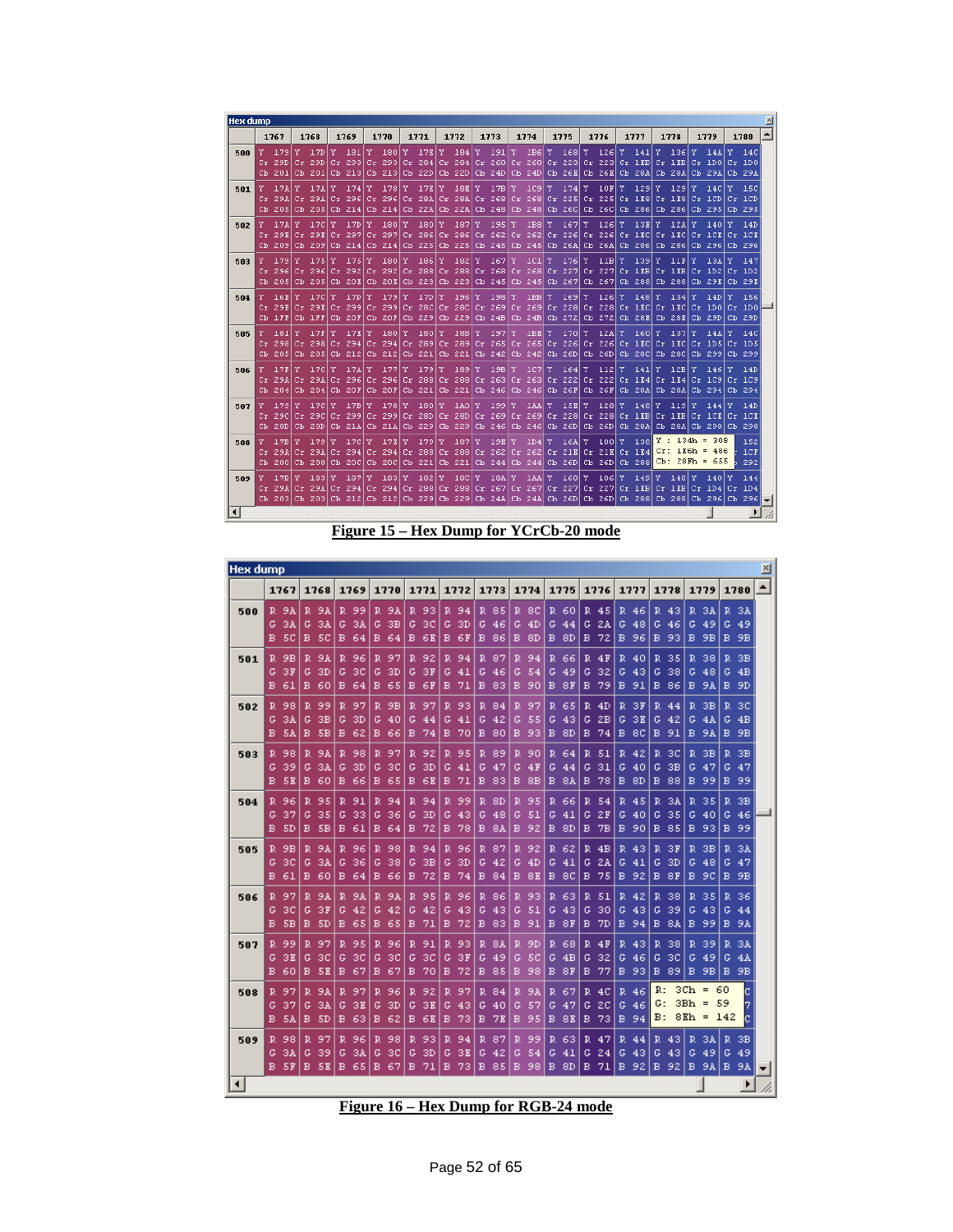### <span id="page-52-0"></span>Histogram Window

The Histogram window displays three graphs: one per component. When the YCrCb-20 or YCrCb-16 modes are selected, it will display plots for the Y, Cr and Cb components. When the RGB-24 mode is selected, it will display plots for the R, G and B components.

Each plot is a histogram of the current frame, being displayed in the image window, as a function of pixel frequency ( Y-axis ) vs. pixel value ( X-axis ). The pixel frequency, in the Y-axis, represents the total number of pixels for a given pixel value. The range of the pixel value, in the Xaxis, depends on the mode selected. The range is 1024 ( 10 bits ) for the YCrCb-20 mode and 256 ( 8 bits ) for the YCrCb-16 and RGB-24 modes.

<span id="page-52-1"></span>![](_page_52_Figure_3.jpeg)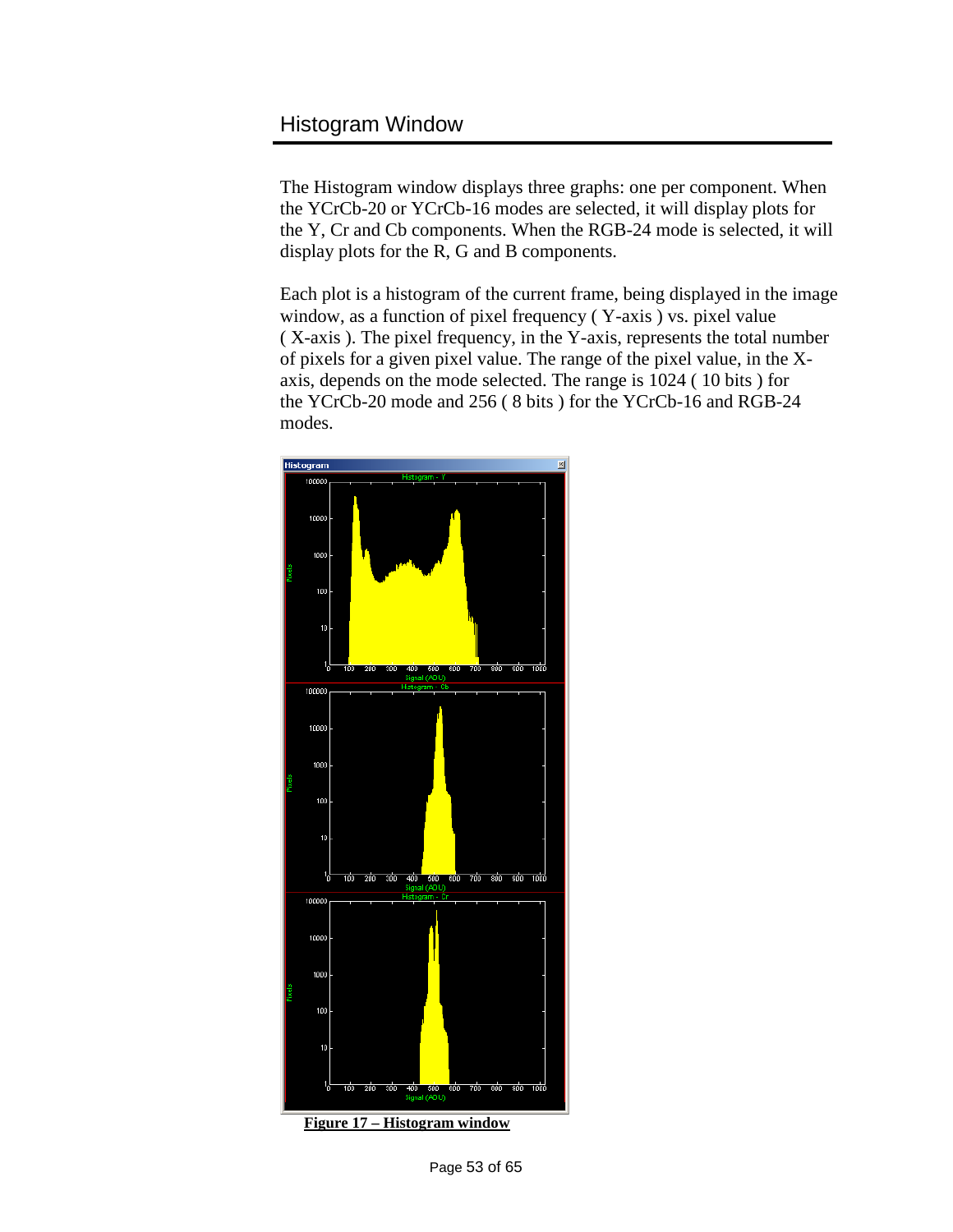## <span id="page-53-0"></span>Zoom Menu

The Zoom menu allows the user to select various zooming and scaling functions. The zoom menu can be invoked via the View item on the Menu bar or by right clicking the mouse over the image window..

| Zoom in<br>Zoom out   | Ctrl+'+'<br>Ctrl+'-' |  |  |  |  |
|-----------------------|----------------------|--|--|--|--|
| Fit to window Ctrl+0  |                      |  |  |  |  |
| 25%                   | Alt+4                |  |  |  |  |
| 50%                   | $Alt+2$              |  |  |  |  |
| $-100\%$              | $Ctrl + 1$           |  |  |  |  |
| 200%                  | Ctrl+2               |  |  |  |  |
| 400%                  | $C$ trl $+4$         |  |  |  |  |
| Figure 18 – Zoom menu |                      |  |  |  |  |

<span id="page-53-1"></span>

| Zoom in       | Causes the displayed image zoom to be increased. The user can hit the<br>'Ctrl' and '+' keys or the icon from the icon bar as shortcuts.                                                                                                           |
|---------------|----------------------------------------------------------------------------------------------------------------------------------------------------------------------------------------------------------------------------------------------------|
| Zoom out      | Causes the displayed image zoom to be decreased. The user can hit the<br>'Ctrl' and '-' keys or the icon from the icon bar as shortcuts.                                                                                                           |
| Fit to window | Causes the displayed image to be scaled to fill the entire image window.<br>The user can change the image window by dragging is sides or corners.<br>Note that the Fit to Window function will maintain the aspect ratio of the<br>original image. |
| 25%           | Causes the displayed image to be 25% of the original image. This scaling<br>factor will also be applied to the saved image files.                                                                                                                  |
| 50%           | Causes the displayed image to be 50% of the original image. This scaling<br>factor will also be applied to the saved image files.                                                                                                                  |
| 100%          | Causes the displayed image to be 100% of the original image. This scaling<br>factor will also be applied to the saved image files.                                                                                                                 |
| 200%          | Causes the displayed image to be 200% of the original image. This scaling<br>factor will also be applied to the saved image files.                                                                                                                 |
| 400%          | Causes the displayed image to be 400% of the original image. This scaling<br>factor will also be applied to the saved image files.                                                                                                                 |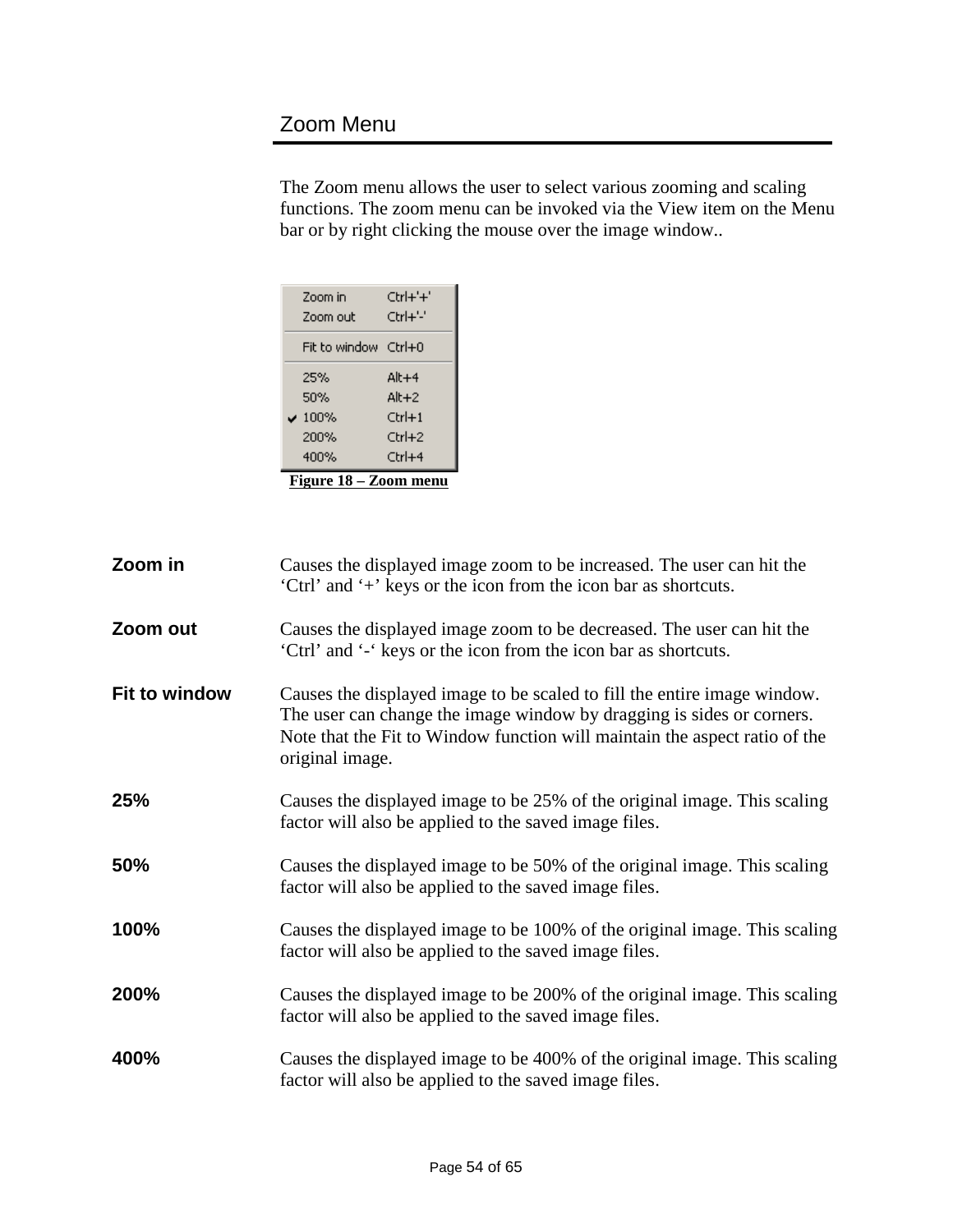<span id="page-54-0"></span>Clicking on the 'Play Files' item under the 'File' pull-down menu at the top of the HD-SDI Express main window causes two windows to appear: the 'Player Control' and 'Player Dialog' windows. These windows can be moved anywhere around the screen to suit your needs.

The Player Control window is used to select the pre-recorded image or movie files that you wish to view.

| <b>Player Control</b>                                                                                                                                                                                                                                                                                                                                                  |
|------------------------------------------------------------------------------------------------------------------------------------------------------------------------------------------------------------------------------------------------------------------------------------------------------------------------------------------------------------------------|
| <b>Image Size</b><br>⊙ Full frame<br>$\bigcirc$ 1/2 frame<br>$O$ 1/4 frame<br>Path:                                                                                                                                                                                                                                                                                    |
| C:\Documents and Settings\<br>Ш,                                                                                                                                                                                                                                                                                                                                       |
| Files:                                                                                                                                                                                                                                                                                                                                                                 |
|                                                                                                                                                                                                                                                                                                                                                                        |
|                                                                                                                                                                                                                                                                                                                                                                        |
| $\begin{picture}(4.4,10) \put(0,0){\line(1,0){10}} \put(15,0){\line(1,0){10}} \put(15,0){\line(1,0){10}} \put(15,0){\line(1,0){10}} \put(15,0){\line(1,0){10}} \put(15,0){\line(1,0){10}} \put(15,0){\line(1,0){10}} \put(15,0){\line(1,0){10}} \put(15,0){\line(1,0){10}} \put(15,0){\line(1,0){10}} \put(15,0){\line(1,0){10}} \put(15,0){\line($<br>Stop<br>$\prec$ |
| Figure 19 – Player Control dialog                                                                                                                                                                                                                                                                                                                                      |

<span id="page-54-1"></span>

| <b>Image Size</b> | Determines the size of the Player Dialog window and the playback image.<br>Changing from one scale to another automatically updates the Player<br>Dialog window and image size.        |
|-------------------|----------------------------------------------------------------------------------------------------------------------------------------------------------------------------------------|
| <b>Path</b>       | This text field allows you to enter the name of the folder or directory<br>containing the image or movie files. Clicking on the '' box will cause a<br>Windows 'browse' box to appear. |
| <b>Files</b>      | This box lists all of the image or movie files that are in the folder selected<br>under 'Path'.                                                                                        |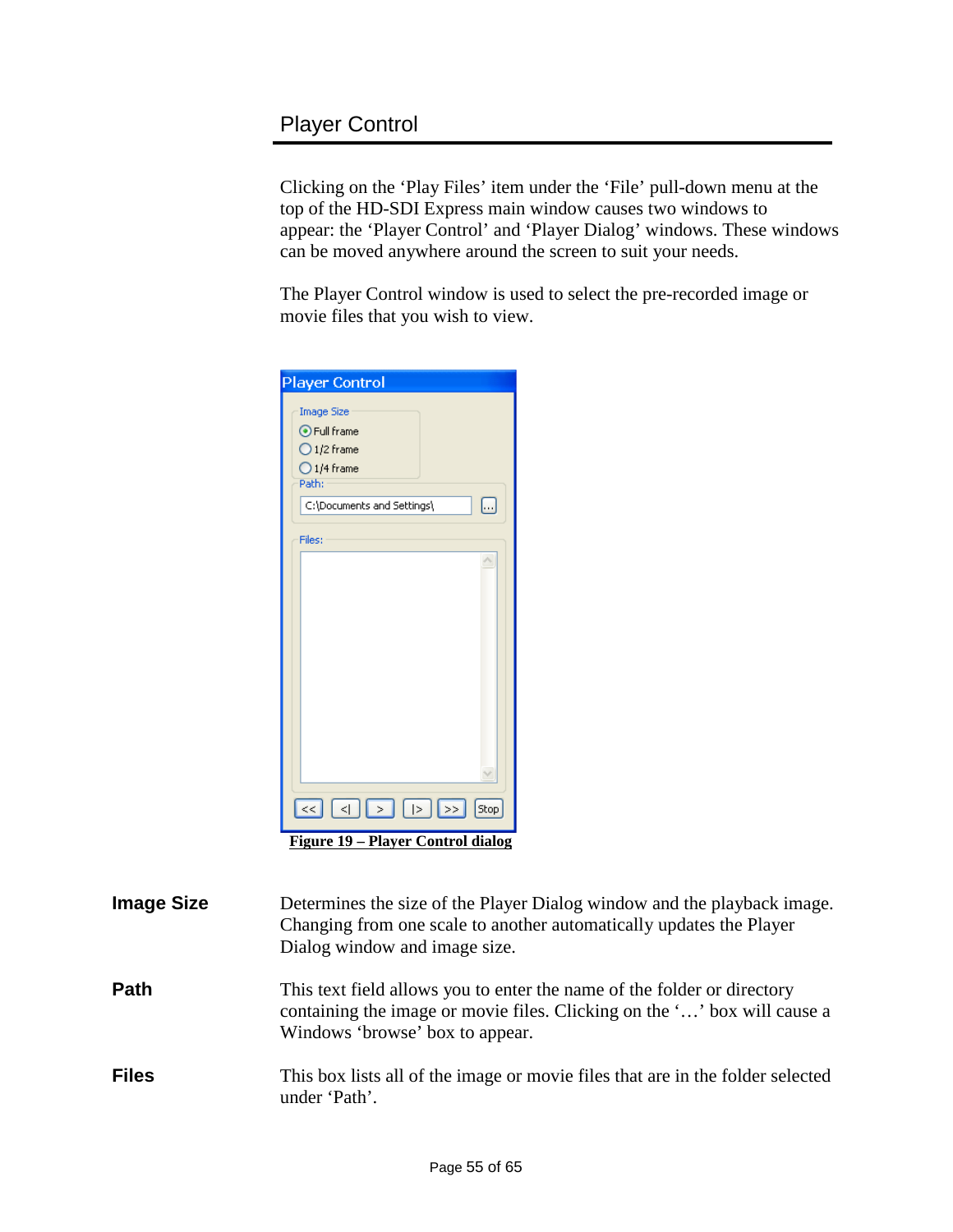| <b>Rewind</b><br><<                  | Displays the first image in the series.                                                                                                                                                                               |
|--------------------------------------|-----------------------------------------------------------------------------------------------------------------------------------------------------------------------------------------------------------------------|
| ⊲<br><b>Step</b><br><b>Backwards</b> | Displays the previous frame or image. Use this button to back through<br>individual frames of an AVI Movie. Play must be paused for this button to<br>work on AVI Movies.                                             |
| <b>Play</b>                          | Begins playing the AVI movie. If you are viewing JPEG or BMP images,<br>clicking this button displays a series of images (one after another) starting<br>from the current file selected in the Player Control dialog. |
| 1><br><b>Step</b><br><b>Forward</b>  | Displays the next frame or image. Use this button to advance through<br>individual frames of an AVI Movie. Play must be paused for this button to<br>work on AVI Movies.                                              |
| <b>Fast</b><br>><br><b>Forward</b>   | Displays the last image in the series.                                                                                                                                                                                |
| Stop<br><b>Stop</b>                  | Halts current playback.                                                                                                                                                                                               |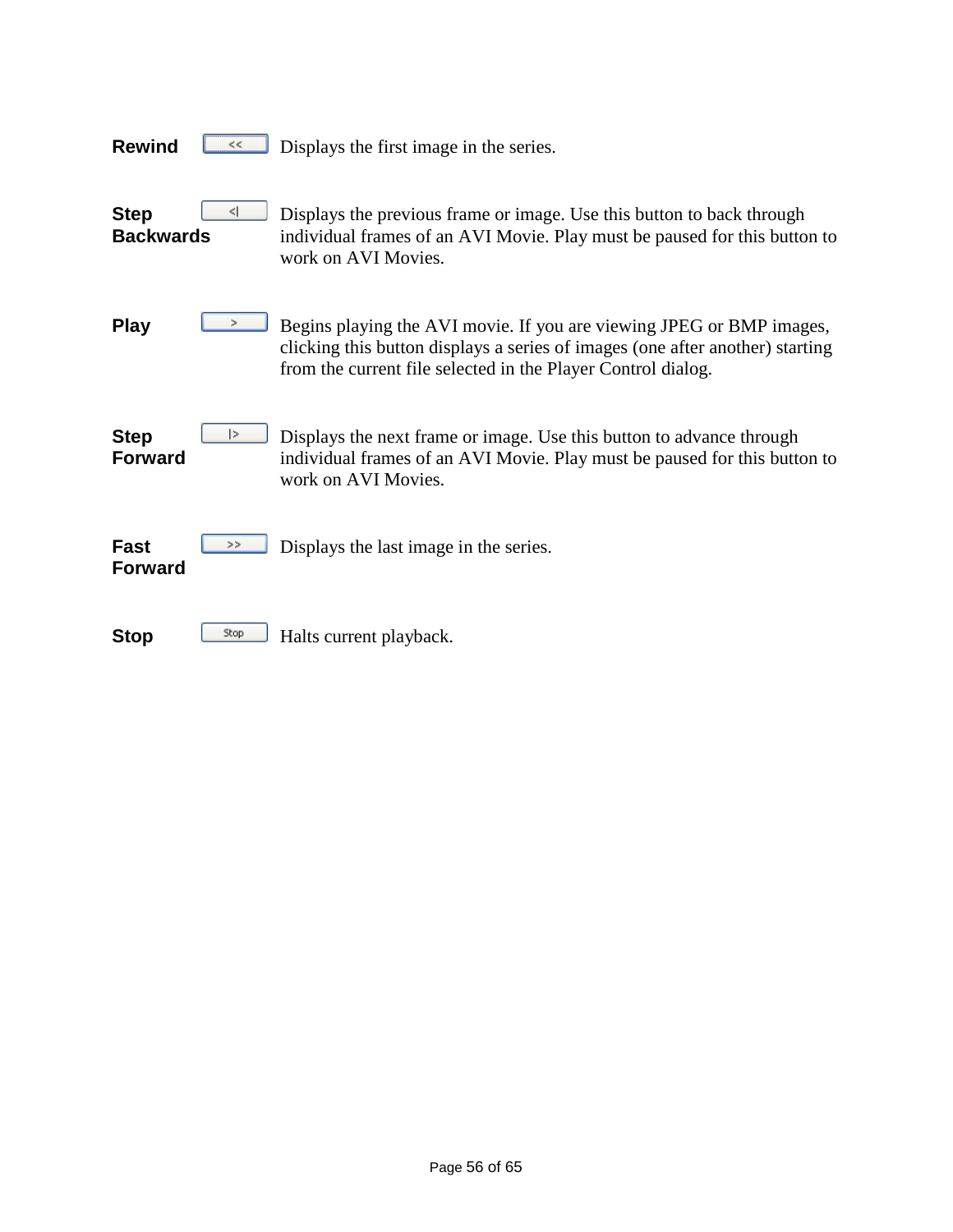### <span id="page-56-0"></span>Player Dialog

The Player Dialog window appears when the user selects the 'Play Files' item under the 'File' pull-down menu at the top of the HD-SDI Express main window. The Player Dialog window provides the primary area for viewing playback of pre-recorded images or movies. This window can be moved anywhere around the screen to suit your needs.

The size of the window ( and image ) is determined by the size of the image file selected in the 'Player Control' window and can be scaled using the 'Image Size' option. For example, if the user selects an image file that was produced by a 1920x1080 resolution camera, then the 'Full frame' window size will be 1920x1080. In this example, selecting '½ frame' produces a window size of 960x540 and selecting '¼ frame' produces a size of 480x270.

![](_page_56_Figure_3.jpeg)

<span id="page-56-1"></span>**Figure 20 – Player Dialog**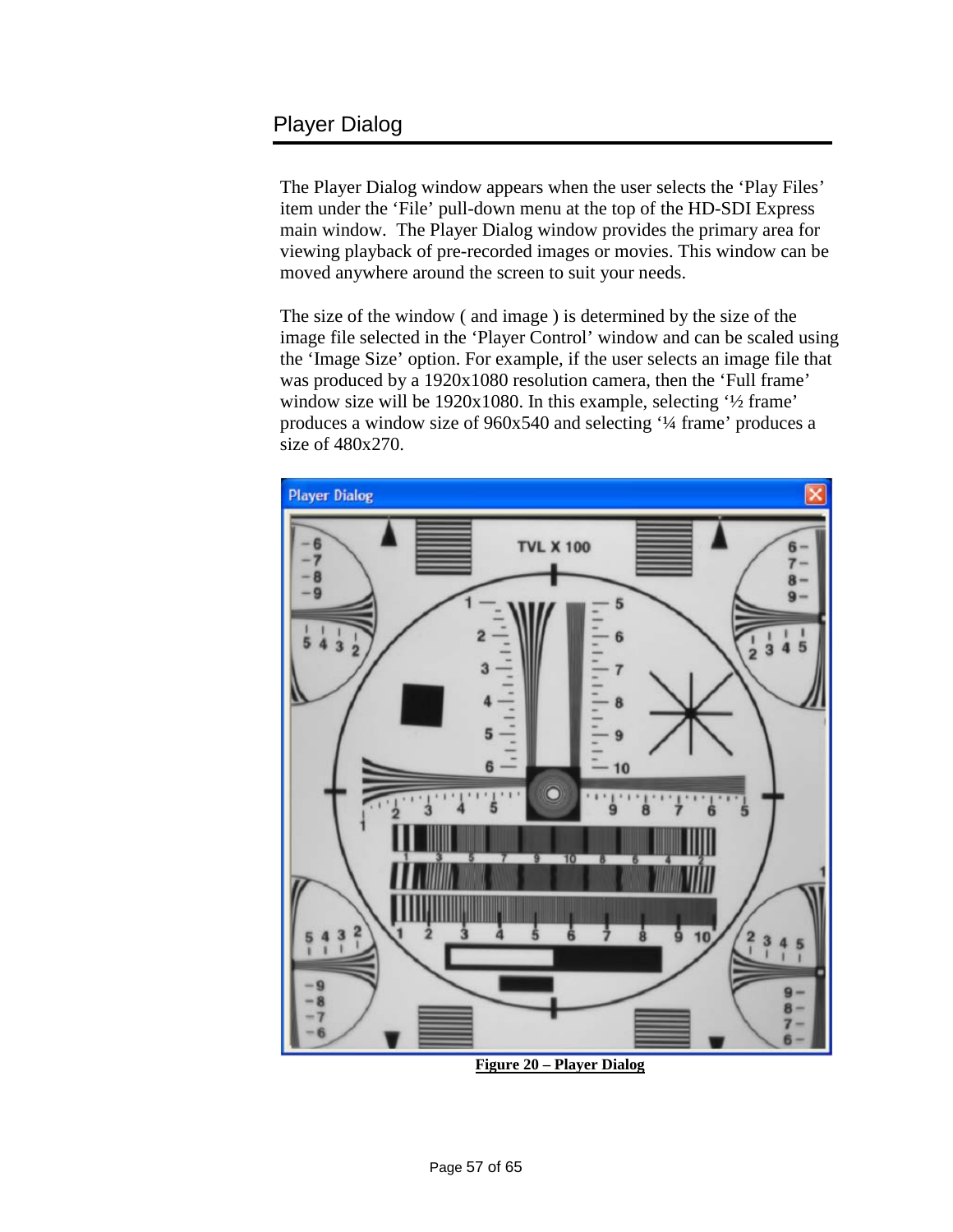![](_page_57_Picture_0.jpeg)

# <span id="page-57-0"></span>**Electrical Interfaces**

This chapter contains information on the HD-SDI Express card's connectors.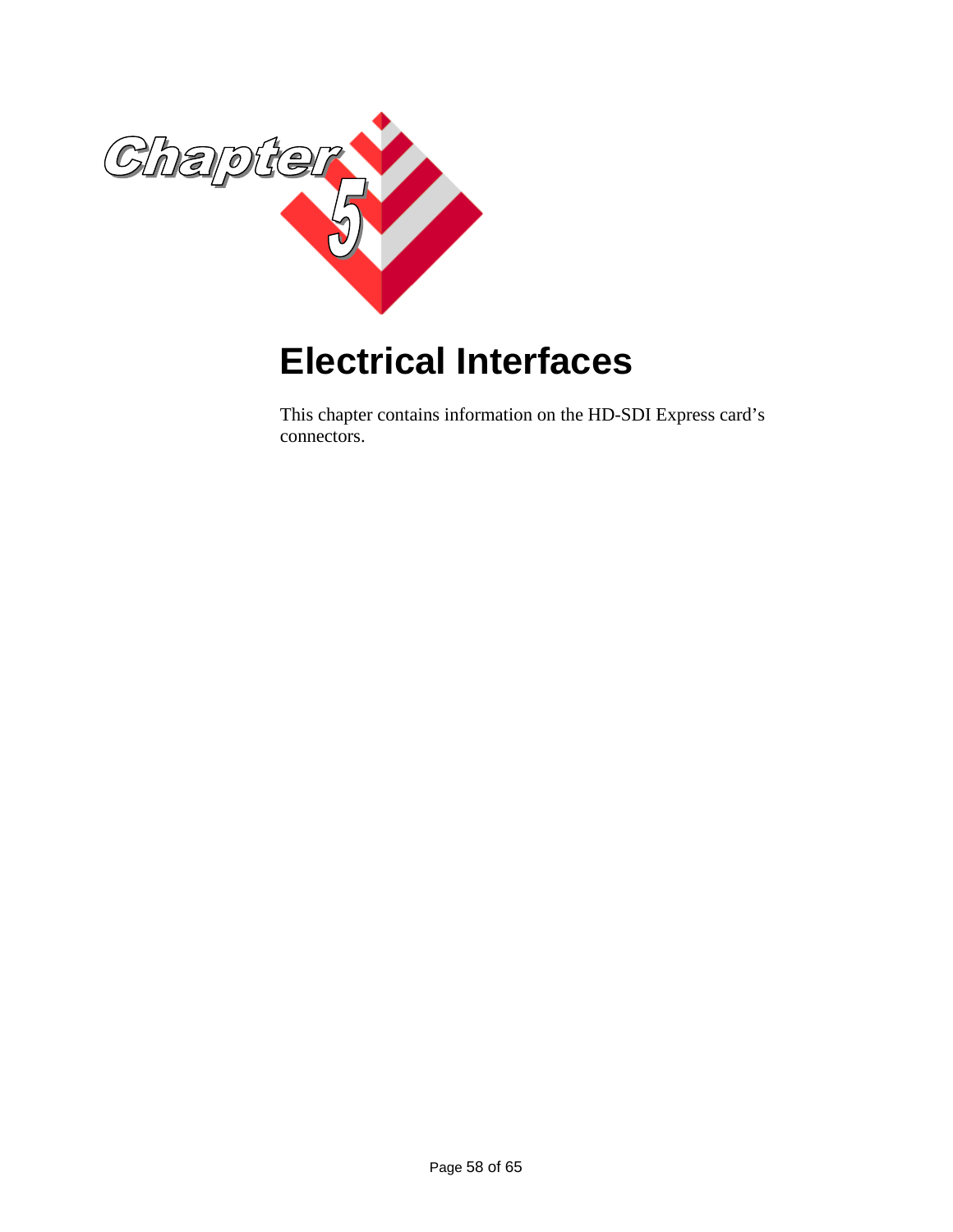### <span id="page-58-0"></span>SDI Connector

The SDI connector is a 75 ohm, right angle, coax BNC jack. The manufacturer is Trompeter Electronics, part number UCBBJR29.

#### <span id="page-58-1"></span>ExpressCard Connector ( VCE-HDEX02/HDEX03 only )

The ExpressCard connector is a surface mount, right angle, 26 position, female connector.

| Pin #       | <b>Signal name</b> | In/Out                      | <b>Note</b>             |
|-------------|--------------------|-----------------------------|-------------------------|
| 1           | <b>GND</b>         |                             |                         |
| $\mathbf 2$ | USBD-              | I/O                         | not used                |
| 3           | USBD+              | $\overline{1/\overline{O}}$ | not used                |
| 4           | CPUSB#             | $\Omega$                    | not used                |
| 5           | reserved           |                             |                         |
| 6           | reserved           |                             |                         |
| 7           | <b>SMBCLK</b>      | I/O                         | not used                |
| 8           | <b>SMBDATA</b>     | I/O                         | not used                |
| 9           | $+1.5V$            |                             |                         |
| 10          | $+1.5V$            |                             |                         |
| 11          | WAKE#              | O                           | $\frac{3}{5}$           |
| 12          | 3.3VAUX            |                             |                         |
| 13          | PERST#             | I                           | 4                       |
| 14          | $+3.3V$            |                             |                         |
| 15          | $+3.3V$            |                             |                         |
| 16          | CLKREQ#            | O                           | $\overline{\mathbf{c}}$ |
| 17          | CPPE#              | O                           | $\overline{1}$          |
| 18          | REFCLK-            |                             |                         |
| 19          | REFCLK+            | ı                           |                         |
| 20          | GND                |                             |                         |
| 21          | PER <sub>n0</sub>  | O                           |                         |
| 22          | PER <sub>p0</sub>  | $\overline{\circ}$          |                         |
| 23          | <b>GND</b>         |                             |                         |
| 24          | PET <sub>n0</sub>  | I                           |                         |
| 25          | PET <sub>p0</sub>  | I                           |                         |
| 26          | <b>GND</b>         |                             |                         |

#### **Table 6 – ExpressCard Connector Pin-out**

<span id="page-58-2"></span>Notes:

- 1 CPPE# indicates to the host that the card has been inserted.
- 2 CLKREQ# indicates to the host that the card is requesting that the REFCLK be provided. This is a Power Management function and is not implemented on the HD-SDI Express.
- 3 WAKE# is used to notify the host that it should re-apply power to the card. This is a Power Management function and is not implemented on the HD-SDI Express.
- 4 PERST# is a reset signal driven by the host to reset the card.
- 5 3.3VAUX is used to power the WAKE# circuitry. This is a Power Management function and is not implemented on the HD-SDI Express.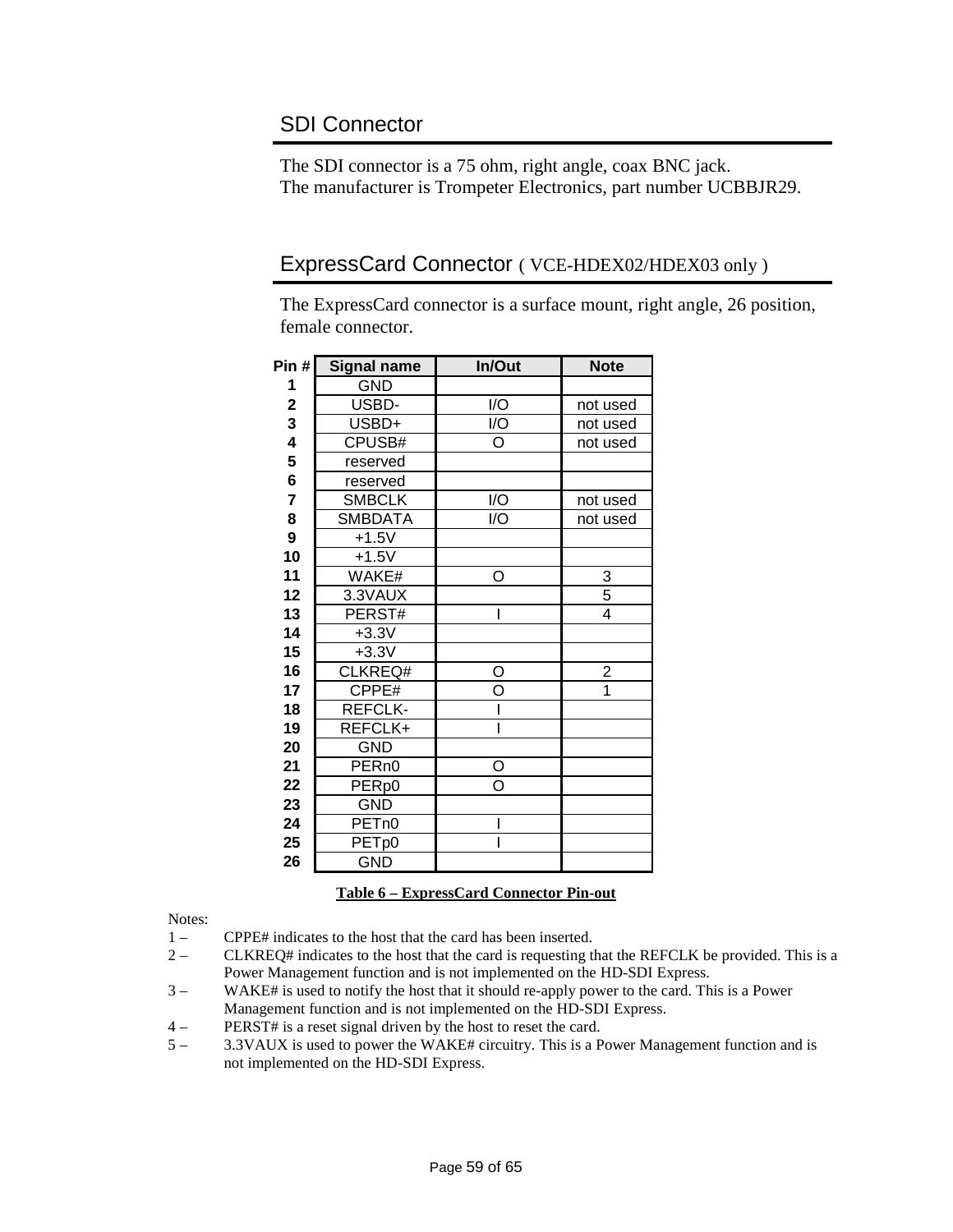<span id="page-59-0"></span>The PCIe x1 connector is a vertical, edge-finger, two-sided, 36 position connector. Side B is on the primary ( component ) side and Side A is on the secondary ( solder ) side. Both pins A1 and B1 are closet to the I/O bracket.

|            | Side B             |        |                |                | Side A             |        |                |
|------------|--------------------|--------|----------------|----------------|--------------------|--------|----------------|
| Pin#       | <b>Signal name</b> | In/Out | <b>Note</b>    | Pin#           | <b>Signal name</b> | In/Out | <b>Note</b>    |
| <b>B1</b>  | $+12V$             |        |                | A1             | PRSNT1#            | O      | 5              |
| <b>B2</b>  | $+12V$             |        |                | A2             | $+12V$             |        |                |
| <b>B3</b>  | +12V               |        |                | A3             | $+12V$             |        |                |
| <b>B4</b>  | <b>GND</b>         |        |                | A4             | GND                |        |                |
| <b>B5</b>  | <b>SMBCLK</b>      |        | 1              | A5             | <b>JTAG TCK</b>    |        | $\overline{2}$ |
| <b>B6</b>  | <b>SMBDAT</b>      | I/O    | 1              | A <sub>6</sub> | <b>JTAG TDI</b>    |        | $\overline{2}$ |
| <b>B7</b>  | <b>GND</b>         |        |                | <b>A7</b>      | <b>JTAG TDO</b>    |        | $\overline{2}$ |
| <b>B8</b>  | $+3.3V$            |        |                | A8             | <b>JTAG TMS</b>    |        | $\overline{2}$ |
| <b>B9</b>  | JTAG_TRST#         |        | $\overline{2}$ | A9             | $+3.3V$            |        |                |
| <b>B10</b> | 3.3Vaux            |        | 3              | A10            | $+3.3V$            |        |                |
| <b>B11</b> | WAKE#              | Ω      | $\overline{2}$ | A11            | PERST#             |        | 6              |
| <b>B12</b> | reserved           |        |                | A12            | GND                |        |                |
| <b>B13</b> | <b>GND</b>         |        |                | A13            | REFCLK+            |        |                |
| <b>B14</b> | PET <sub>p0</sub>  |        | 7              | A14            | <b>REFCLK-</b>     |        |                |
| <b>B15</b> | PET <sub>n0</sub>  |        | 7              | A15            | <b>GND</b>         |        |                |
| <b>B16</b> | <b>GND</b>         |        |                | A16            | PER <sub>p0</sub>  | O      | $\overline{7}$ |
| <b>B17</b> | PRSNT2#            | O      | 5              | A17            | PER <sub>n0</sub>  | O      | $\overline{7}$ |
| <b>B18</b> | GND                |        |                | A18            | GND                |        |                |

|      | Side A            |                    |                |
|------|-------------------|--------------------|----------------|
| in # | Signal name       | In/Out             | <b>Note</b>    |
| ۹1   | PRSNT1#           | O                  | 5              |
| ۹2   | $+12V$            |                    |                |
| 43   | $+12V$            |                    |                |
| ۹4   | <b>GND</b>        |                    |                |
| ۹5   | <b>JTAG TCK</b>   |                    |                |
| 46   | <b>JTAG TDI</b>   |                    | $\frac{2}{2}$  |
| 47   | <b>JTAG TDO</b>   |                    | $\overline{2}$ |
| ۹8   | JTAG TMS          |                    | $\overline{2}$ |
| ۹9   | $+3.3V$           |                    |                |
| ە1،  | $+3.3V$           |                    |                |
| 11،  | PERST#            | ı                  | 6              |
| 12،  | GND               |                    |                |
| 13،  | REFCLK+           | I                  |                |
| 14،  | REFCLK-           |                    |                |
| 15،  | GND               |                    |                |
| ە1،  | PER <sub>p0</sub> | O                  | $\overline{7}$ |
| 17   | PER <sub>n0</sub> | $\overline{\rm o}$ | $\overline{7}$ |
| 18،  | GND               |                    |                |

**Table 7 – PCIe x1 Connector Pin-out**

<span id="page-59-1"></span>Notes:

- 1 The SMB Bus is not implemented.
- 2 The JTAG interface is not implemented.<br> $3 3.3$ Vaux is used to power the WAKE# ci
- 3 3.3Vaux is used to power the WAKE# circuitry. This is a Power Management function and is not implemented.
- 4 WAKE# is used to notify the host that it should re-apply power to the card. This is a Power Management function and is not implemented.
- 5 PRSNT1# is tied to PRSNT2# and is used by the host to sense card insertion/removal.
- 6 PERST# is a reset signal driven by the host to reset the card.<br> $7 -$  Direction for transmit and receive signals are relative to the h
- Direction for transmit and receive signals are relative to the host.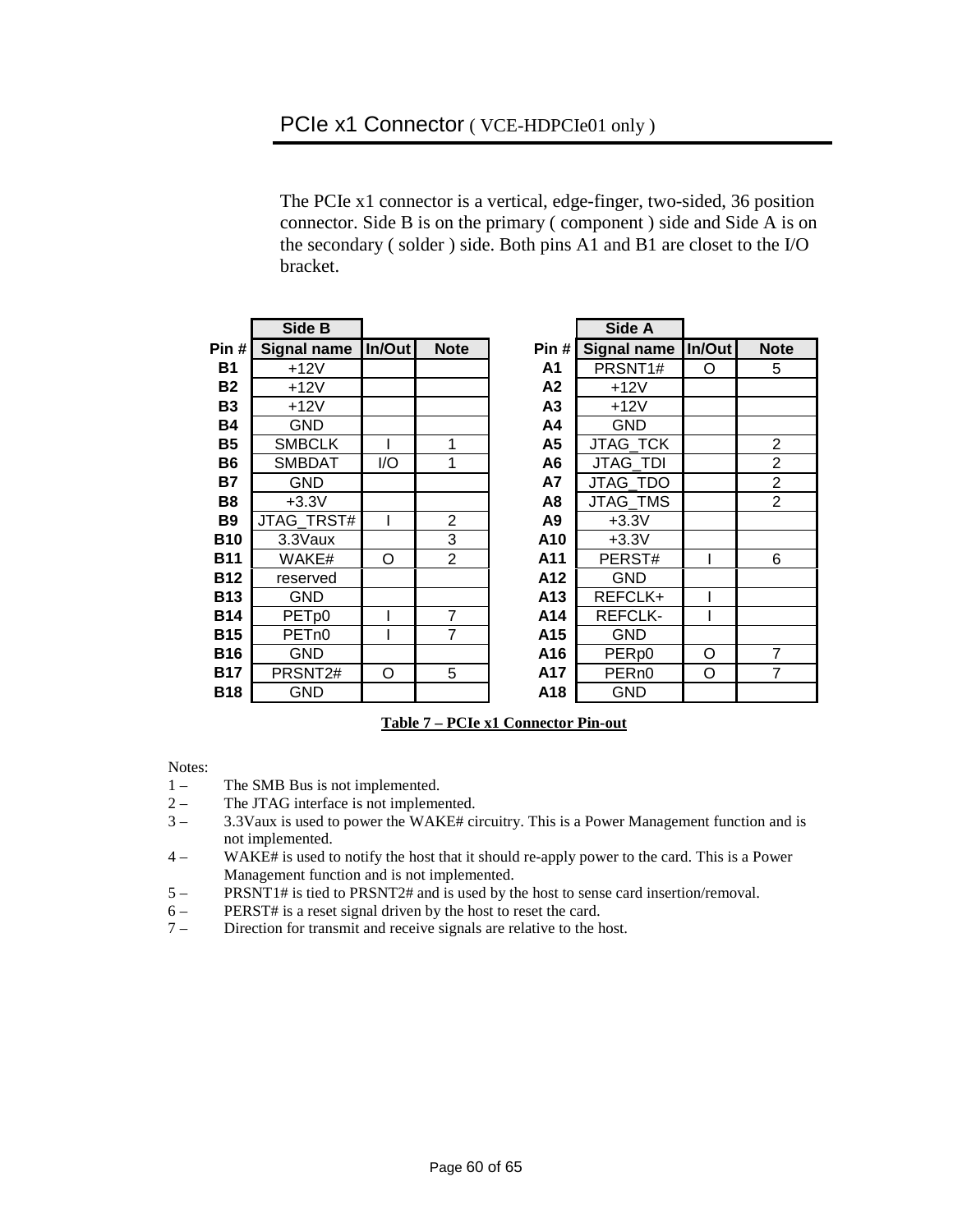# <span id="page-60-0"></span>COM Port Connector ( VCE-HDPCIe01 only )

The COM Port connector is a 6-pin circular Hirose-style male jack. It includes both RS232 and RS485 interfaces.

<span id="page-60-1"></span>

| <b>RS232 Rx</b>       | RS485+    |
|-----------------------|-----------|
|                       |           |
| <b>RS232 Tx</b><br>3  | RS485 COM |
| 5<br><b>RS232 COM</b> | RS485-    |

| <b>Table 8 – COM Port Connector Pin-out</b> |  |
|---------------------------------------------|--|
|---------------------------------------------|--|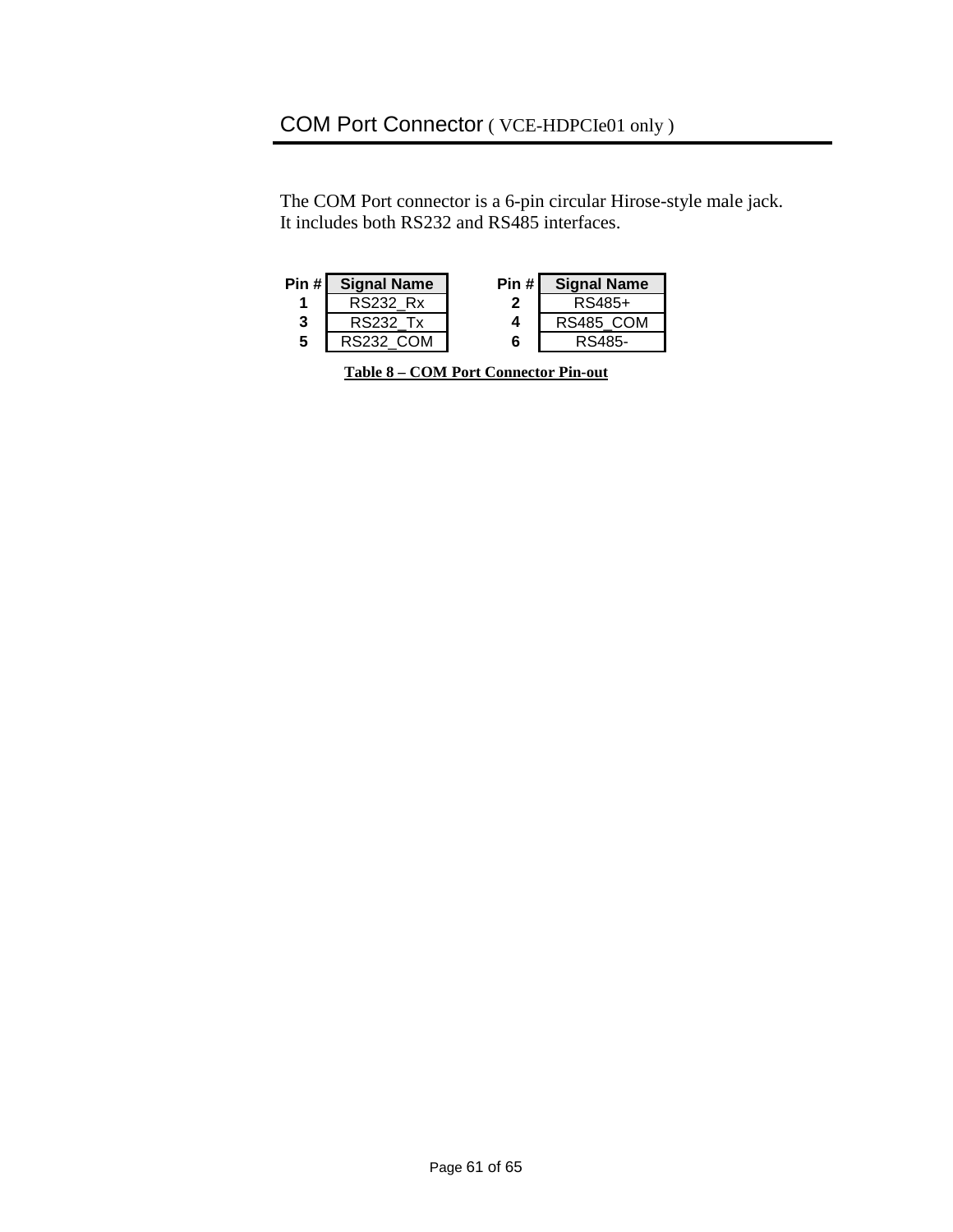![](_page_61_Picture_0.jpeg)

# **Specifications**

<span id="page-61-0"></span>**Video Source** SDI with video data at rates of 1.485 Gbps via a single BNC connector.

Analog serial interface formatted per SMPTE 292M with:

- SMPTE 274M framing providing 1080i ( 60 fields/sec )
- SMPTE 274M framing providing 1080p ( 30 frames/sec ).
- SMPTE 296M framing providing 720p ( 60 frames/sec ).

Formats supported:

|  | 1080p 30/25/24 fps |
|--|--------------------|
|--|--------------------|

- 1080i 60/50 fps
- 720p 60/50/30/25/24 fps
- SD

| <b>Physical</b><br><b>Dimensions</b>        | PCIe<br>ExpressCard/54<br>ExpressCard/34                                                              | : 84mm x 69mm $(3.3 x 2.7 in)$ .<br>: 108mm x 54mm x 18mm ( $4.3$ x 2.1 x .7 in).<br>: 108mm x 34mm x 18mm ( $4.3$ x 1.3 x .7 in). |  |  |
|---------------------------------------------|-------------------------------------------------------------------------------------------------------|------------------------------------------------------------------------------------------------------------------------------------|--|--|
| Weight                                      | <b>PC</b> Ie<br>ExpressCard/54<br>ExpressCard/34                                                      | : 45.0 grams $(1.59 \text{ oz})$<br>: 53.6 grams $(1.91 \text{ oz})$<br>: 35.9 grams $(1.27 \text{ oz})$                           |  |  |
| <b>Electrical</b><br><b>Characteristics</b> | Operating voltage:<br>Operating current:                                                              | $3.3V + - 5\%$<br>500 <sub>m</sub> A                                                                                               |  |  |
| <b>Operating</b><br><b>Environment</b>      | Operating temperature: $0^{\circ}$ C to 65 <sup>°</sup> C<br>Relative humidity:<br>90% non-condensing |                                                                                                                                    |  |  |
| <b>Regulatory</b>                           | FCC 15 part B, CE, RoHS                                                                               |                                                                                                                                    |  |  |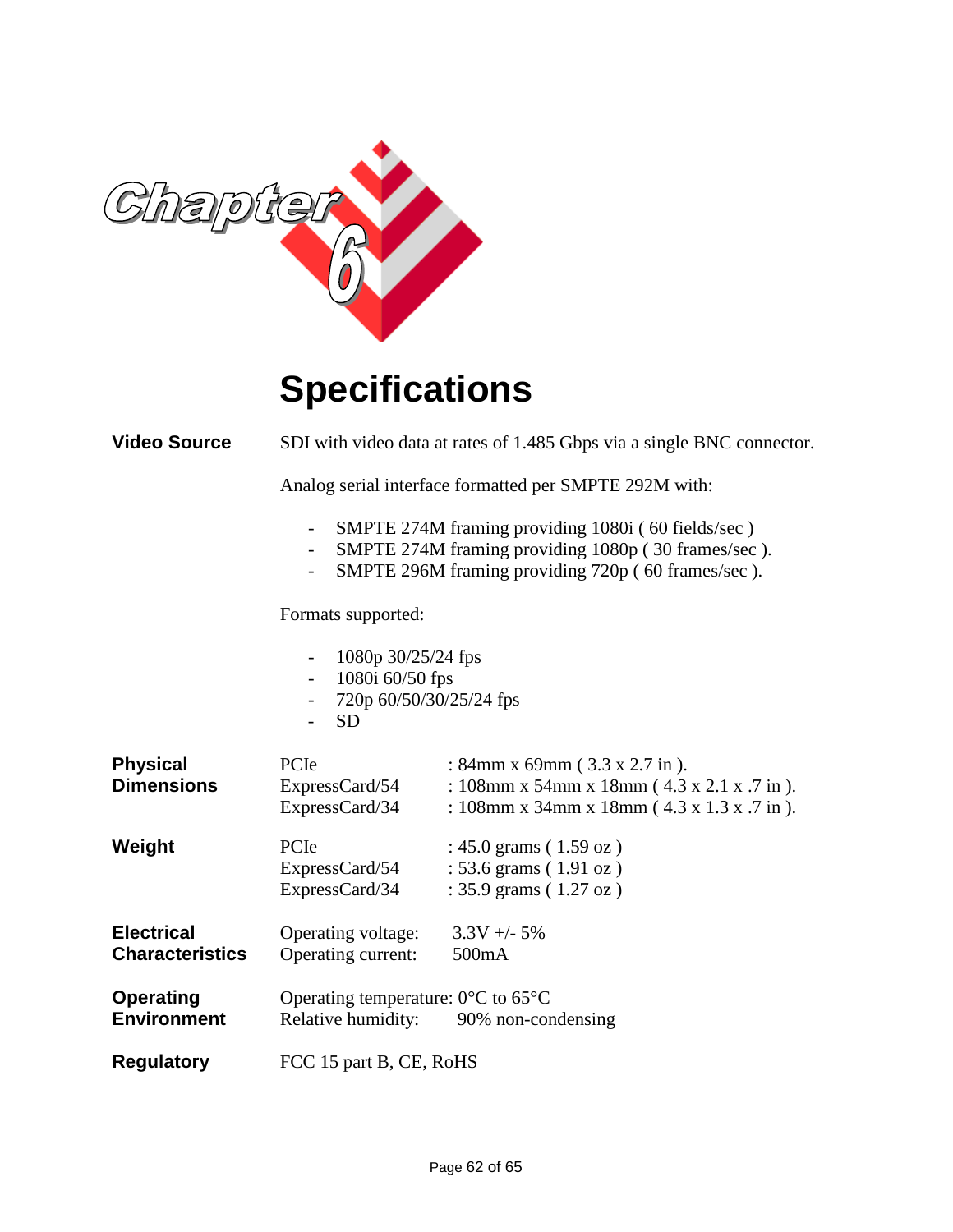![](_page_62_Picture_0.jpeg)

# <span id="page-62-0"></span>**Creating Lookup Tables**

This appendix provides a reference on how to create a lookup table using both an ASCII editor and an Excel spreadsheet.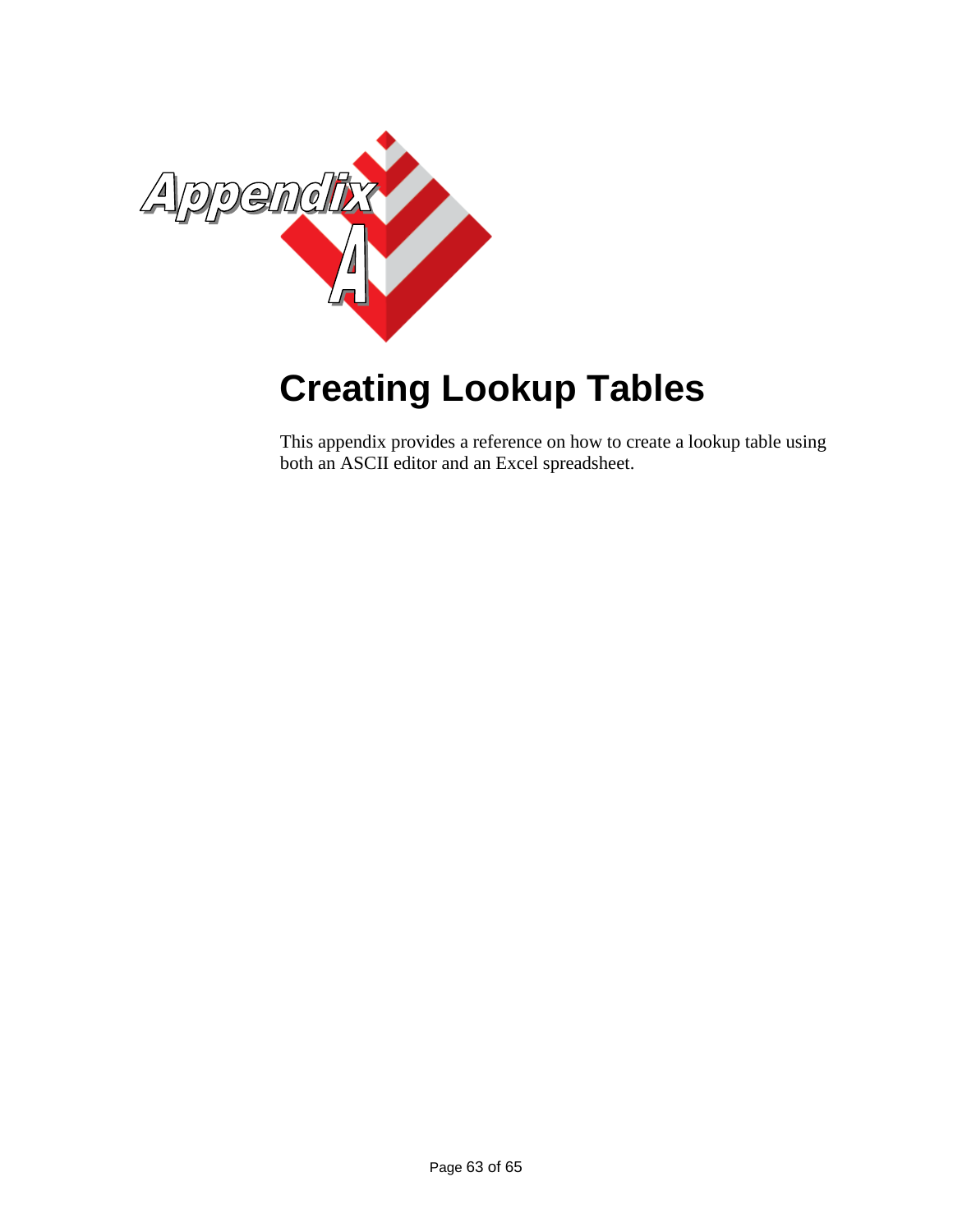#### <span id="page-63-0"></span>**A.1** Overview

The Lookup Table file can be created using any standard ASCII text editor or by using Microsoft Excel. Additionally, any spreadsheet or mathematical program capable of generating a comma delimited file can be used.

#### <span id="page-63-1"></span>**A.2** Using an ASCII text editor

A custom LUT can be prepared using any ASCII text editor. Alternatively, any spreadsheet program ( i.e. Microsoft Excel ) can be used by converting the spreadsheet into a comma delimited (.csv) file. In either case, the file must be renamed to include the .lut extension.

Each line in the file represents an input value and a set of three output values for R, G and B. The type of the inputs and outputs is decimal with a range 0 to 255. The input values represent incoming pixels and the output values represent what each incoming pixel should be converted to. Lines preceded by two dashes are comment lines and are ignored by the parser.

The format of the .LUT file is as follows:

```
--
-- Lines beginning with two dashes are comments
-- and are ignored by the parser
--- Input,Output_R,Output_G,Output_B
--
0,r0,g0,b0
1,r1,g1,b1
2,r2,g2,b2
:
255,r255,g255,b255
```
#### For example:

```
-- HD-SDI Express RGB Lookup Table
--
-- This provides a digital offset of 32 for Red,
-- 64 for Green and 128 for Blue
--- Input,Output_R,Output_G,Output_B
--
0,32,64,128
1,33,65,129
2,34,66,130
:
255,255,255,255
```